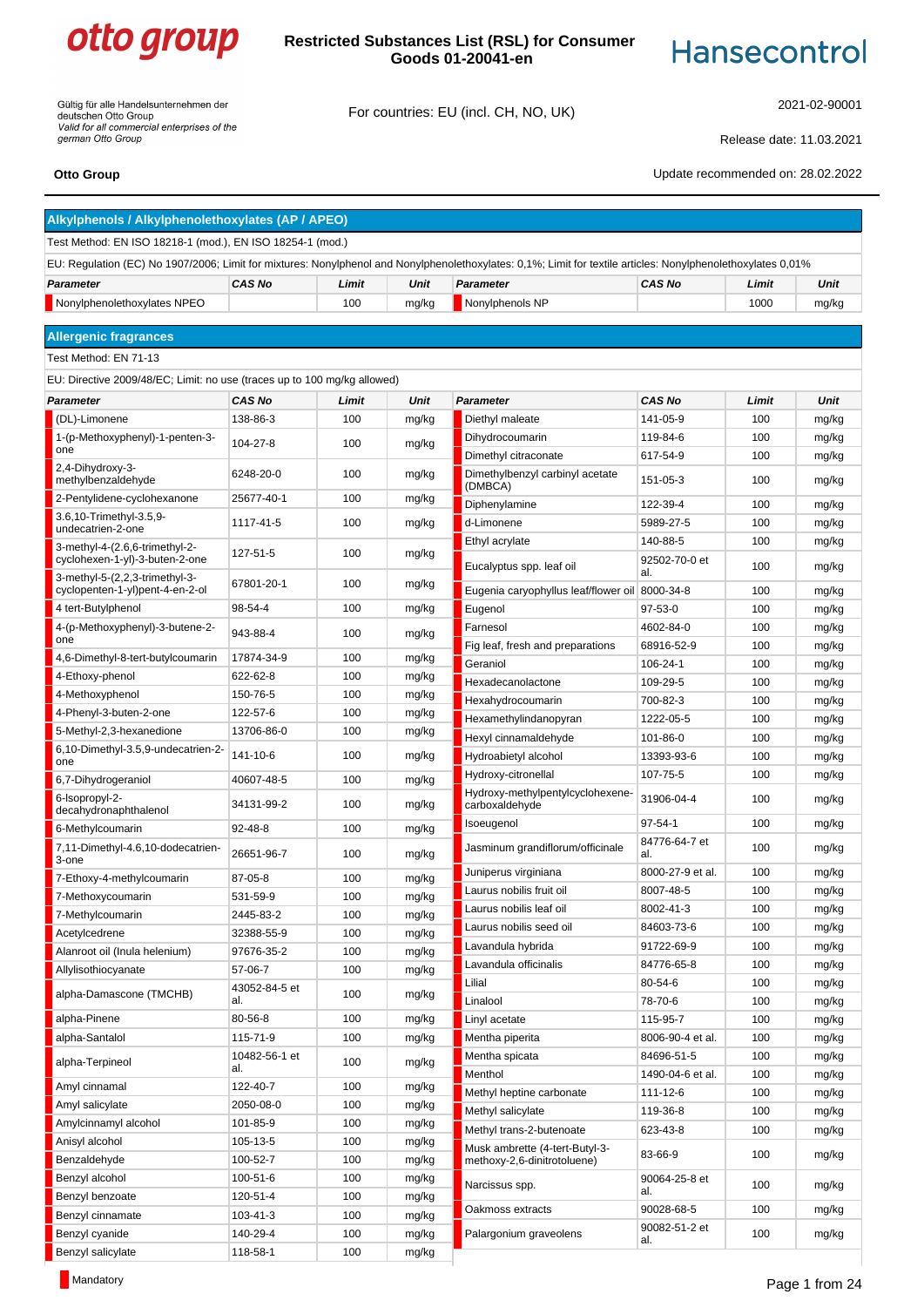#### **Restricted Substances List (RSL) for Consumer Goods 01-20041-en**

## Hansecontrol

Gültig für alle Handelsunternehmen der deutschen Otto Group<br>Valid for all commercial enterprises of the german Otto Group

**Otto Group**

#### 2021-02-90001 For countries: EU (incl. CH, NO, UK)

Release date: 11.03.2021

Update recommended on: 28.02.2022

| beta-Caryophyllene (ox.)                                       | 87-44-5              | 100 | mg/kg | Peru balsam, crude (Exudation of |                      |     |       |
|----------------------------------------------------------------|----------------------|-----|-------|----------------------------------|----------------------|-----|-------|
| beta-Pinene                                                    | 127-91-3             | 100 | mg/kg | Myroxylon pereirae (Royle)       | 8007-00-9            | 100 | mg/kg |
| beta-Santalol                                                  | 77-42-9              | 100 | mg/kg | Pinus mugo                       | 90082-72-7           | 100 | mg/kg |
|                                                                | 76-22-2, 464-49-     |     |       | Pinus pumila                     | 97676-05-6           | 100 | mg/kg |
| Camphor                                                        | 3                    | 100 | mg/kg | Pogostemon cablin                | 8014-09-3 et al.     | 100 | mg/kg |
| Cananga odoranta and Ylan-ylan-<br>oil                         | 83863-30-3 et<br>al. | 100 | mg/kg | Propylidene phthalide            | 17369-59-4           | 100 | mg/kg |
|                                                                |                      |     |       | Rose flower oil (Rosa spp.)      | 8007-01-0 et al.     | 100 | mg/kg |
| Carvone                                                        | 99-49-0 et al.       | 100 | mg/kg | Rose ketone-4 (Damascenone)      | 23696-85-7           | 100 | mg/kg |
| Cedrus atlantica bark oil                                      | 92201-55-3 et<br>al. | 100 | mg/kg | Salicylaldehyde                  | $90-02-8$            | 100 | mg/kg |
| Chenopodium oil                                                | 8006-99-3            | 100 | mg/kg | Santalum album                   | 84787-70-2 et<br>al. | 100 | mg/kg |
| Cinnamal                                                       | 104-55-2             | 100 | mg/kg | Sclareol                         | 515-03-7             | 100 | mg/kg |
| Cinnamomum cassia leaf oil                                     | 8007-80-5            | 100 | mg/kg | Terpineol (mixture of isomers)   | 8000-41-7            | 100 | mg/kg |
| Cinnamomum zeylanicum bark oil                                 | 84649-98-9           | 100 | mg/kg | Terpinolene                      | 586-52-9             | 100 | mg/kg |
| Cinnamyl alcohol                                               | 104-54-1             | 100 | mg/kg | Tetramethyl acetyloctahydro      | 54464-57-2 et        |     |       |
| cis-beta-Damascone                                             | 23726-92-3           | 100 | mg/kg | naphthalenes                     | al.                  | 100 | mg/kg |
| Citral                                                         | 5392-40-5            | 100 | mg/kg | trans-2-Heptenal                 | 18829-55-5           | 100 | mg/kg |
| Citronellol                                                    | 106-22-9 et al.      | 100 | mg/kg | trans-2-Hexenal diethyl acetal   | 67746-30-9           | 100 | mg/kg |
| Citrus aurantium amara flower oil                              | 8016-38-4            | 100 | mg/kg | trans-2-Hexenal dimethyl acetal  | 18318-83-7           | 100 | mg/kg |
| Citrus aurantium amara peel oil                                | 72968-50-4           | 100 | mg/kg | trans-Anethole                   | 4180-23-8            | 100 | mg/kg |
| Citrus bergamia peel oil expressed                             | 89957-91-5           | 100 | mg/kg | <b>Treemoss extracts</b>         | 90028-67-4           | 100 | mg/kg |
| Citrus limonum peel oil expressed                              | 84929-31-7           | 100 | mg/kg | Trimethyl benzenepropanol        | 103694-68-4          | 100 | mg/kg |
| Citrus sinensis (syn.: Aurantium<br>dulcis) peel oil expressed | 97766-30-8 et<br>al. | 100 | mg/kg | (Majantol)<br>Turpentine (oil)   | 8006-64-2            | 100 | mg/kg |
| Costus root oil (Saussurea lappa                               |                      |     |       | Vanillin                         | 121-33-5             | 100 | mg/kg |
| Clarke)                                                        | 8023-88-9            | 100 | mg/kg | Verbena oil (Lippia citriodora   |                      |     |       |
| Coumarin                                                       | $91 - 64 - 5$        | 100 | mg/kg | Kunth)                           | 8024-12-2            | 100 | mg/kg |
| Cyclamen alcohol                                               | 4756-19-8            | 100 | mg/kg |                                  |                      |     |       |
| Cymbopogon<br>citratus/schoenanthus oils                       | 89998-14-1 et<br>al. | 100 | mg/kg |                                  |                      |     |       |
| delta-Damascone                                                | 57378-68-4           | 100 | mg/kg |                                  |                      |     |       |

#### **Antioxidantien**

Test Methode: EN 1400; EN 14350

| EU: Directive 2001/95/EC; Requirements for baby and infant articles EN 1400 (soother) and EN 14350 (articles for drinking equipment) |             |        |      |                                                                                   |             |       |             |  |  |  |
|--------------------------------------------------------------------------------------------------------------------------------------|-------------|--------|------|-----------------------------------------------------------------------------------|-------------|-------|-------------|--|--|--|
| <b>Parameter</b>                                                                                                                     | CAS No      | Limit  | Unit | <b>Parameter</b>                                                                  | CAS No      | Limit | <b>Unit</b> |  |  |  |
| Cyanox 425, Antioxidant 2246 -<br>l sum                                                                                              |             | 0.0625 | mg/L | 2,4-Bis (dodecylthiomethyl)-6-<br>methylphenol / Irganox 1726                     | 110675-26-8 |       | mg/L        |  |  |  |
| Irganox 1520, Irganox 1726 - sum                                                                                                     |             | 0.25   | mg/L | 2,4-Bis(octylthiomethyl)-6-                                                       | 110553-27-0 |       | mq/L        |  |  |  |
| 2,2'-Methylen-bis(4-ethyl)-6-tert-                                                                                                   | 000088-24-4 |        | mg/L | methylphenol / Irganox 1520                                                       |             |       |             |  |  |  |
| butylphenol / Cyanox 425                                                                                                             |             |        |      | 2,6-Bis(1,1-dimethylethyl)-4-                                                     | 128-37-0    | 0.42  | mg/L        |  |  |  |
| $2,2'$ -Methylen-bis(6-(1,1-                                                                                                         |             |        |      | methylphenol / BHT                                                                |             |       |             |  |  |  |
| dimethylethyl)-4-methylphenol) /<br>Antioxidant 2246                                                                                 | 119-47-1    |        | mg/L | Butyliertes Reaktionsprodukt von<br>p-Cresol und Dicyclopentadien /<br>Wingstay L | 68610-51-5  | 0.25  | mg/L        |  |  |  |

#### **Asbestos**

Test Method: Visual identification by microscope; EPA 600/R-93/116; NIOSH 9002; ISO 22262

EU: Regulation (EC) 1907/2006; Asbestos fibres shall not be added intentionally to articles

| LU. I togalation (LU) Touri Loud, Alopoldo hibroo onali hot bo adaoa internany to articleo |               |                   |       |             |                      |                   |       |  |  |  |
|--------------------------------------------------------------------------------------------|---------------|-------------------|-------|-------------|----------------------|-------------------|-------|--|--|--|
| <b>Parameter</b>                                                                           | <b>CAS No</b> | Limit             | Unit  | Parameter   | <b>CAS No</b>        | Limit             | Unit  |  |  |  |
| Aktinolith                                                                                 | 77536-66-4    | not<br>detectable | mg/kg | Chrysotil   | 12001-29-5 et<br>al. | not<br>detectable | mg/kg |  |  |  |
| Amosit                                                                                     | 12172-73-5    | not<br>detectable | mg/kg | Krokydolith | 12001-28-4           | not<br>detectable | mg/kg |  |  |  |
| Anthophyllit                                                                               | 77536-67-5    | not<br>detectable | mg/kg | Tremolit    | 77536-68-6           | not<br>detectable | mg/kg |  |  |  |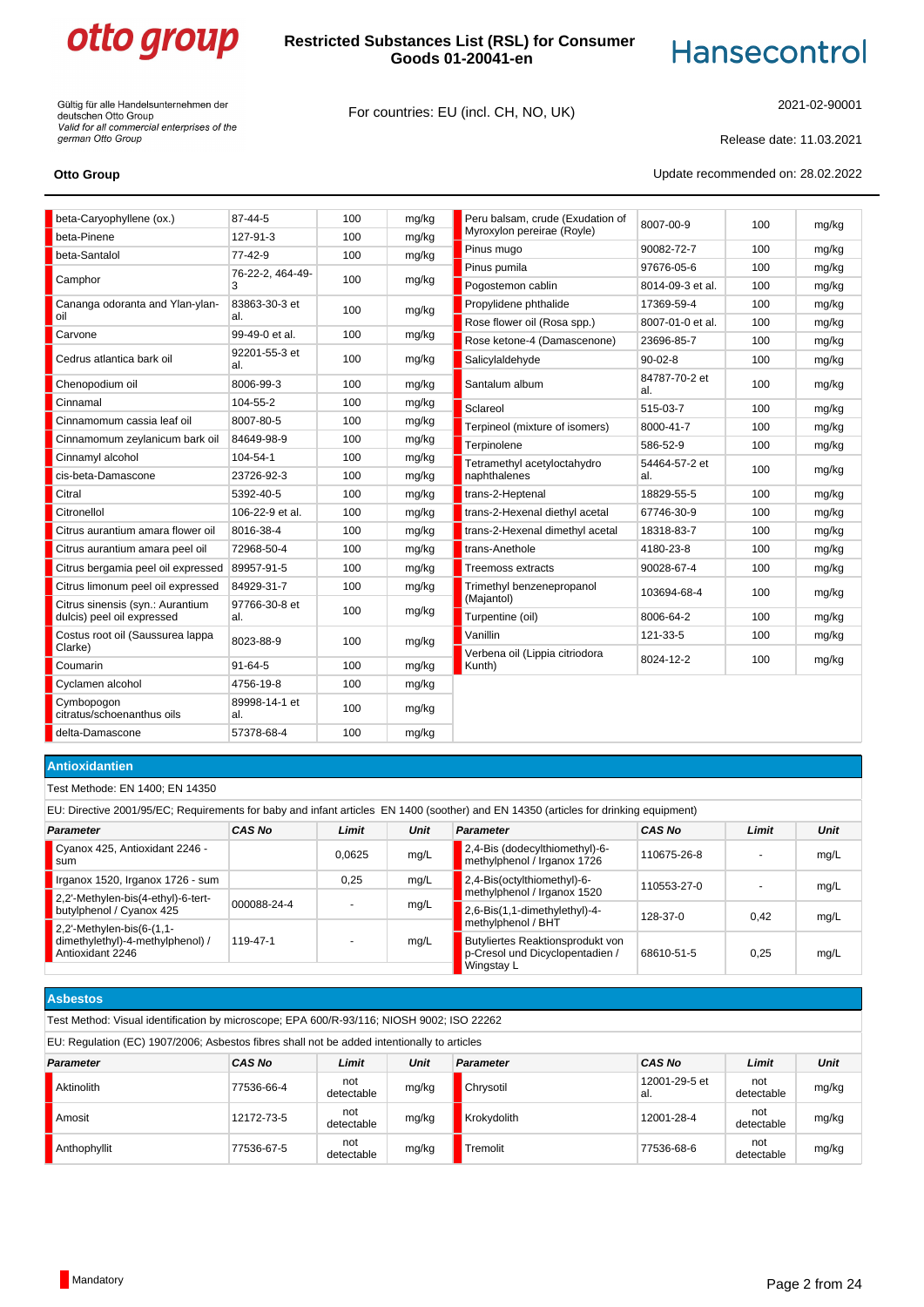

### Hansecontrol

Gültig für alle Handelsunternehmen der deutschen Otto Group Valid for all commercial enterprises of the german Otto Group

2021-02-90001 For countries: EU (incl. CH, NO, UK)

Release date: 11.03.2021

Update recommended on: 28.02.2022

#### **Otto Group**

#### **Azo dyes / Cleavable arylamines**

Test Method: Leather: EN ISO 17234-1; Textiles: EN ISO 14362-1; 4-Aminoazobenzene: Leather: EN ISO 17234-2 and Textiles: EN ISO 14362-3; Navy Blue: DIN 54231

DE: Recommendation of BfR No. XXXVI for paper, cardboards and paperboards with food contact; the use of azo dyes is banned; the use is considered as positive at a limit of  $> 30$  mg/kg

EU: Regulation (EC) 1907/2006; Limit valid for textiles and leather with skin contact: 30 mg/kg;

EU: Regulation (EC) 1907/2006; Limit: substances and mixtures that are intended for colouring textile and leather articles shall not be placed on the market or used if the concentration of Navy Blue is >0,1%

EU: Regulation 2018/1513 amending Annex XVII to Regulation 1907/2006; Limit: 30 mg/kg

| <b>Parameter</b>                         | <b>CAS No</b>  | Limit | <b>Unit</b> | <b>Parameter</b>                | <b>CAS No</b>  | Limit      | Unit  |
|------------------------------------------|----------------|-------|-------------|---------------------------------|----------------|------------|-------|
| $\vert$ 2,4,5-Trimethylaniline           | 137-17-7       | 30    | mg/kg       | 4,4'-Oxydianilin                | 101-80-4       | 30         | mg/kg |
| 2,4,5-Trimethylaniline                   | 21436-97-5     | 30    | mg/kg       | 4,4'-Thiodianiline              | 139-65-1       | 30         | mg/kg |
| hydrochloride                            |                |       |             | 4-Aminoazobenzene               | 60-09-3        | 30         | mg/kg |
| 2,4-Diaminoanisole                       | 615-05-4       | 30    | mg/kg       | 4-Aminobiphenyle                | $92 - 67 - 1$  | 30         | mg/kg |
| 2,4-Diaminoanisole sulphate              | 39156-41-7     | 30    | mg/kg       | 4-Chloro-o-toluidine            | 95-69-2        | 30         | mg/kg |
| 2,4-Toluylenediamine                     | 95-80-7        | 30    | mg/kg       | 4-Chloro-o-toluidine chloride   | 3165-93-3      | 30         | mg/kg |
| 2-Amino-4-nitrotoluene                   | 99-55-8        | 30    | mg/kg       | Benzidine                       | $92 - 87 - 5$  | 30         | mg/kg |
| 2-Naphthylamine                          | $91 - 59 - 8$  | 30    | mg/kg       |                                 | 118685-33-9 et | not        |       |
| 2-Napthylammoniumacetate                 | 553-00-4       | 30    | mg/kg       | Navy Blue / Blue Colorant (Mix) | al.            | detectable | mg/kg |
| 3,3'-Dichlorobenzidine                   | 91-94-1        | 30    | mg/kg       | o-Aminoazotoluene               | 97-56-3        | 30         | mg/kg |
| 3,3'-Dimethoxybenzidine                  | 119-90-4       | 30    | mg/kg       | o-Anisidine                     | $90 - 04 - 0$  | 30         | mg/kg |
| 3,3'-Dimethyl-4,4'-                      | 838-88-0       | 30    | mg/kg       | o-Toluidine                     | 95-53-4        | 30         | mg/kg |
| diaminodiphenylmethane                   |                |       |             | p-Chloroaniline                 | 106-47-8       | 30         | mg/kg |
| 3,3'-Dimethylbenzidine                   | 119-93-7       | 30    | mg/kg       | p-Cresidine                     | 120-71-8       | 30         | mg/kg |
| 4,4'-Diaminodiphenylmethane              | 101-77-9       | 30    | mg/kg       |                                 |                |            |       |
| 4,4'-Methylene-bis-(2-<br>chloroaniline) | $101 - 14 - 4$ | 30    | mg/kg       |                                 |                |            |       |

#### **Benzene**

Test Method: Headspace GC-MS

EU: Regulation (EC) 1907/2006; Limit for toys: 5 mg/kg

| EU: Regulation 2018/1513 amending Annex XVII to Regulation 1907/2006; Limit: Benzene: 5 mg/kg |                                                                               |  |       |  |  |  |  |  |  |  |
|-----------------------------------------------------------------------------------------------|-------------------------------------------------------------------------------|--|-------|--|--|--|--|--|--|--|
| <b>Parameter</b>                                                                              | Unit<br><b>CAS No</b><br>Unit<br>CAS No<br>Limit<br>Limit<br><b>Parameter</b> |  |       |  |  |  |  |  |  |  |
| Benzene                                                                                       | 71-43-2                                                                       |  | mg/kg |  |  |  |  |  |  |  |

#### **Bisphenols**

Test Method: ASTM D 7574 (mod.)

AT: Prohibition of the use of Bisphenol A in pacifiers and teethers, BGBLILNo. 327/2011

BE: Document No. 5-338/8; Bisphenol A is prohibited for materials with food contact for children < 3 years

CH: ChemRRV; Limit for Bisphenol A and Bisphenol S in thermal paper: <0,02%

DK: Recommendation of Danish Veterinary and Food Administration; Bisphenol A is prohibited in articles with food contact for children < 3 years

EU: Directive 2001/95/EC; Requirements for baby and infant articles EN 1400 (soother), EN 14372 (cutlery and feeding utensils); Strictest limit: 0,01 mg/L Bisphenol A EU: Regulation (EC) No 10/2011; the use of Bisphenol A is totally forbidden for infant bottles made, drinking cups and bottles of polycarbonate for infants and young children.

EU: Regulation (EC) No 1907/2006; Limit for Bisphenol A in thermal paper: <0,02%

EU: Regulation (EU) No. 2018/213; Specific migration limit from varnishes or coatings: 0,05 mg/kg; Specific migration limit from varnishes or coatings intended for contact with food for infants or young children: not detectable

FR: Act 2010-729, Bisphenol A is prohibited in baby bottles; Act 2012-1442, Bisphenol A is prohibited for soother, teether, articles for children < 3 years and food contact articles

| <b>Parameter</b>                        | <b>CAS No</b> | Limit      | Unit  | <b>Parameter</b>        | <b>CAS No</b> | Limit  | Unit |
|-----------------------------------------|---------------|------------|-------|-------------------------|---------------|--------|------|
| <b>BPA</b><br>Bisphenol<br>$\mathbf{a}$ | $80 - 05 - 7$ | not        | mg/kg | <b>BPS</b><br>Bisphenol | 80-09-1       | < 0.02 |      |
|                                         |               | detectable |       |                         |               |        |      |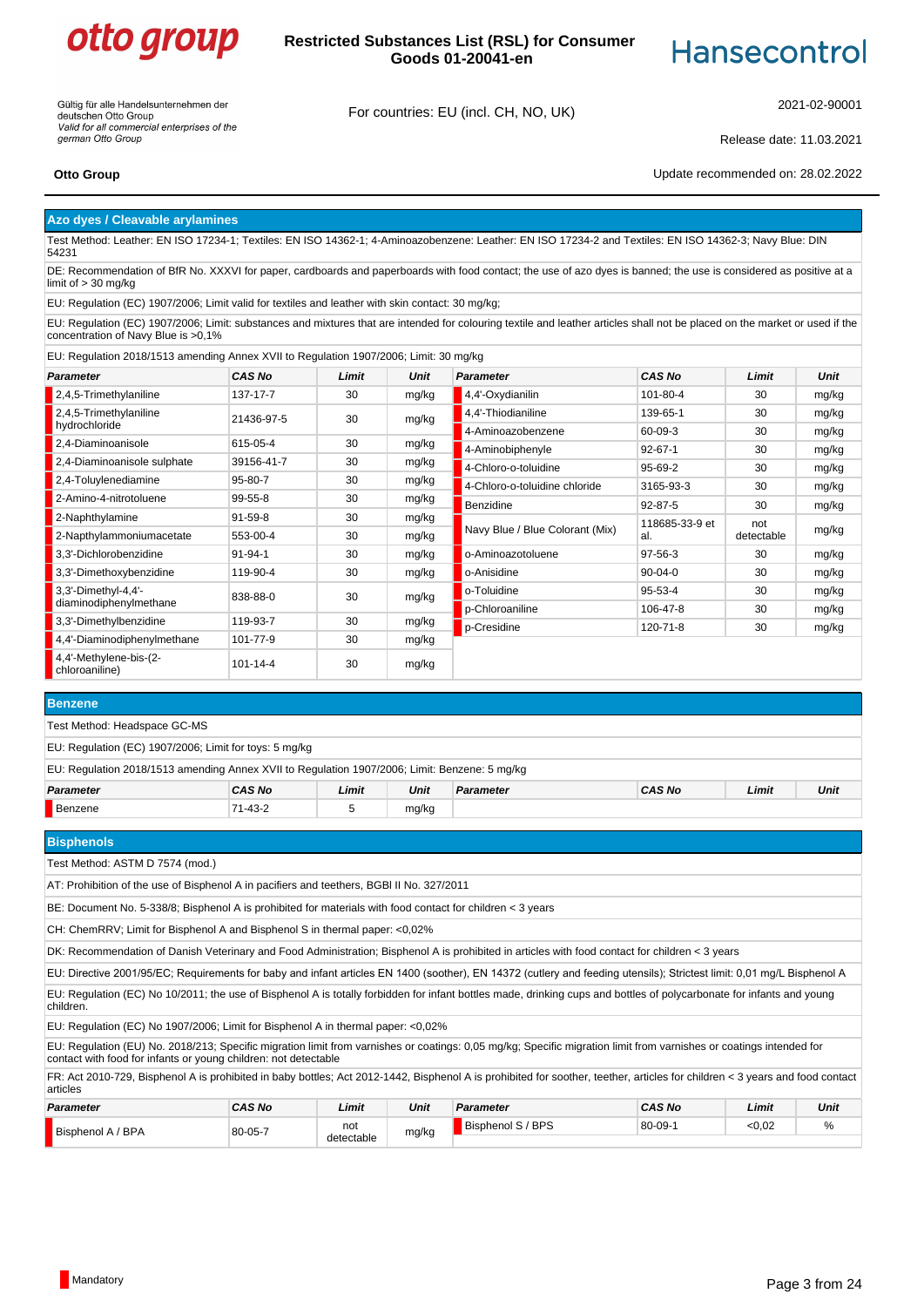

### Hansecontrol

Gültig für alle Handelsunternehmen der deutschen Otto Grour Valid for all commercial enterprises of the german Otto Group

2021-02-90001 For countries: EU (incl. CH, NO, UK)

Release date: 11.03.2021

Update recommended on: 28.02.2022

#### **Otto Group**

#### **Chlorinated aliphatic compounds** Test Method: inhouse-method, Headspace (30 Min, 110°C), GC-MS, semi-quantitative determination against d8-toluene EU: Regulation (EC) 1907/2006; Limits for mixtures: 0,1%; no use of Hexachloroethane **Parameter CAS No Limit Unit Parameter CAS No Limit Unit** 1,1,1,2-Tetrachloroethane 630-20-6 1000 mg/kg 1,1,1-Trichloroethane 71-55-6 1000 mg/kg 1,1,2,2-Tetrachloroethane 79-34-5 1000 mg/kg 1,1,2-Trichloroethane 79-00-5 1000 mg/kg **1,1-Dichloroethylene** 75-35-4 1000 mg/kg **Hexachloroethan** 67-72-1 no use % Pentachloroethane 76-01-7 1000 mg/kg Tetrachloromethane 56-23-5 1000 mg/kg Trichloromethane 67-66-3 1000 mg/kg **Chlorinated benzenes and toluenes** Test Method: DIN 54232; EN 17137 EU: Regulation (EC) 1907/2006; Limit for Trichlorobenzenes (1,2,3-Trichlorobenzene, 1,2,4-Trichlorobenzene and 1,3,5-Trichlorobenzene) in mixtures: 0,1 %; no limit for articles EU: Regulation 2018/1513 amending Annex XVII to Regulation 1907/2006; Limit for 4-Tetrachlorotoluene, Benzenetrichloride, Benzyl chloride: 1 mg/kg **Parameter CAS No Limit Unit Parameter CAS No Limit Unit** 1,2,3-Trichlorobenzene 87-61-6 0,1 % 1,2,4-Trichlorobenzene 120-82-1 0,1 % 1,3,5-Trichlorobenzene 108-70-3 0,1 % Benzotrichloride 98-07-7 1 mg/kg Benzyl chloride **100-44-7** 1 mg/kg α,α,α,4-Tetrachlorotoluene 5216-25-1 1 mg/kg **Chlorinated paraffins**  Test Method: EN ISO 18219 (mod.) EU:Regulation 2019/1021; Limit SCCPs: 0,15 % **Parameter CAS No Limit Unit Parameter CAS No Limit Unit** Short-chain chlorinated paraffins Short-chain chlorinated paraffins 85535-84-8 1000 mg/kg

#### **Chlorinated phenols**

Test Method: EPA 3545A or KOH-extraction, EN ISO 17070 (mod.)

AT: Chem-VerbotsV 2003; Limit for PCP in finished goods: 5 mg/kg

CH: ChemRRV 814.81; Limit: no use of PCP and TeCP in textile or leather articles; 5 mg/kg for timber products

DE: ChemVerbotsV; Limit for PCP incl. salts and esters in articles: 5 mg/kg

DK: BEK nr 854 af 5 September 2009, Bekendtgørelse om forbud mod import, salg og eksport af varer, der indeholder pentachlorphenol: Limit for PCP incl. salts and esters in Verbraucherprodukten: 5 mg/kg

EU: Regulation 2019/1021; Limit Pentachlorphenol: 5 mg/kg

EU: Regulation 2019/1021; Pentachlorphenol containing articles are prohibited

EU: Resolution ResAP (2002) 1 (paper and board); Limit Pentachlorophenol: 0,15 mg/kg

NL: Besluit van 23 september 1997, houdende vaststelling van het Warenwetbesluit Pentachloorfenol; Limit for PCP incl. salts and esters in articles: 5 mg/kg

NO: Regulation No. 922 of 1 June 2004, Forskrift om begrensning i bruk av helse- og miljøfarlige kjemikalier og andre produkter (produktforskriften); Limit PCP incl. salts and esters in textiles and leather: 5 mg/kg

SK: Decree 635/2005; Limits: PCP in textiles: 0,5 mg/kg; PCP in leather: adult 5 mg/kg, baby 0,5 mg/kg

| Parameter                      | CAS No    | Limit | Unit  | Parameter                    | <b>CAS No</b> | Limit                    | Unit  |
|--------------------------------|-----------|-------|-------|------------------------------|---------------|--------------------------|-------|
| Pentachlorophenol (PCP), paper | 87-86-5   | 0,15  | mg/kg | $2,3,4,6$ -Tetrachlorophenol | 58-90-2       | $\overline{\phantom{0}}$ | mg/kg |
| Tetrachlorophenols, sum (TeCP) |           |       | mg/kg | 2,3,5,6-Tetrachlorophenol    | 935-95-5      |                          | mg/kg |
| 2,3,4,5-Tetrachlorophenol      | 4901-51-3 |       | mg/kg | Pentachlorophenol (PCP)      | 87-86-5       | 0,5                      | mg/kg |

| <b>Chromium VI in leather</b>                                                                                          |  |    |       |  |  |  |  |  |  |  |
|------------------------------------------------------------------------------------------------------------------------|--|----|-------|--|--|--|--|--|--|--|
| Test Method: EN ISO 17075-1/-2                                                                                         |  |    |       |  |  |  |  |  |  |  |
| EU: Regulation (EC) No 1907/2006; Limit for leather articles and leather parts of articles with skin contact: <3 mg/kg |  |    |       |  |  |  |  |  |  |  |
| <b>CAS No</b><br><b>CAS No</b><br>Unit<br>Limit<br>Unit<br>Limit<br><b>Parameter</b><br><b>Parameter</b>               |  |    |       |  |  |  |  |  |  |  |
| Chromium VI                                                                                                            |  | <3 | mg/kg |  |  |  |  |  |  |  |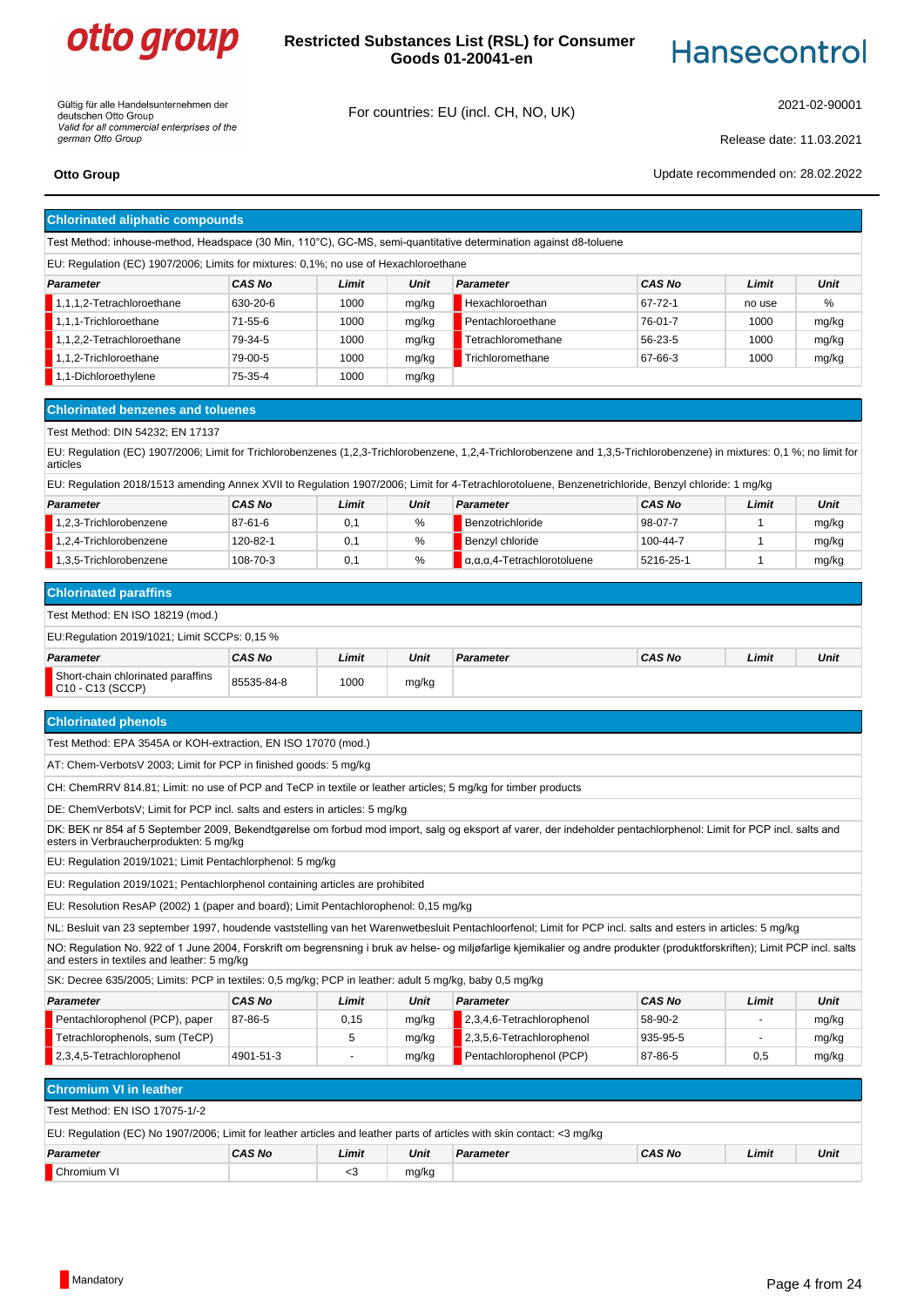### **Otto group** Restricted Substances List (RSL) for Consumer **Goods 01-20041-en**

### Hansecontrol

2021-02-90001 For countries: EU (incl. CH, NO, UK)

Release date: 11.03.2021

Update recommended on: 28.02.2022

#### **Dimethylfumarate** Test Method: CEN ISO/TS 16186 (mod.) EU: Regulation (EC) 1907/2006; Limit: 0,1 mg/kg **Parameter CAS No Limit Unit Parameter CAS No Limit Unit** Dimethylfumarate 624-49-7 | 0,1 mg/kg **Dioxins and furans** Test Method: EN 1948; VDI 3499 DE: ChemVerbotsV; Limits for different kongener groups ( 1 - 5) **Parameter CAS No Limit Unit Parameter CAS No Limit Unit** Kongener Group 1 1 ug/kg Kongener Group  $1 + 2$   $\phantom{1}$  5  $\phantom{1}$  µg/kg Kongener Group  $1 + 2 + 3$   $\vert$  100  $\vert$   $\vert$   $\vert$   $\vert$ g/kg Kongener Group 4 **1** 1 µg/kg Kongener Group 4 + 5 and 5 and 5 pg/kg 1,2,3,4,6,7,8,9- Octachlorodibenzofuran (3) 39001-02-0 - µg/kg 1,2,3,4,6,7,8,9-Octachlorodibenzo-p-dioxin (3) 3268-87-9 - µg/kg 1,2,3,4,6,7,8- 1,2,3,4,6,7,8-<br>Heptachlorodibenzofuran (3) 67652-39-5 1,2,3,4,6,7,8-Heptachlorodibenzo-p-dioxin (3) 35822-46-9 - µg/kg 1,2,3,4,7,8,9- Heptachlorodibenzofuran (3) 55673-89-7 - µg/kg 1,2,3,4,7,8-Hexabromodibenzo-pdioxin (5) 110999-44-5 - µg/kg 1,2,3,4,7,8-  $H = \begin{array}{c|c} 1,2,3,4,7,8 \\ \end{array}$  Hexachlorodibenzofuran (2)  $\begin{array}{ccc} 70648-26-9 & \end{array}$  ug/kg 1,2,3,4,7,8-Hexachlorodibenzo-pdioxin (2) 39227-28-6 - 120 yg/kg 1,2,3,6,7,8-Hexabromodibenzo-pdioxin (5) 110999-45-6 - µg/kg 1,2,3,6,7,8- 1,2,3,6,7,8-<br>Hexachlorodibenzofuran (2) 57117-44-9 1,2,3,6,7,8-Hexachlorodibenzo-pdioxin (2) 57653-85-7 - µg/kg 1,2,3,7,8,9-Hexabromodibenzo-pdioxin (5) <sup>1</sup>/2,0,7,0,9-1 lexabromodiberizo-p<sup>2</sup> 110999-46-7 **- Participal Provident Providence** Providence Pro 1,2,3,7,8,9- Hexachlorodibenzofuran (2) 72918-21-9 - µg/kg 1,2,3,7,8,9-Hexachlorodibenzo-pdioxin (2) 19408-74-3 - µg/kg 1,2,3,7,8-Pentabromodibenzofuran (5)  $\left| \begin{array}{c} 1,2,3,7,0-1 \end{array} \right|$  entable influenze durant  $\left| \begin{array}{c} 107555-93-1 \end{array} \right|$   $\left| \begin{array}{c} 1 \end{array} \right|$   $\left| \begin{array}{c} 1 \end{array} \right|$ 1,2,3,7,8-Pentabromodibenzo-pdioxin (4) 109333-34-8 - µg/kg 1,2,3,7,8-Pentachlorodibenzofuran 57117-41-6 en die group ug/kg 1,2,3,7,8-Pentachlorodibenzo-pdioxin (1) 40321-76-4 - µg/kg 2,3,4,6,7,8- Hexachlorodibenzofuran (2) 60851-34-5 - µg/kg  $2,3,4,7,8$ -Pentabromodibenzofuran  $(4)$  Primabiomodiberizordram 13116-92-2 erg/kg 2,3,4,7,8-Pentachlorodibenzofuran 57117-31-4 - pg/kg<br>(1) 2.3,7,8-Tetrabromodibenzofuran  $(4)$  Penabromodibenzondram  $(67733-57-7)$  Pg/kg 2,3,7,8-Tetrabromodibenzo-p-dioxin (4) 50585-41-6 - µg/kg 2,3,7,8-Tetrachlorodibenzofuran 89059-46-1 - pg/kg<br>(1) 2,3,7,8-Tetrachlorodibenzo-p-2,0,7,0-Tetrachiologiberizo-p- 1746-01-6 - provident pg/kg **Flammable and highly flammable substances** Test Method: inhouse-method, Headspace (30 Min, 110°C), GC-MS, semi-quantitative determination against d8-toluene EU: Regulation 1907/2006; no use of substances, that are marked as flammable and highly flammable acc. to Regulation (EC) No 1272/2008, in decoration articles (e.g. metallic glitter for festivities, artificial snow, evanescent bubbles and flakes, artificial cobwebs, streamers, stink bombs) **Parameter CAS No Limit Unit Parameter CAS No Limit Unit** Flammable and highly flammable substances not not<br>detectable mg/kg **Colour Fastness / Bleeding** Test Method: EN 646 (paper); BfR Recommendation B II IX Issue 07/1972 (Plastic, Rubber, Silicone); EN 14350 (childrens drinking equipment) DE: §31 LFGB; no deterioration in the organoleptic characteristics of food EU: Regulation (EC) 1935/2004; Articles with food contact shall not cause a deterioration in the organoleptic characteristics of food; EN 14350, no release of dyestuffs FR: Direction Générale de la Concurrence, de la Consommation et de la Répression des Fraudes DGCCRF 2004-64 IT: Ministerial Decree of 21 March1973; Decree of the Ministry of Health no 220 26.04.1993, no 338 22.07.1998 and no 174 24.09.2008 **Parameter CAS No Limit Unit Parameter CAS No Limit Unit Colour Fastness / Bleeding The Colour Fastness / Bleeding The Colour Fastness / Bleeding The Colour The Colour**

**Otto Group**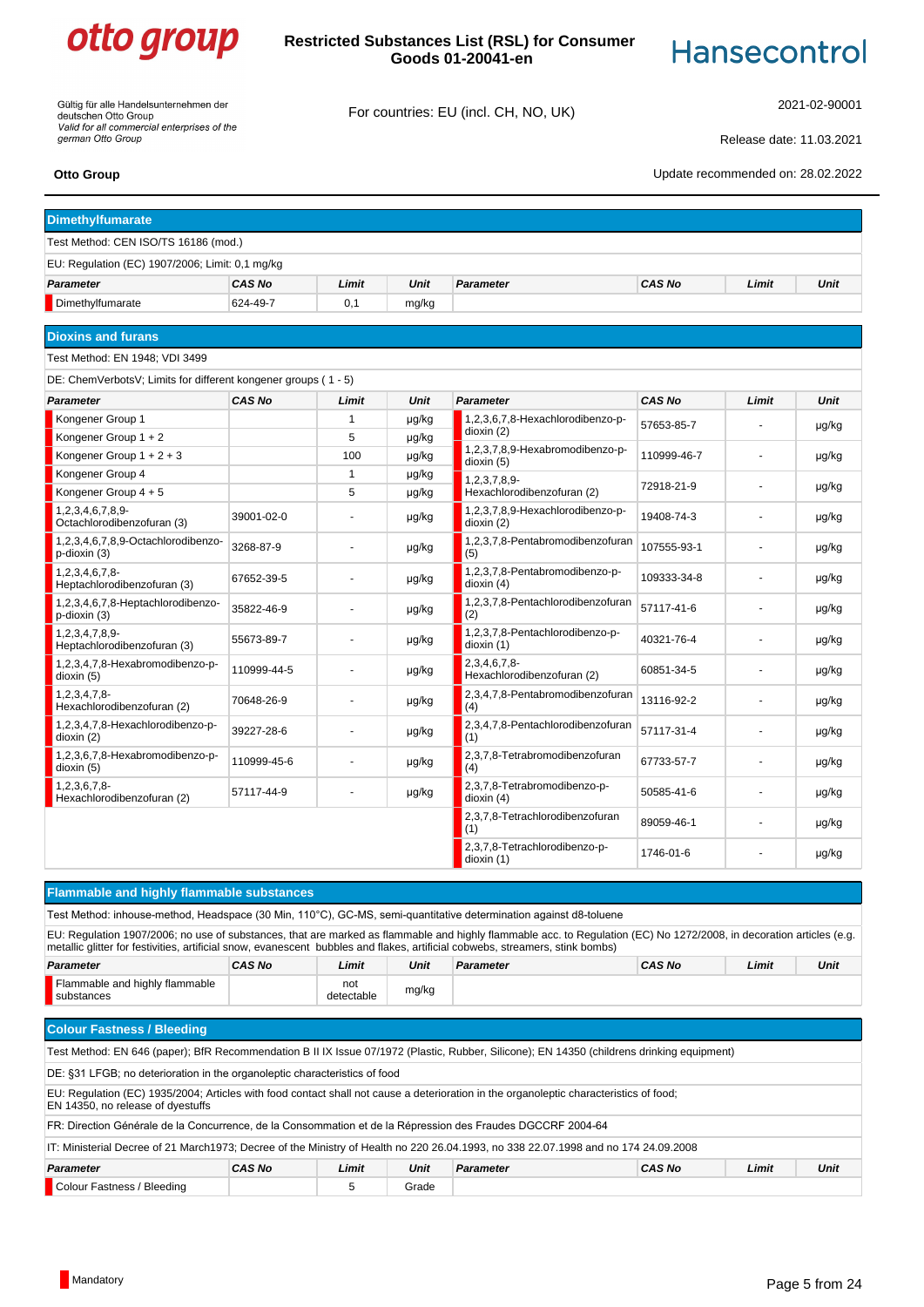**Restricted Substances List (RSL) for Consumer Goods 01-20041-en**

### Hansecontrol

Gültig für alle Handelsunternehmen der deutschen Otto Group Valid for all commercial enterprises of the german Otto Group

### 2021-02-90001 For countries: EU (incl. CH, NO, UK)

Release date: 11.03.2021

Update recommended on: 28.02.2022

#### **Otto Group**

#### **Colorants**

#### Test Method: EN 71-9/-10/-11

CZ: Act No 84/2001: Limit for toys and baby products: no use of Acid Red 26, Basic Red 9, Disperse Blue 1, Solvent Yellow 1, Solvent Yellow 2, Solvent Yellow 3

| EU: Directive 2001/95/EC, 2009/48/EC; Limit acc. to EN 71-9: 10 mg/kg |            |       |       |                          |            |       |       |  |  |  |  |
|-----------------------------------------------------------------------|------------|-------|-------|--------------------------|------------|-------|-------|--|--|--|--|
| <b>Parameter</b>                                                      | CAS No     | Limit | Unit  | <b>Parameter</b>         | CAS No     | Limit | Unit  |  |  |  |  |
| Acid Red 26                                                           | 3761-53-3  | 10    | mg/kg | Disperse Blue 3          | 2475-46-9  | 10    | mg/kg |  |  |  |  |
| Acid Violet 49                                                        | 1694-09-3  | 10    | mg/kg | Disperse Orange 3        | 730-40-5   | 10    | mg/kg |  |  |  |  |
| Basic Red 9                                                           | 569-61-9   | 10    | mg/kg | Disperse Orange 37/59/76 | 13301-61-6 | 10    | mg/kg |  |  |  |  |
| <b>Basic Violet 1</b>                                                 | 8004-87-3  | 10    | mg/kg | Disperse Red 1           | 2872-52-8  | 10    | mg/kg |  |  |  |  |
| <b>Basic Violet 3</b>                                                 | 548-62-9   | 10    | mg/kg | Disperse Yellow 3        | 2832-40-8  | 10    | mg/kg |  |  |  |  |
| Disperse Blue 1                                                       | 2475-45-8  | 10    | mg/kg | Solvent Yellow 1         | 60-09-3    | 10    | mg/kg |  |  |  |  |
| Disperse Blue 106                                                     | 12223-01-7 | 10    | mg/kg | Solvent Yellow 2         | 60-11-7    | 10    | mg/kg |  |  |  |  |
| Disperse Blue 124                                                     | 61951-51-7 | 10    | mg/kg | Solvent Yellow 3         | 97-56-3    | 10    | mg/kg |  |  |  |  |

#### **Dyestuffs**

#### Test Method: DIN 54231

CZ: Act No 84/2001; Limit for toys and baby products: no use of Acid Red 26, Basic Red 9, Disperse Blue 1, Solvent Yellow 1, Solvent Yellow 2, Solvent Yellow 3 DE: ProdSG, LFGB §30; BfR Recommendation No. 041/2012; Limit: 5 mg/L (75 mg/kg)

EU: Regulation 2018/1513 amending Annex XVII to Regulation 1907/2006; Limits: Disperse Blue 1, Basic Red 9, Basic Violet 3: 50 mg/kg (3,3 mg/L)

| <b>Parameter</b>  | <b>CAS No</b> | Limit  | Unit | Parameter                | <b>CAS No</b> | Limit  | Unit |
|-------------------|---------------|--------|------|--------------------------|---------------|--------|------|
| Acid Red 26       | 3761-53-3     | no use | mg/L | Disperse Orange 3        | 730-40-5      | 5      | mg/L |
| Basic Red 9       | 569-61-9      | 3,3    | mg/L | Disperse Orange 37/59/76 | 13301-61-6    | 5      | mg/L |
| Basic Violet 3    | 548-62-9      | 3,3    | mg/L | Disperse Red 1           | 2872-52-8     | 5      | mg/L |
| Disperse Blue 1   | 2475-45-8     | 3,3    | mg/L | Disperse Yellow 3        | 2832-40-8     | 5      | mg/L |
| Disperse Blue 106 | 12223-01-7    |        | mg/L | Solvent Yellow 1         | 60-09-3       | no use | mg/L |
| Disperse Blue 124 | 61951-51-7    | 5      | mg/L | Solvent Yellow 2         | $60 - 11 - 7$ | no use | mg/L |
| Disperse Blue 35  | 12222-75-2    | 5      | mg/L | Solvent Yellow 3         | 97-56-3       | no use | mg/L |

#### **Flame retardants**

Test Method: EN ISO 17881-1; EN ISO 17881-2; EN 62321-6 (mod.)

EU: Regulation (EC) 1907/2006; Limits: TRIS, TEPA, PBB in textiles: no use; Octabromodiphenyl ether, Decabromodiphenyl ether in articles: 0,1%

EU: Regulation 2019/1021; Limits: Sum Tetra-, Penta-, Hexa-, Hepta-, Decabromo diphenylether: 500 mg/kg; Hexabromocyclodocane (incl. α, β, γ): 0,01%; SCCP: 0,15%; Hexabrombiphenyl containing items are prohibited

| <b>Parameter</b>                                                | CAS No               | Limit             | <b>Unit</b> | Parameter                                   | CAS No               | Limit  | <b>Unit</b> |
|-----------------------------------------------------------------|----------------------|-------------------|-------------|---------------------------------------------|----------------------|--------|-------------|
| Tetra-, Penta-, Hexa-, Hepta-,<br>Decabromodiphenyl ether - Sum |                      | 500               | mg/kg       | Octabromodiphenyl ether                     | 32536-52-0 et<br>al. | 0.1    | %           |
| Decabromodiphenyl ether                                         | 1163-19-5            |                   | mg/kg       | Pentabromodiphenyl ether                    | 32534-81-9 et        |        | mg/kg       |
|                                                                 | 68928-80-3 et        |                   |             |                                             | aı.                  |        |             |
| Heptabromodiphenyl ether                                        | al.                  |                   | mg/kg       | Polybrominated Biphenyls (PBB)              | 59536-65-1           | no use | mg/kg       |
| Hexabromobiphenvl                                               | 36355-01-8 et<br>al. | not<br>detectable | mg/kg       | Tetrabromodiphenyl ether                    | 40088-47-9 et<br>al. |        | mg/kg       |
| Hexabromocyclododecane incl. α,<br>$\beta$ , $\gamma$ (HBCDD)   | 25637-99-4           | 0,01              | %           | Tri-(2,3-dibromopropyl)-phosphate<br>(TRIS) | 126-72-7             | no use | mg/kg       |
| Hexabromodiphenyl ether                                         | 36483-60-0 et<br>al. |                   | mg/kg       | Tris-(azoridinyl)-phosphinoxid<br>(TEPA)    | 545-55-1             | no use | mg/kg       |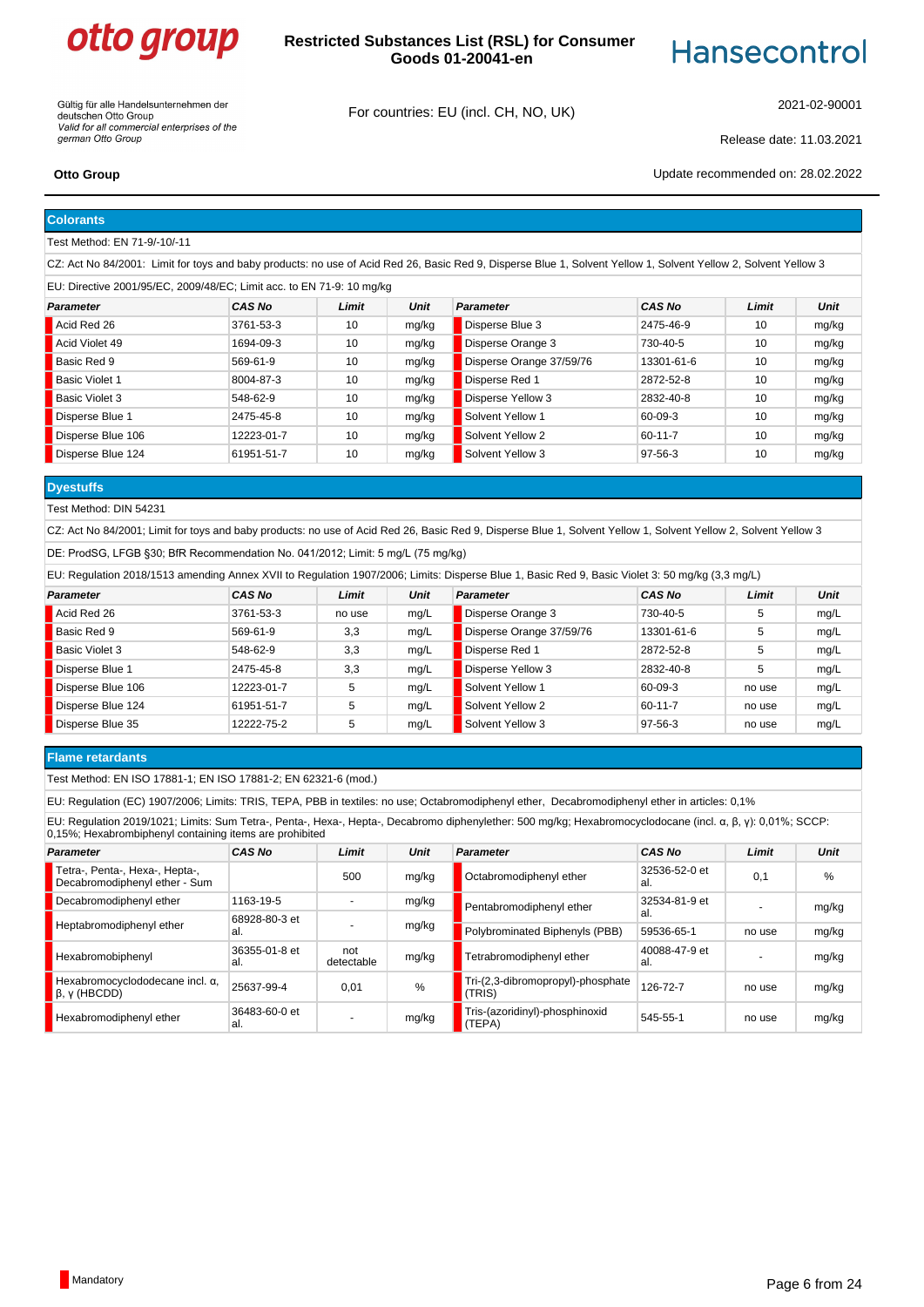

Valid for all commercial enterprises of the

**Restricted Substances List (RSL) for Consumer Goods 01-20041-en**

### Hansecontrol

2021-02-90001 For countries: EU (incl. CH, NO, UK)

Release date: 11.03.2021

Update recommended on: 28.02.2022

#### **Otto Group**

deutschen Otto Group

german Otto Group

#### **Flame retardants (RoHS)**

Test Method: EN ISO 17881-1; EN ISO 17881-2; EN 62321-6 (mod.)

| EU: Directive 2011/65/EU; Limit PBB, PBDE: 0,1% |               |       |      |                          |                      |       |             |  |  |  |  |
|-------------------------------------------------|---------------|-------|------|--------------------------|----------------------|-------|-------------|--|--|--|--|
| <b>Parameter</b>                                | <b>CAS No</b> | Limit | Unit | <b>Parameter</b>         | CAS No               | Limit | <b>Unit</b> |  |  |  |  |
| Polybrominated Biphenyls (PBB)                  | 59536-65-1    | 0,1   | %    | Nonabromodiphenyl ether  | 63936-56-1           |       | %           |  |  |  |  |
| Polybrominated diphenyl ether<br>(PBDE)         |               | 0,1   | %    | Octabromodiphenyl ether  | 32536-52-0 et<br>al. |       | %           |  |  |  |  |
| Decabromodiphenyl ether                         | 1163-19-5     |       | %    | Pentabromodiphenyl ether | 32534-81-9 et        |       | %           |  |  |  |  |
|                                                 | 68928-80-3 et |       | %    |                          | al.                  |       |             |  |  |  |  |
| Heptabromodiphenyl ether                        | al.           |       |      | Tetrabromodiphenylether  | 40088-47-9 et<br>al. |       | %           |  |  |  |  |
| Hexabromodiphenyl ether                         | 36483-60-0 et |       | %    |                          |                      |       |             |  |  |  |  |
|                                                 | al.           |       |      | Tribromodiphenyl ether   | 49690-94-0 et<br>al. |       | %           |  |  |  |  |

#### **Fluorinated Greenhouse Gases**

Test Method: in-house method, headspace (15 min at 70 °C) and qualitative determination via GC-MSD

| EU: Regulation (EU) Nr. 517/2014; Limit: not detectable; refers e.g. to footwear, windows, tyres, refrigerators, freezers, room air-conditioning, spray cans |        |                   |       |                        |               |                   |       |  |  |  |  |
|--------------------------------------------------------------------------------------------------------------------------------------------------------------|--------|-------------------|-------|------------------------|---------------|-------------------|-------|--|--|--|--|
| <b>Parameter</b>                                                                                                                                             | CAS No | Limit             | Unit  | <b>Parameter</b>       | <b>CAS No</b> | Limit             | Unit  |  |  |  |  |
| Partially Fluorinated Hydrocarbons<br><b>HFC</b>                                                                                                             |        | not<br>detectable | mg/kg | Sulfurhexafluoride SF6 | 2551-62-4     | not<br>detectable | mg/kg |  |  |  |  |
| Perfluorinated Hydrocarbons                                                                                                                                  |        | not<br>detectable | mg/kg |                        |               |                   |       |  |  |  |  |

#### **Formaldehyde**

Test Method: EN 13130-1 and CEN/TS 13130-23 (plastic); EN 645 and EN 1541 (paper); EN ISO 14184 (textiles); EN 14372; EN 1400; EN 14350

Test Method: EN ISO 14184-1; EN ISO 17226-1/-2 (textile and leather); EN 717-3, EN 717-1, EN 16516 (derived timber products); EN 645 and EN 1541 (paper)

AT: Formaldehydverordnung; Limit in timber products (Emission): 0,1 ml/m<sup>3</sup> (ppm)

AT: Formaldehydverordnung; Mandatory labelling of textiles with skin contact at > 1500 mg/kg

CZ: Act No 84/2001; Limit for toys and children's products with intended mouth contact, food contact or for children <3 years: 30 mg/kg

DE: BedGgstV; Mandatory labelling of textiles with skin contact at > 1500 mg/kg

DE: ChemVerbotsV; Limit in timber products (Emission): 0,1 ml/m<sup>3</sup> (ppm)

DE: Recommendation of BfR No. XXXVI for paper, cardboards and paperboards with food contact; Limit: 1 mg/dm<sup>2</sup>

DK: BEK 289 af 22/06/1983; Limit in timber products 0.15 mg/m<sup>3</sup>

EU: Directive 2001/95/EC; Limits acc. to EN 71-9: textile and paper components: 30 mg/kg; wood: 80 mg/kg

EU: Directive 2001/95/EC; Requirements for baby and infant articles EN 1400 (soother): Limit 0,375 mg/L; EN 14372 (cutlery and feeding utensils): Limit 15 mg/kg

EU: Directive 2009/48/EC; Directive 2019/1929; Limits: textiles, leather, paper: 30 mg/kg; derived timber products: 0,1 ml/m³; valid from 21.05.2021

EU: Directive 2009/48/EC; Limit for water-based toy material: 10 mg/kg; valid from 21.05.2021

EU: Regulation (EU) No. 284/2011, valid for melamin kitchenware from China only; Baby cutlery and feeding utensils made of plastic/wood acc. to EN 14372; Migration limit: 15 mg/kg

EU: Regulation 2018/1513 amending Annex XVII to Regulation 1907/2006; Limit: 75 mg/kg; Transitional period for jackets, coats, upholstery: Limit 300 mg/kg valid from 01.11.2020 till 01.11.2023

FI: Decree 233/2012; Limit in textile articles for children < 2 years (e.g. bedding, napkins, garments, toys): 30 mg/kg; Limit in textiles for children > 2 Jahren and adults with skin contact: 100 mg/kg; Limit for textiles without direct skin contact: 300 mg/kg

NL: Decree formaldehyde in textiles (Warenwetbesluit formaldehyde in textiel), Decision of 22. March 2001; Limit for articles with skin contact: 120 mg/kg

NO: Forskrift om begrensning i bruk av helse- og miljøfarlige kjemikalier og andre produkter (produktforskriften); Limits: textiles with skin contact: 100 mg/kg, textiles for children < 3 years: 30 mg/kg

SE: KIFS 2017:7; Limit in timber products: 0,124 mg/m<sup>3</sup>

SK: Decree 635/2005; Limits adults: leather: 150 mg/kg, textile: 75 mg/kg; Limits children <3 years: leather: 50 mg/kg, textile: 20 mg/kg

| <b>Parameter</b>            | <b>CAS No</b> | Limit | Unit               | <b>Parameter</b>       | <b>CAS No</b> | Limit | Unit  |
|-----------------------------|---------------|-------|--------------------|------------------------|---------------|-------|-------|
| Formaldehyde derived timber | $50-00-0$     | 0.1   | ml/m <sup>3</sup>  | Formaldehyde paper     |               | 30    | mg/kg |
| products                    |               |       |                    | Formaldehyde           | $50-00-0$     | 10    | mg/kg |
| Formaldehyde in paper       | $50-00-0$     |       | mq/dm <sup>2</sup> | Formaldehyde migration | $50-00-0$     | 0.375 | mg/L  |
| Formaldehyde leather        |               | 30    | mg/kg              |                        |               |       |       |
| Formaldehyde migration      | $50-00-0$     | 15    | mg/kg              |                        |               |       |       |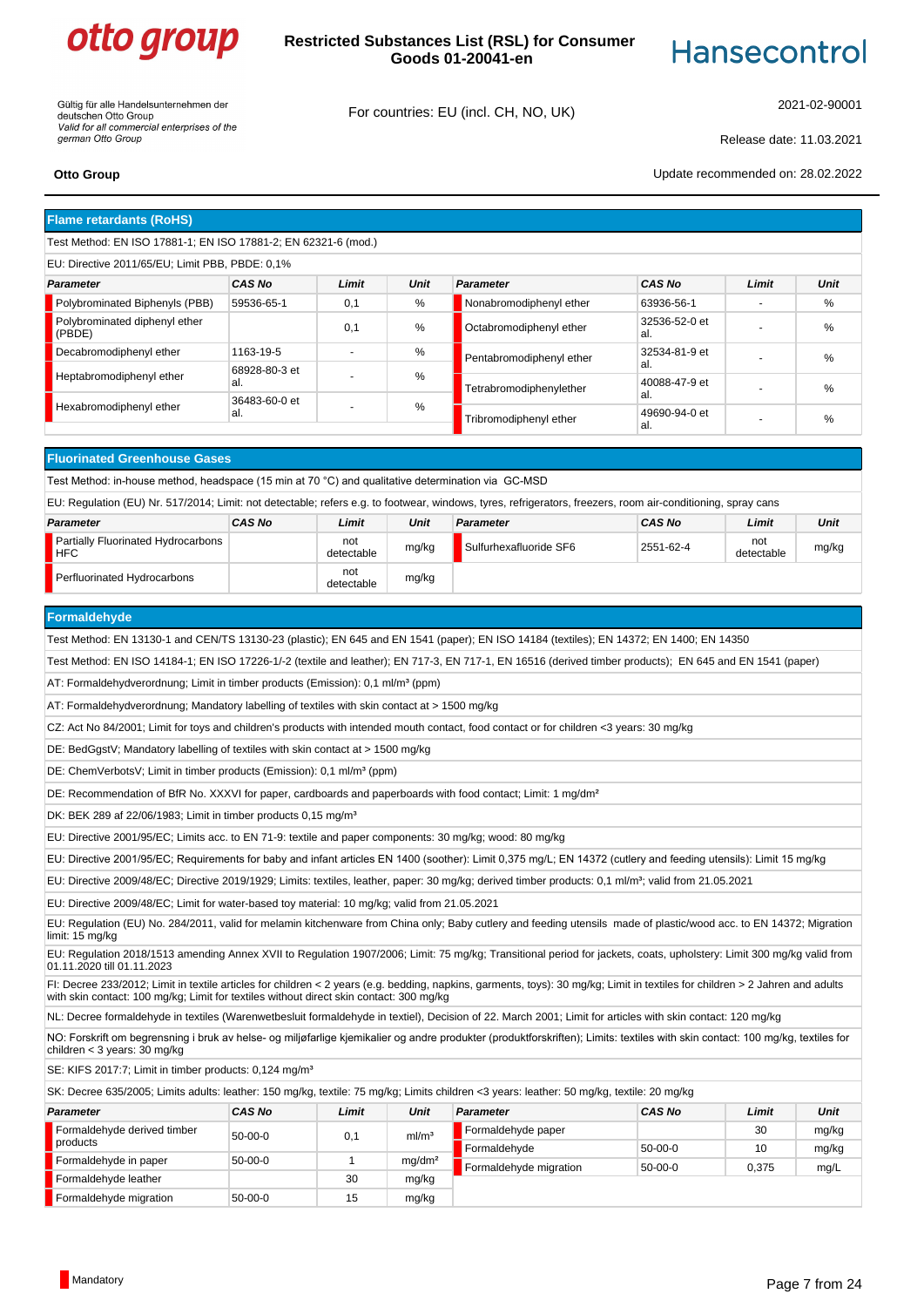

### Hansecontrol

2021-02-90001 For countries: EU (incl. CH, NO, UK)

Release date: 11.03.2021

Update recommended on: 28.02.2022

| <b>Formamide</b>                                                                                                                                                                                                                                                                                                                                                                                                                                                             |               |           |                    |                         |               |                         |       |
|------------------------------------------------------------------------------------------------------------------------------------------------------------------------------------------------------------------------------------------------------------------------------------------------------------------------------------------------------------------------------------------------------------------------------------------------------------------------------|---------------|-----------|--------------------|-------------------------|---------------|-------------------------|-------|
| Test Method: CEN ISO/TS 16189 (mod)                                                                                                                                                                                                                                                                                                                                                                                                                                          |               |           |                    |                         |               |                         |       |
| EU: Directive 2009/48/EC; Limit for foams: 200 mg/kg; if exceeding this limit an emission limit of 20 μg/m <sup>3</sup> is valid                                                                                                                                                                                                                                                                                                                                             |               |           |                    |                         |               |                         |       |
| <b>Parameter</b>                                                                                                                                                                                                                                                                                                                                                                                                                                                             | <b>CAS No</b> | Limit     | Unit               | <b>Parameter</b>        | <b>CAS No</b> | Limit                   | Unit  |
| Formamide                                                                                                                                                                                                                                                                                                                                                                                                                                                                    | 75-12-7       | 200       | mg/kg              |                         |               |                         |       |
| <b>Harmful Substances</b>                                                                                                                                                                                                                                                                                                                                                                                                                                                    |               |           |                    |                         |               |                         |       |
| Test Method: inhouse-method; Extraction in organic solvent, detection by GC-MSD, identification of gc-capable organic compounds after alignment in a reference mass<br>spectra library, semi quantitative determination                                                                                                                                                                                                                                                      |               |           |                    |                         |               |                         |       |
| EU: Regulation (EC) 1907/2006; Substances and mixtures which are classified as harmful under regulation (EC) 1272/2008 shall not be used in ornamental articles,<br>tricks, jokes and games.                                                                                                                                                                                                                                                                                 |               |           |                    |                         |               |                         |       |
| EU: Regulation (EC) 1907/2006; Substances which are classified as carcinogenic, mutagenic or toxic for reproduction of categorie 1A, 1B or 2 under regulation (EC)<br>1272/2008 shall not be used as substance, part of other substances or in mixtures above the specific or general concentration limit.                                                                                                                                                                   |               |           |                    |                         |               |                         |       |
| <b>Parameter</b>                                                                                                                                                                                                                                                                                                                                                                                                                                                             | <b>CAS No</b> | Limit     | Unit               | <b>Parameter</b>        | <b>CAS No</b> | Limit                   | Unit  |
| Harmful Substances acc. to CLP<br>Regulation                                                                                                                                                                                                                                                                                                                                                                                                                                 |               | no use    | ℅                  |                         |               |                         |       |
| <b>Global migration</b>                                                                                                                                                                                                                                                                                                                                                                                                                                                      |               |           |                    |                         |               |                         |       |
| Test Method: EN 1186                                                                                                                                                                                                                                                                                                                                                                                                                                                         |               |           |                    |                         |               |                         |       |
|                                                                                                                                                                                                                                                                                                                                                                                                                                                                              |               |           |                    |                         |               |                         |       |
| CH: Regulation 817.023.21, EDI; Limit for plastics and silicone: 10 mg/dm <sup>2</sup> and 60 mg/kg food simulant respectively                                                                                                                                                                                                                                                                                                                                               |               |           |                    |                         |               |                         |       |
| DE: BedGgstV; BfR Recommendation XXI for commodities made of synthetic and natural rubber; Limits: depends on the product category and test conditions                                                                                                                                                                                                                                                                                                                       |               |           |                    |                         |               |                         |       |
| EU: Regulation (EC) No. 10/2011; Resolution ResAP (2004) 5 (Silicone); Limit: 10 mg/dm <sup>2</sup> food contact surface, articles for babys and children <3 years: 60 mg/kg food<br>simulant                                                                                                                                                                                                                                                                                |               |           |                    |                         |               |                         |       |
| FR: Decree of 25 November 1992 relating to materials made of silicone elastomers placed or intended to be in contact with foodstuffs, food products and beverages;<br>Limit in general: 10 mg/dm <sup>2</sup> ; Limit for special aricles: 60 mg/kg (Container with volume between 500 mL - 10L, fillable articles where the contact surface cannot be<br>determined, capsules, seals, stopper and other caps)                                                               |               |           |                    |                         |               |                         |       |
| FR: Order of 5 August 2020 relating to rubber materials and objects intended to come into contact with foodstuffs and for pacifiers for infants and young children; Limits:<br>10 mg/dm <sup>2</sup> for pacifiers, seal and valves with unknown volume/surface ratio, sealed container incl. their seals, all further articles; 60 mg/kg for articles for infants and<br>young children with food contact, bottle teats, seals and valves with unknown volume/surface ratio |               |           |                    |                         |               |                         |       |
| NL: Warenwetregeling verpakkingen en gebruiksartikelen; Limit: 60 mg/kg                                                                                                                                                                                                                                                                                                                                                                                                      |               |           |                    |                         |               |                         |       |
| <b>Parameter</b>                                                                                                                                                                                                                                                                                                                                                                                                                                                             | <b>CAS No</b> | Limit     | Unit               | <b>Parameter</b>        | <b>CAS No</b> | Limit                   | Unit  |
| Article per surface                                                                                                                                                                                                                                                                                                                                                                                                                                                          |               | 10        | mg/dm <sup>2</sup> | Article per weight food |               | 60                      | mg/kg |
| <b>Production of food contact materials</b>                                                                                                                                                                                                                                                                                                                                                                                                                                  |               |           |                    |                         |               |                         |       |
| Test Method: EN 13130                                                                                                                                                                                                                                                                                                                                                                                                                                                        |               |           |                    |                         |               |                         |       |
| EU: Regulation (EC) No 10/2011 Anhang I - positiv list with allowed restricted monomers in plastic articles                                                                                                                                                                                                                                                                                                                                                                  |               |           |                    |                         |               |                         |       |
| Plastics with food contact have to fulfill the Regulation (EC) No. 10/2011; In this regulation a positive list of allowed substances is given. Some of them are limited by<br>specific migration limits (SML) or total content. Some EU member stats, Suisse and Norway do have national regulations with specific limits for substance. The required<br>tests must focus on the recipe of the material.                                                                     |               |           |                    |                         |               |                         |       |
| UK: The United Kingdom has not yet issued any requirements that differ from the EU.                                                                                                                                                                                                                                                                                                                                                                                          |               |           |                    |                         |               |                         |       |
| <b>Parameter</b>                                                                                                                                                                                                                                                                                                                                                                                                                                                             | CAS No        | Limit     | Unit               | Parameter               | <b>CAS No</b> | Limit                   | Unit  |
| Substances with spec. migration<br>limit (SML)                                                                                                                                                                                                                                                                                                                                                                                                                               |               | see Annex | mg/kg              |                         |               |                         |       |
| <b>Wood preservatives</b>                                                                                                                                                                                                                                                                                                                                                                                                                                                    |               |           |                    |                         |               |                         |       |
| Test Method: EN 71-9/-10/-11                                                                                                                                                                                                                                                                                                                                                                                                                                                 |               |           |                    |                         |               |                         |       |
| Test Method: GC-MS / LC-MS Screening                                                                                                                                                                                                                                                                                                                                                                                                                                         |               |           |                    |                         |               |                         |       |
| EU: Directive 2001/95/EC, 2009/48/EC; Limits acc. to EN 71-9                                                                                                                                                                                                                                                                                                                                                                                                                 |               |           |                    |                         |               |                         |       |
| <b>Parameter</b>                                                                                                                                                                                                                                                                                                                                                                                                                                                             | CAS No        | Limit     | Unit               | <b>Parameter</b>        | CAS No        | Limit                   | Unit  |
| Cyfluthrin                                                                                                                                                                                                                                                                                                                                                                                                                                                                   | 68359-37-5    | 10        | mg/kg              | Lindan                  | 58-89-9       | $\overline{\mathbf{c}}$ | mg/kg |
| Cypermethrin                                                                                                                                                                                                                                                                                                                                                                                                                                                                 | 52315-07-8    | 10        | mg/kg              | Pentachlorophenol (PCP) | 87-86-5       | $\overline{2}$          | mg/kg |
| Deltamethrine                                                                                                                                                                                                                                                                                                                                                                                                                                                                | 52918-63-5    | 10        | mg/kg              | Permethrin (cis/trans)  | 52645-53-1    | 10                      | mg/kg |
|                                                                                                                                                                                                                                                                                                                                                                                                                                                                              |               |           |                    |                         |               |                         |       |

**Otto Group**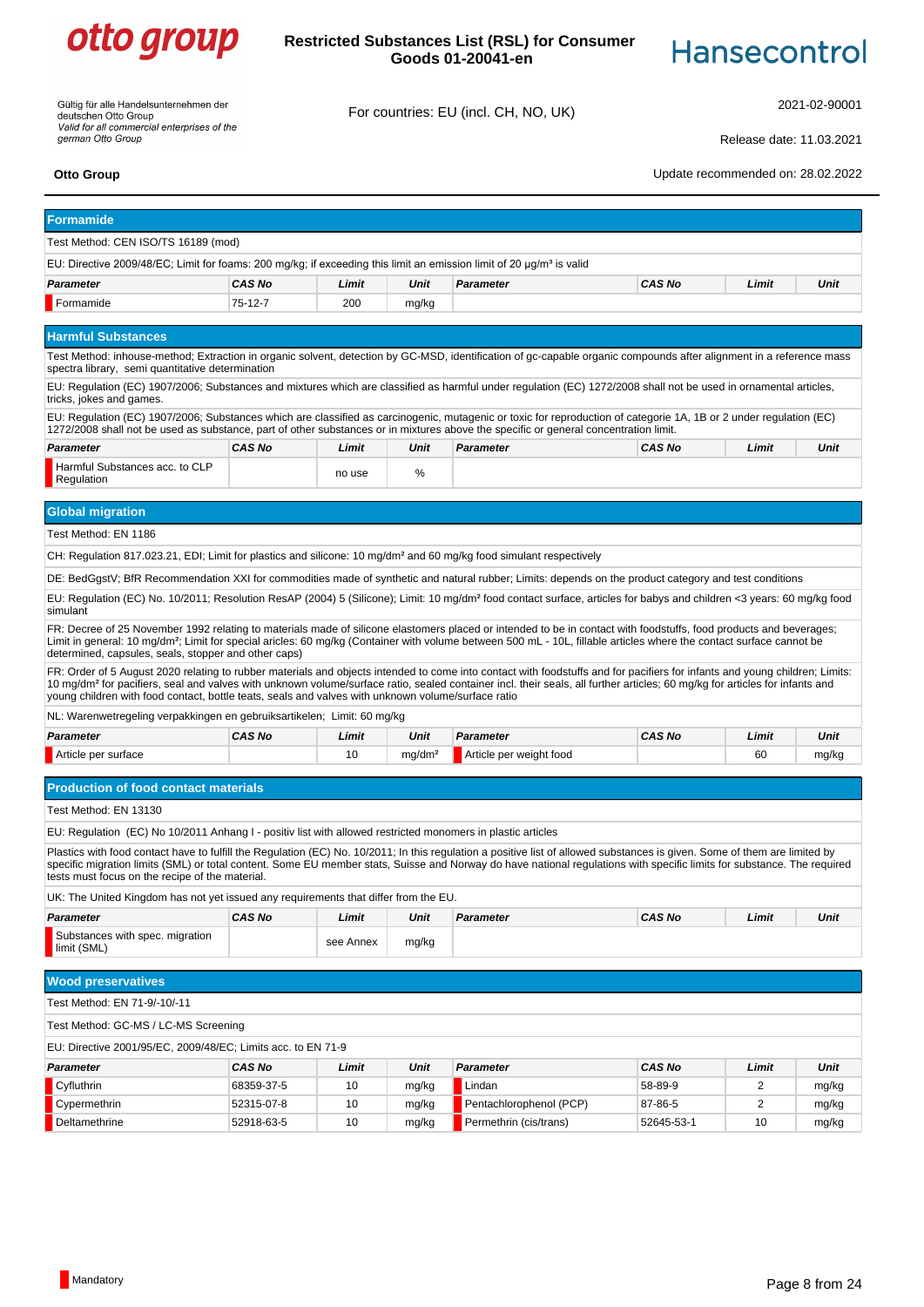| otto group |  |
|------------|--|
|            |  |

Gültig für alle Handelsunternehmen der<br>deutschen Otto Group<br>Valid for all commercial enterprises of the<br>german Otto Group

**Restricted Substances List (RSL) for Consumer Goods 01-20041-en**

### Hansecontrol

2021-02-90001 For countries: EU (incl. CH, NO, UK)

Release date: 11.03.2021

Update recommended on: 28.02.2022

| <b>Isocyanates</b>                                                                                     |                      |                   |                        |                                                                                                                                                                                                                                                                                                                  |                     |          |                                                  |
|--------------------------------------------------------------------------------------------------------|----------------------|-------------------|------------------------|------------------------------------------------------------------------------------------------------------------------------------------------------------------------------------------------------------------------------------------------------------------------------------------------------------------|---------------------|----------|--------------------------------------------------|
| Test Method: inhouse-method; Extraction with organic solvent, LC-MS                                    |                      |                   |                        |                                                                                                                                                                                                                                                                                                                  |                     |          |                                                  |
| EU: Regulation 1907/2006; Limit for mixtures: 0,1%                                                     |                      |                   |                        |                                                                                                                                                                                                                                                                                                                  |                     |          |                                                  |
| <b>Parameter</b>                                                                                       | <b>CAS No</b>        | Limit             | Unit                   | <b>Parameter</b>                                                                                                                                                                                                                                                                                                 | <b>CAS No</b>       | Limit    | Unit                                             |
| Methylene diphenyl diisocyanate<br>(MDI) incl. isomers                                                 | 26447-40-5 et<br>al. | 0,1               | ℅                      |                                                                                                                                                                                                                                                                                                                  |                     |          |                                                  |
| <b>Preservatives</b>                                                                                   |                      |                   |                        |                                                                                                                                                                                                                                                                                                                  |                     |          |                                                  |
|                                                                                                        |                      |                   |                        |                                                                                                                                                                                                                                                                                                                  |                     |          |                                                  |
| Test Method: EN 71-9/-10/-11                                                                           |                      |                   |                        |                                                                                                                                                                                                                                                                                                                  |                     |          |                                                  |
| Test Method: EN ISO 13365 (mod.)                                                                       |                      |                   |                        |                                                                                                                                                                                                                                                                                                                  |                     |          |                                                  |
| EU: Directive 2001/95/EC, Richtlinie 2009/48/EC, EN 71-9                                               |                      |                   |                        |                                                                                                                                                                                                                                                                                                                  |                     |          |                                                  |
|                                                                                                        |                      |                   |                        | EU: Directive 2009/48/EC; Limit: 2-Methylisothiazolin-3(2H)-one 0,25 mg/kg; 5-Chloro-2-methylisothiazolin-3(2H)-one 0,75 mg/kg; reaction mass of: 5-Chloro-2-methyl-4-<br>isothiazolin-3-one und 2-Methyl-2H-isothiazol-3-one 1 mg/kg; 1,2-Benzisothiazol-3(2H)-one 5 mg/kg, valid for aqueos toy materials      |                     |          |                                                  |
| <b>Parameter</b>                                                                                       | <b>CAS No</b>        | Limit             | Unit                   | <b>Parameter</b>                                                                                                                                                                                                                                                                                                 | CAS No              | Limit    | Unit                                             |
| Sum 5-Chlor-2-methyl-4-<br>isothiazolin-3-on + 2-Methyl-4-<br>isothiazolin-3-on                        |                      | 1                 | mg/kg                  | 5-Chlor-2-methyl-4-isothiazolin-3-<br>on                                                                                                                                                                                                                                                                         | 26172-55-4          | 0,75     | mg/kg                                            |
| 1,2-Benzisothiazol-3-on                                                                                | 2634-33-5            | 5                 | mg/kg                  | Formaldehyde                                                                                                                                                                                                                                                                                                     | $50-00-0$           | 0,05     | %                                                |
| 2-Methyl-4-isothiazolin-3-on                                                                           | 2682-20-4            | 0,25              | mg/kg                  | Phenol                                                                                                                                                                                                                                                                                                           | 108-95-2            | 10       | mg/kg                                            |
|                                                                                                        |                      |                   |                        |                                                                                                                                                                                                                                                                                                                  |                     |          |                                                  |
| <b>Solvents, inhalation</b>                                                                            |                      |                   |                        |                                                                                                                                                                                                                                                                                                                  |                     |          |                                                  |
| Test Method: EN 71-9/-10/-11                                                                           |                      |                   |                        |                                                                                                                                                                                                                                                                                                                  |                     |          |                                                  |
| EU: Directive 2001/95/EC, 2009/48/EC; Limits acc. to EN 71-9                                           |                      |                   |                        |                                                                                                                                                                                                                                                                                                                  |                     |          |                                                  |
| <b>Parameter</b>                                                                                       | <b>CAS No</b>        | Limit             | Unit                   | <b>Parameter</b>                                                                                                                                                                                                                                                                                                 | CAS No              | Limit    | Unit                                             |
| 1,3,5-Trimethylbenzene<br>(Mesitylene)                                                                 | 108-67-8             | 2500              | $\mu$ g/m <sup>3</sup> | n-Hexane                                                                                                                                                                                                                                                                                                         | 110-54-3            | 1800     | $\mu$ g/m <sup>3</sup>                           |
| 3,5,5-Trimethyl-2-cyclohexen-1-                                                                        | 78-59-1              | 200               | $\mu$ g/m <sup>3</sup> | Nitrobenzene<br>Toluene                                                                                                                                                                                                                                                                                          | 98-95-3<br>108-88-3 | 1<br>260 | $\mu$ g/m <sup>3</sup><br>$\mu$ g/m <sup>3</sup> |
| one                                                                                                    |                      |                   |                        | Trichlorethylene                                                                                                                                                                                                                                                                                                 | 79-01-6             | 1        | $\mu$ g/m <sup>3</sup>                           |
| Cyclohexanone                                                                                          | 108-94-1             | 136               | $\mu$ g/m <sup>3</sup> | Xylene (all isomeres)                                                                                                                                                                                                                                                                                            |                     | 870      | $\mu$ g/m <sup>3</sup>                           |
| Dichloromethane                                                                                        | 75-09-2              | 3000              | $\mu$ g/m <sup>3</sup> |                                                                                                                                                                                                                                                                                                                  |                     |          |                                                  |
| Ethylbenzene                                                                                           | 100-41-4             | 5000              | $\mu$ g/m <sup>3</sup> |                                                                                                                                                                                                                                                                                                                  |                     |          |                                                  |
| <b>Solvents, migration</b>                                                                             |                      |                   |                        |                                                                                                                                                                                                                                                                                                                  |                     |          |                                                  |
| Test Method: EN 71-9/-10/-11                                                                           |                      |                   |                        |                                                                                                                                                                                                                                                                                                                  |                     |          |                                                  |
| EU: Directive 2001/95/EC, 2009/48/EC; Limits acc. to EN 71-9                                           |                      |                   |                        |                                                                                                                                                                                                                                                                                                                  |                     |          |                                                  |
| <b>Parameter</b>                                                                                       | <b>CAS No</b>        | Limit             | Unit                   | <b>Parameter</b>                                                                                                                                                                                                                                                                                                 | <b>CAS No</b>       | Limit    | Unit                                             |
| Glycol ethers, sum                                                                                     |                      | 0,5               | mg/L                   | Dichloromethane                                                                                                                                                                                                                                                                                                  | 75-09-2             | 0,06     | mg/L                                             |
| 2-Ethoxyethanol                                                                                        | 110-80-5             |                   | mg/L                   | Ethylbenzene                                                                                                                                                                                                                                                                                                     | 100-41-4            | 1        | mg/L                                             |
| 2-Ethoxyethyl acetate                                                                                  | 111-15-9             |                   | mg/L                   | Methanol                                                                                                                                                                                                                                                                                                         | 67-56-1             | 5        | mg/L                                             |
| $\blacksquare$ 2-Methoxyethyl acetate                                                                  | 110-49-6             |                   | mg/L                   | Nitrobenzene                                                                                                                                                                                                                                                                                                     | 98-95-3             | 0,02     | mg/L                                             |
| 2-Methoxypropyl acetate                                                                                | 70657-70-4           |                   | mg/L                   | Toluene                                                                                                                                                                                                                                                                                                          | 108-88-3            | 2        | mg/L                                             |
| 3,5,5-Trimethyl-2-cyclohexen-1-                                                                        | 78-59-1              | 3                 |                        | Trichlorethylene                                                                                                                                                                                                                                                                                                 | 79-01-6             | 0,02     | mg/L                                             |
| one                                                                                                    |                      |                   | mg/L                   | Xylene (all isomeres)                                                                                                                                                                                                                                                                                            |                     | 2        | mg/L                                             |
| Bis(2-methoxyethyl) ether                                                                              | 111-96-6             |                   | mg/L                   |                                                                                                                                                                                                                                                                                                                  |                     |          |                                                  |
| Cyclohexanone                                                                                          | 108-94-1             | 46                | mg/L                   |                                                                                                                                                                                                                                                                                                                  |                     |          |                                                  |
| Soluble proteins in natural rubber                                                                     |                      |                   |                        |                                                                                                                                                                                                                                                                                                                  |                     |          |                                                  |
| D7427-08                                                                                               |                      |                   |                        | Test Method: "Determination of extractable protein from consumer products made of natural rubber" Bundesgesundheitsblatt, Gesundheitsforschung,<br>Gesundheitsschutz, 43 (2000) 77; "Immunological Measurement of Four Principal Allergenic Proteins in Natural Rubber and Its Products Derived from Latex" ASTM |                     |          |                                                  |
| Test Method: EN 455-3                                                                                  |                      |                   |                        |                                                                                                                                                                                                                                                                                                                  |                     |          |                                                  |
|                                                                                                        |                      |                   |                        | DE: ProdSG; LFGB §30; BfR Recommendation Nr. XXI "Consumer articles made of natural and synthetic rubber"; Limit: not detectable                                                                                                                                                                                 |                     |          |                                                  |
| DE: ProdSG; LFGB §30; Recommendation of BfR No. XXI.; Recommendation of BfArM; TRSG 401; Limit 30 µg/g |                      |                   |                        |                                                                                                                                                                                                                                                                                                                  |                     |          |                                                  |
| EU: Regulation 2016/425                                                                                |                      |                   |                        |                                                                                                                                                                                                                                                                                                                  |                     |          |                                                  |
| <b>Parameter</b>                                                                                       | CAS No               | Limit             | Unit                   | <b>Parameter</b>                                                                                                                                                                                                                                                                                                 | CAS No              | Limit    | Unit                                             |
| Soluble proteins                                                                                       |                      | not<br>detectable | ppm                    | Soluble proteins in gloves                                                                                                                                                                                                                                                                                       |                     | 30       | $\mu$ g/g                                        |
|                                                                                                        |                      |                   |                        |                                                                                                                                                                                                                                                                                                                  |                     |          |                                                  |

#### **Otto Group**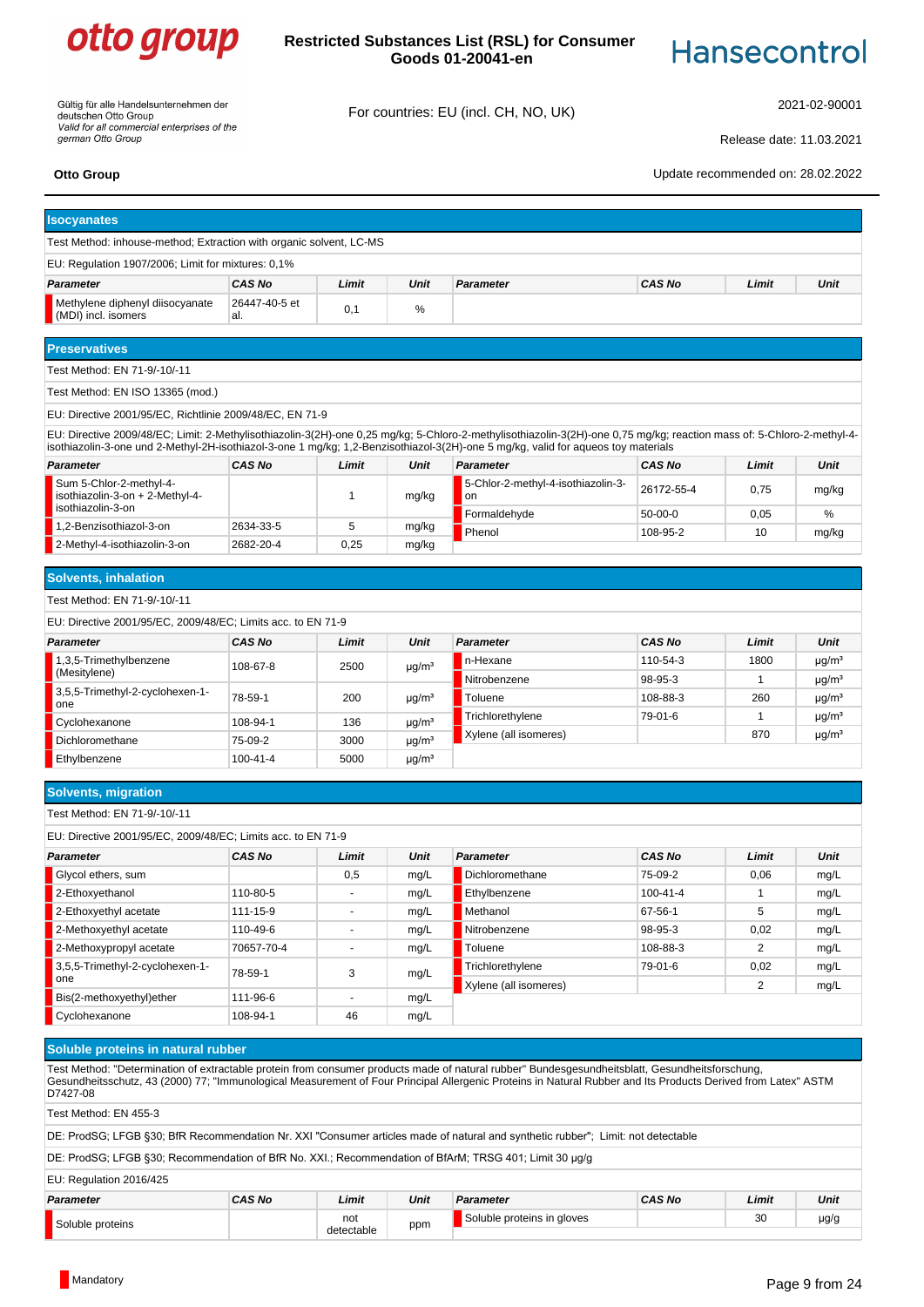

Valid for all commercial enterprises of the

**Restricted Substances List (RSL) for Consumer Goods 01-20041-en**

### Hansecontrol

2021-02-90001 For countries: EU (incl. CH, NO, UK)

Release date: 11.03.2021

Update recommended on: 28.02.2022

#### **Solvents** Test Method: Headspace GC-MS EU: Regulation (EC) 1907/2006; Limit Toluene and Cyclohexane: 0,1%, valid for mixtures only; Limit Methanol: <0,6% in windscreen washing or defrosting fluids **Parameter CAS No Limit Unit Parameter CAS No Limit Unit Cyclohexane** 110-82-7 0,1 % Methanol 67-56-1 <0,6 % Toluene 108-88-3 0,1 % **Metals in batteries** Test Method: Acid digestion and ICP-MS detection EU: Directive 2006/66/EC, Regulation 2017/852; Limit for Cadmium 0,002%, Mercury 0,0005%; Mandatory marking for Lead from 0,004% **Parameter CAS No Limit Unit Parameter CAS No Limit Unit Cadmium** 7440-43-9 0,002 % Lead 7439-92-1 0,004 % **Mercury 7439-97-6** 0,0005 % **Metals in electronic devices (RoHS)** Test Method: EN 62321 EU: Directive 2011/65/EU; Limits: Lead 0,1%, Cadmium 0,01%, Chromium VI 0,1%, Mercury 0,1% **Parameter CAS No Limit Unit Parameter CAS No Limit Unit Cadmium 7440-43-9** 0.01 % Chromium VI 0,1 % **Lead 2018 12439-92-1** 0.1 % **Mercury 7439-97-6** 0,1 % **Metals, extractable in hydrochloric acid** Test Method: EN 14372; EN 14350; EN 1400; EN 71-3 Test Method: EN 71-3 EU: Directive 2001/95/EC; Requirements for baby and infant articles EN 1400 (soothers), EN 14372 (cutlery and feeding utensils) and EN 14350 (childrens drinking equipment) EU: Directive 2009/48/EC; Directive 2019/1922; Limits depending on toy material category I to III acc. to EN 71-3 **Parameter CAS No Limit Unit Parameter CAS No Limit Unit** Baby crockery and cutlery **EN 14372** mg/kg Baby drinking equipment **EN 14350** mg/kg Heavy metals in toy materials **EN 71-3** mg/kg Soother **EN 1400** mg/kg Aluminum 7429-90-5 - mg/kg **Antimony** 7440-36-0 - mg/kg Arsenic 7440-38-2 - mg/kg Barium 7440-39-3 - mg/kg Boron 7440-42-8 - mg/kg Cadmium 7440-43-9 - mg/kg Chromium 7440-47-3 - mg/kg **Chromium III** - mg/kg Chromium VI **Chromium VI** - mg/kg **Cobalt** 7440-48-4 - mg/kg Copper 7440-50-8 - mg/kg Lead 7439-92-1 | - mg/kg Manganese 7439-96-5 - mg/kg **Mercury 7439-97-6 7439-97-6 1988** Nickel 7440-02-0 - mg/kg Organic tin and the set of the set of the set of the set of the set of the set of the set of the set of the set of the set of the set of the set of the set of the set of the set of the set of the set of the set of the set Selenium 7782-49-2 - mg/kg Strontium 7440-24-6 - mg/kg Tin 7440-31-5 - mg/kg **Zinc** 7440-66-6 - mg/kg

deutschen Otto Group

german Otto Group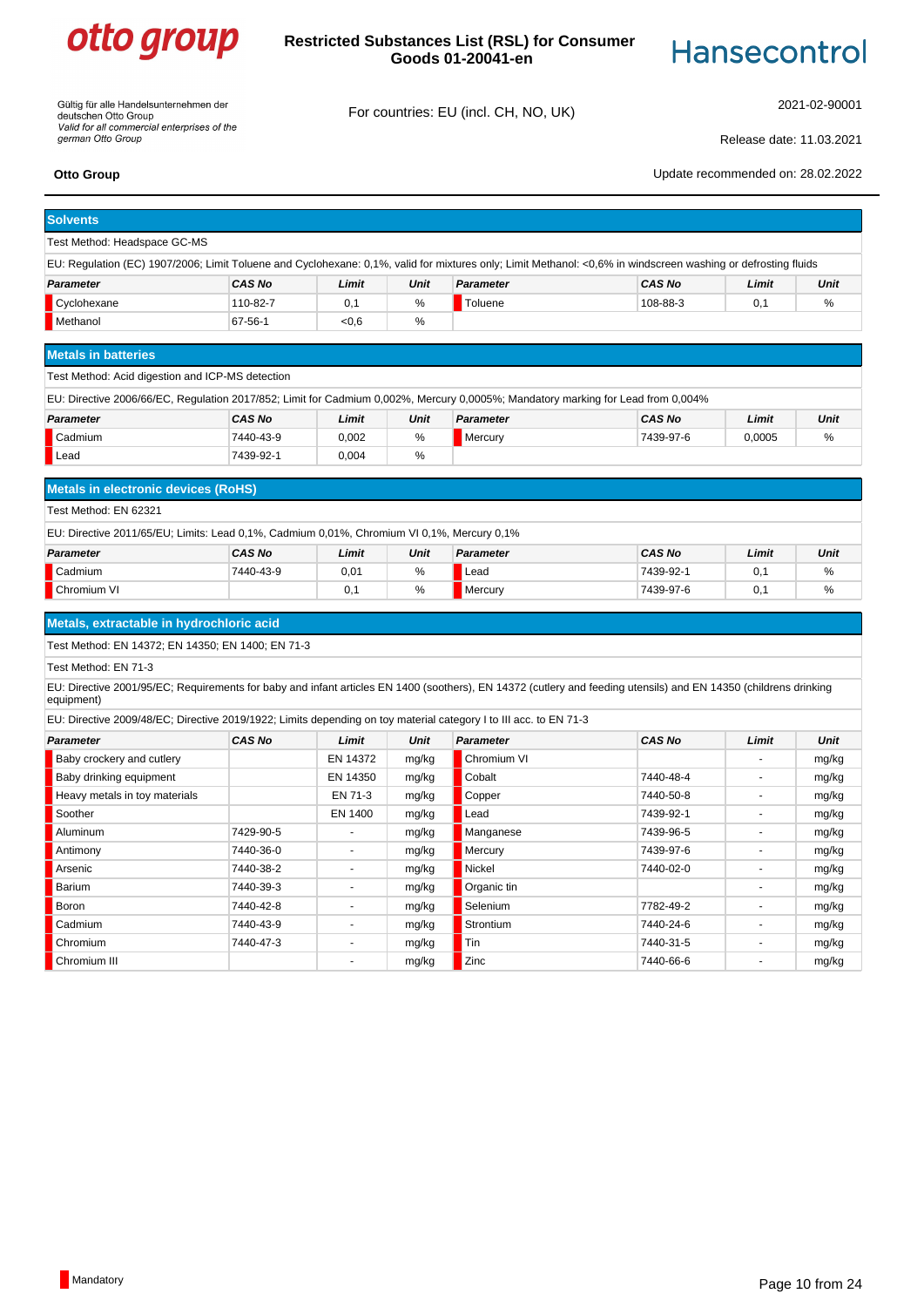

### Hansecontrol

Gültig für alle Handelsunternehmen der deutschen Otto Group Valid for all commercial enterprises of the german Otto Group

#### 2021-02-90001 For countries: EU (incl. CH, NO, UK)

Release date: 11.03.2021

Update recommended on: 28.02.2022

#### **Otto Group**

#### **Metals, extractable in perspiration**

Test Method: EN 16711-2 / EN ISO 17072-1; ISO 11083 / EN ISO 105-E04 (Chromium VI in textile)

CZ: Act No 84/2001; Limits are valid for toys and baby products<br>Plastic, elastomers, textile: Arsenic 0,2 mg/kg, Lead 0,2 mg/kg, Cadmium 0,1 mg/kg, Mercury 0,02 mg/kg, Chromium total 1 mg/kg, Chromium VI not detectable, Co 1 mg/kg, Copper 25 mg/kg, Nickel 1 mg/kg;

Leather, fur: Arsenic 0,2 mg/kg, Lead 0,2 mg/kg, Cadmium 0,1 mg/kg, Mercury 0,02 mg/kg, Cobalt 1 mg/kg, Copper 25 mg/kg, Nickel 1 mg/kg

EU: Regulation 2018/1513 amending Annex XVII to Regulation 1907/2006; Limit: Cadmium, Chromium VI, Arsenic, Lead: 1 mg/kg each

SK: Decree 635/2005; Limits:

Textile (resp. children/adult): Arsenic 0,2 mg/kg / 1 mg/kg, Cadmium 0,1 mg/kg, Lead 0,2 mg/kg / 1 mg/kg, Copper 25 mg/kg / 50 mg/kg, Chromium 1 mg/kg / 2 mg/kg, Cobalt 1 mg/kg / 4 mg/kg, Nickel 1 mg/kg / 4 mg/kg, Mercury 0,02 mg/kg, Antimon 30 mg/kg<br>Leather (resp. children/adult): Arsenic 0,2 mg/kg, Cadmium 0,1 mg/kg, Lead 0,8 mg/kg, Mercury 0,02 mg/kg, Chromium total 50 mg/kg / 2 detectable

| <b>Parameter</b>      | <b>CAS No</b> | Limit             | Unit  | Parameter | CAS No    | Limit | Unit  |
|-----------------------|---------------|-------------------|-------|-----------|-----------|-------|-------|
| Antimony              | 7440-36-0     | 30                | mg/kg | Cobalt    | 7440-48-4 |       | mg/kg |
| Arsenic               | 7440-38-2     | 0,2               | mg/kg | Copper    | 7440-50-8 | 25    | mg/kg |
| Cadmium               | 7440-43-9     | 0,1               | mg/kg | Lead      | 7439-92-1 | 0,2   | mg/kg |
| <b>Chromium</b>       | 7440-47-3     |                   | mg/kg | Mercury   | 7439-97-6 | 0,02  | mg/kg |
| Chromium from leather | 7440-47-3     | 50                | mg/kg | Nickel    | 7440-02-0 |       | mg/kg |
| Chromium VI           |               | not<br>detectable | mg/kg |           |           |       |       |

#### **Metals, total content**

Test Method: EPA 3015A, EN ISO 17294-2, EN 16711-1

CH (Cadmium): Regulation 817.023.41, Limit: 0,01%

CH (Lead): Regulation 817.023.41, Limit: 0,05%

CH: Regulation 817.023.21; Limits: 0,05% Lead (0,01% for tin articles); 0,01% Cadmium; 0,03% Arsenic

DK (Cadmium): BEK 858 af 05/09/2009; general ban of cadmium containing products, Limit: 75 mg/kg

DK (Lead): BEK 856 af 05/09/2009; general ban of lead containing products, Limit: 100 mg/kg

DK (Mercury): BEK nr 73 af 25/01/2016; general ban of mercury containing products, Limit: 100 mg/kg

NO (Mercury): Regulation No. 922 of 1st June 2004 (Produktforskriften); Limit 10 mg/kg

SE (Mercury): Förordning SFS 1998:944; Prohibition of products in which mercury was used or intentionally added

EU (Arsenic): Regulation (EC) 1907/2006; Ban of the wood which was treated with arsenic compounds

EU (Cadmium): Regulation (EC) 1907/2006; Limits: in varnish and paints (on article): 0,1%; in plastics: 100 mg/kg, in metal/alloys of jewellery/decorative elements: 100 mg/kg

EU (Lead): Regulation (EC) 1907/2006; no use of lead carbonates and sulfates; no use of lead in wood preservatives; Limits: in jewellery: 0,05%; articles or accessible parts thereof, which can be placed in the mouth by children: 0,05% or  $\leq 0.05$  ug/cm<sup>2</sup>/h

EU (Mercury): Regulation 1907/2006; no use in wood preservatives and measuring instrumens (like thermometers or barometers)

FR: Order of 5 August 2020 relating to rubber materials and objects intended to come into contact with foodstuffs and for pacifiers for infants and young children; Limit for residual content of impurities of Lead, Cadmium, Antimony, Mercury and Arsenic: 1 mg/kg

| <b>Parameter</b>           | <b>CAS No</b> | Limit | Unit  | <b>Parameter</b> | <b>CAS No</b> | Limit | Unit  |
|----------------------------|---------------|-------|-------|------------------|---------------|-------|-------|
| Residues Lead, Cadmium,    |               |       | mg/kg | Lead             | 7439-92-1     | 100   | mg/kg |
| Antimony, Mercury, Arsenic |               |       |       | <b>Mercury</b>   | 7439-97-6     | 10    | mg/kg |
| Arsenic                    | 7440-38-2     | 300   | mg/kg |                  |               |       |       |
| Cadmium                    | 7440-43-9     | 75    | mg/kg |                  |               |       |       |

#### **Metal release / prolonged skin contact**

Test Method: EN 1811; EN 12472; EN 16128

EU: Definition prolonged skin contact: 10 minutes on three or more occasions within two weeks respectively 30 minutes on one or more occasions within two weeks.

EU: Directive 2001/95/EG, Limit acc. to EN 14372 for baby crockery and cutlery: 0,5 μg/cm²/week

EU: Regulation (EC) 1907/2006; Limit for articles with direct and prolonged skin contact: 0,5 µg/cm²/week

EU: Regulation (EC) 1907/2006; Limit for jewellery or accessories with direct and prolonged skin contact: 0,5 µg/cm<sup>2</sup>/week; assemblies for pierced body parts (piercings): 0,2 µg/cm²/week

| <b>Parameter</b>           | <b>CAS No</b> | Limit    | Unit                            | <b>Parameter</b>    | <b>CAS No</b> | Limit | Unit                            |
|----------------------------|---------------|----------|---------------------------------|---------------------|---------------|-------|---------------------------------|
| Nickel.<br>. for piercinas | 7440-02-0     | ົ<br>v.z | $\mu$ a/cm <sup>2</sup><br>week | Nickel <sup>1</sup> | 7440-02-0     | U.Ə   | $\mu$ g/cm <sup>2</sup><br>week |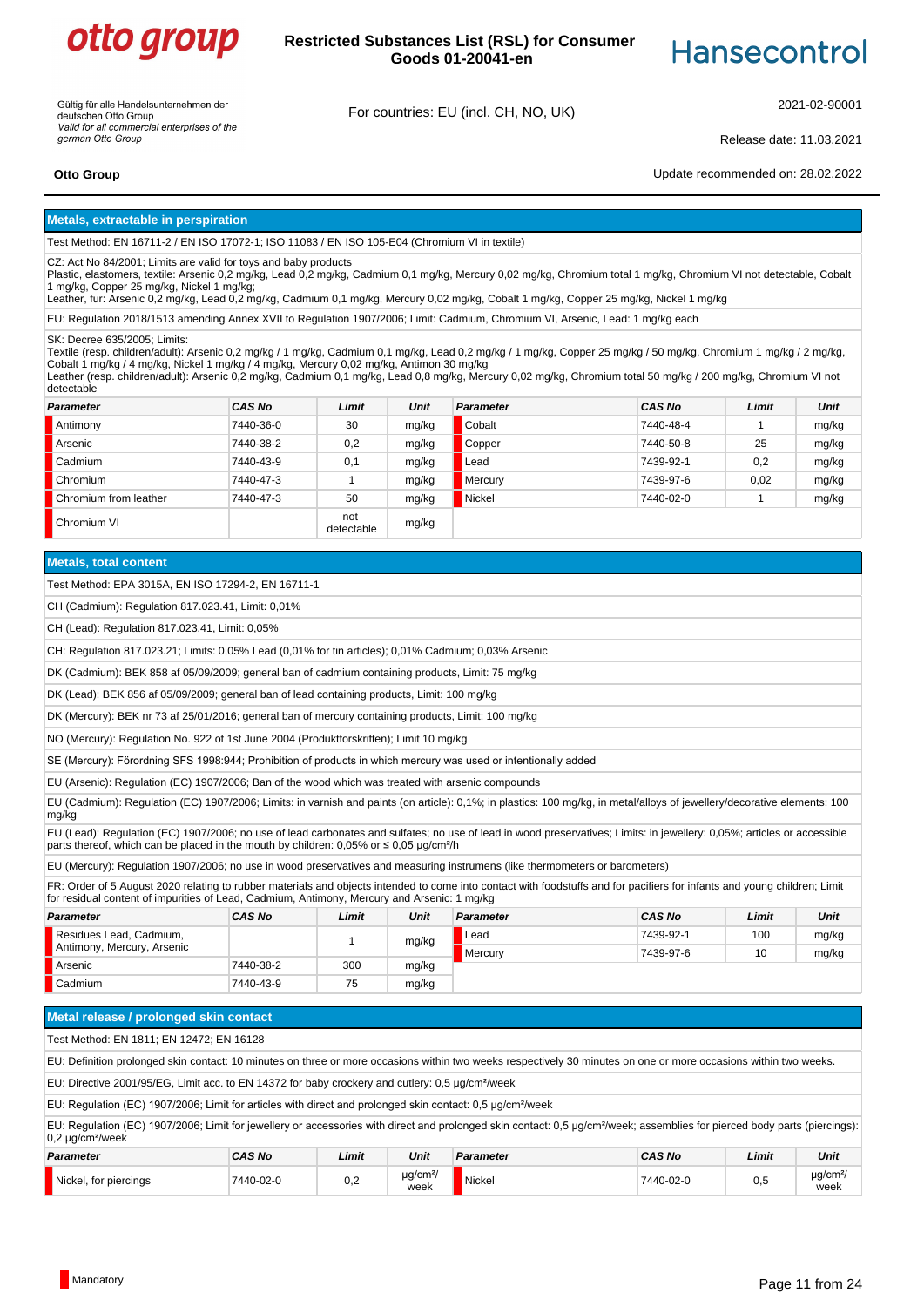

### Hansecontrol

Gültig für alle Handelsunternehmen der deutschen Otto Group Valid for all commercial enterprises of the german Otto Group

2021-02-90001 For countries: EU (incl. CH, NO, UK)

Release date: 11.03.2021

Update recommended on: 28.02.2022

**Otto Group**

#### **Metal release, ceramic/glass**

Test Method: § 64 LFGB B 80.03-1/-2/-3/-4; EN 1388; EN 14350

AT: Keramik-Verordnung; Limits additional to EU: Articles <1 L volume: 3 mg/article Zinc, 1 mg/article Antimony, 1 mg/article Barium; Articles >1 L volume: 3 mg/L Zinc, 1 mg/L Antimony, 1 mg/L Barium

DE: BedGgstV; § 31 LFGB; Limits additional to EU: Articles that cannot be filled <25mm: 0,1 mg/dm<sup>2</sup> Cobalt; Articles which can be filled: 0,01 mg/L Cobalt; Articles with capacity >3L: 0,1 mg/L Cobalt; Drinking rim: 2 mg/article Lead, 0,2 mg/article Cadmium, 0,05 mg/article Cobalt

DK: BEK nr 681 af 25/05/2020; Limits additional to EU: drinking rim: Lead 0,8 mg/dm<sup>2</sup>, Cadmium 0,07 mg/dm<sup>2</sup>

EU: Directive 84/500/EEC; Limits: Articles that cannot be filled <25mm: 0,8 mg/dm² Lead, 0,07 mg/dm² Cadmium; Articles which can be filled: 4 mg/L Lead, 0,3 mg/L Cadmium; Articles with capacity >3L: 1,5 mg/L Lead, 0,1 mg/L Cadmium; EN 14350; Limits: 10 µg/L Lead, 3 µg/L Cadmium

FR: Recommendation of DGCCRF; Limit Aluminium 1 mg/kg, Cobalt 0,02 mg/kg, Arsenic not detectable; drinking seam: 2 mg/article Lead, 0,2 mg/article Cadmium

NL: Warenwetregeling verpakkingen en gebruiksartikelen; Limits for glass and ceramic: Antimony 0,04 mg/kg, Arsenic 0,01 mg/kg, Barium 1 mg/kg, Boron 1 mg/kg,<br>Cadmium 0,01 mg/kg, Cerium 1 mg/kg, Chromium 0,1 mg/kg, Fluor 1 0,6 mg/kg, Nickel 1 mg/kg, Rubidium 1 mg/kg, Selenium 0,01 mg/kg, Strontium 1 mg/kg, Zirkonium 2 mg/kg

NO: Matkontaktforskriften; Limits: Fillable articles: 0,1 mg/L Leadi, 0,01 mg/L Cadmium, 1 mg/L Barium; Non fillable articles < 25 mm and drinking seams: 0,02 mg/dm<sup>2</sup> Lead, 0,002 mg/dm² Cadmium, 0,2 mg/dm² Barium

PL: PN-B 13210; Limits divergent and additional to EU: Articles which can be filled: 2 mg/L Lead; Articles which can be filled >3L: 1 mg/L Lead; Drinking rim: 2 mg/article Lead, 0,2 mg/article Cadmium

| <b>Parameter</b>                 | CAS No    | Limit | Unit               | <b>Parameter</b> | <b>CAS No</b> | Limit      | Unit      |
|----------------------------------|-----------|-------|--------------------|------------------|---------------|------------|-----------|
| Antimony - fillable articles <1L | 7440-36-0 |       | mg/article         | Antimony         | 7440-36-0     | 0,04       | mg/kg     |
| Antimony - fillable articles >1L | 7440-36-0 | 1     | mg/L               | Arsenic          | 7440-38-2     | not        | mg/kg     |
| Barium - drinking seam           | 7440-39-3 | 0,2   | mg/dm <sup>2</sup> |                  |               | detectable |           |
| Barium - fillable articles       | 7440-39-3 | 1     | mg/L               | Barium           | 7440-39-3     |            | mg/kg     |
| Barium - fillable articles <1L   | 7440-39-3 | 1     | mg/article         | Boron            | 7440-42-8     |            | mg/kg     |
| Barium - flatware up to 25 mm    | 7440-39-3 | 0,2   | mg/dm <sup>2</sup> | Cadmium          | 7440-43-9     | 0,01       | mg/kg     |
| Cadmium - drinking seam          |           | 0,002 | mg/dm <sup>2</sup> | Cadmium          | 7440-43-9     | 3          | $\mu$ g/L |
| Cadmium - drinking seam          | 7440-43-9 | 0,2   | mg/article         | Cer              | 7440-45-1     | 1          | mg/kg     |
| Cadmium - fillable articles      | 7440-43-9 | 0,01  | mg/L               | Chromium         | 7440-47-3     | 0,1        | mg/kg     |
| Cadmium - flatware up to 25 mm   | 7440-43-9 | 0,002 | mg/dm <sup>2</sup> | Cobalt           | 7440-48-4     | 0,02       | mg/kg     |
| Cobalt - drinking seam           | 7440-48-4 | 0,05  | mg/article         | Fluor            | 7782-41-4     | 1          | mg/kg     |
| Cobalt - fillable articles       | 7440-48-4 | 0,01  | mg/L               | Lead             | 7439-92-1     | 0,1        | mg/kg     |
| Cobalt - non-fillable articles   | 7440-48-4 | 0,1   | mg/dm <sup>2</sup> | Lead             | 7439-92-1     | 10         | $\mu$ g/L |
| Lead - drinking seam             |           | 0,02  | mg/dm <sup>2</sup> | Lithium          | 7439-93-2     | 0,6        | mg/kg     |
| Lead - drinking seam             | 7439-92-1 | 2,0   | mg/article         | Manganese        | 7439-96-5     | 0,6        | mg/kg     |
| Lead - fillable articles         | 7439-92-1 | 0,1   | mg/L               | Mercury          | 7439-97-6     | 0,005      | mg/kg     |
| Lead - flatware up to 25 mm      | 7439-92-1 | 0,02  | mg/dm <sup>2</sup> | Nickel           | 7440-02-0     |            | mg/kg     |
| Zinc - fillable articles <1L     | 7440-66-6 | 3     | mg/article         | Rubidium         | 7440-17-7     | 1          | mg/kg     |
| Zinc - fillable articles >1L     | 7440-66-6 | 3     | mg/L               | Selenium         | 7782-49-2     | 0,01       | mg/kg     |
| Aluminum                         | 7429-90-5 |       | mg/kg              | Strontium        | 7440-24-6     | 1          | mg/kg     |
|                                  |           |       |                    | Zirconium        | 7440-67-7     | 2          | mg/kg     |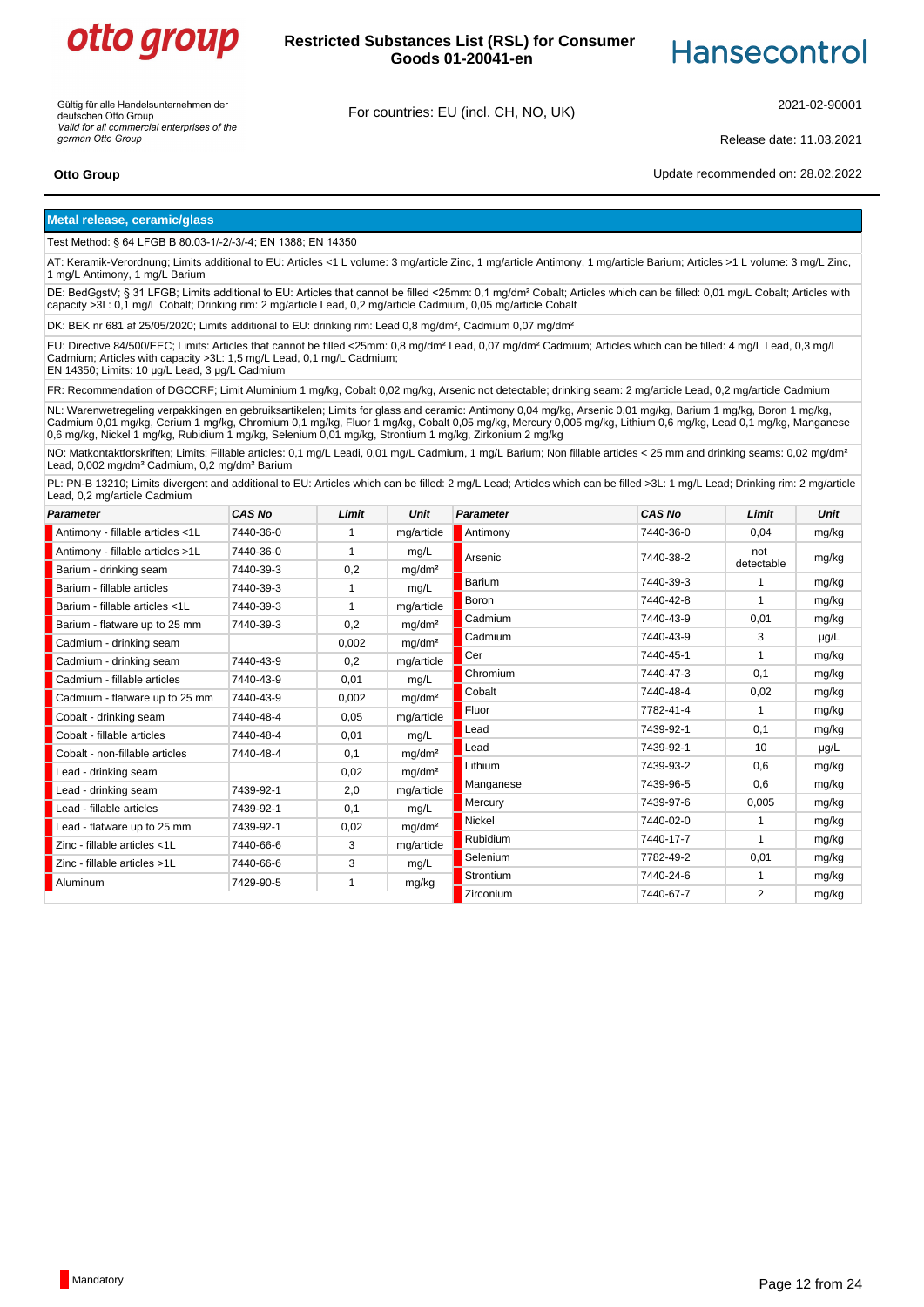

### **Hansecontrol**

Gültig für alle Handelsunternehmen der deutschen Otto Group Valid for all commercial enterprises of the german Otto Group

2021-02-90001 For countries: EU (incl. CH, NO, UK)

Release date: 11.03.2021

Update recommended on: 28.02.2022

**Otto Group**

#### **Metal migration, enamel**

Test Method NL: EN 13130-1

Test Method: EN ISO 4531

DK: BEK nr 681 af 25/05/2020; Limits: Articles that cannot be filled <25mm and drinking rims: 0,8 mg/dm² Lead, 0,07 mg/dm² Cadmium; Articles which can be filled: 4<br>mg/L Lead, 0,3 mg/L Cadmium; Articles with capacity >3L,

EU: Regulation (EG) 1935/2004; EN ISO 4531; Limits in µg/L are equivalent to µg/kg food: Aluminium 5000 µg/L, Silver 80 µg/L, Arsenic 2 µg/L, Barium 1200 µg/L Cadmium 5 µg/L, Cobalt 100 µg/L, Chromium 250 µg/L,Copper 4000 µg/L, Lithium 480 µg/L, Manganese 1800 µg/L, Molybdenum 120 µg/L, Nickel 140 µg/L, Lead 10 µg/L, Antimony 40 µg/L, Vanadium 10 µg/L, Zinc 5000 µg/L

FR: Recommendation of DGCCRF; Limits: Articles that cannot be filled <25mm: 0,8 mg/dm² Lead, 0,07 mg/dm² Cadmium; Articles which can be filled: 4 mg/L Lead, 0,3<br>mg/L Cadmium; Articles with capacity >3L: 1,5 mg/L Lead, 0,1 mg/kg, Cobalt 0,02 mg/kg, Arsenic not detectable

NL: Warenwetregeling verpakkingen en gebruiksartikelen; Limits: Arsenic 0,01 mg/kg, Barium 1 mg/kg, Boron 1 mg/kg, Cadmium 0,01 mg/kg, Chromium 0,1 mg/kgC<br>Kobalt 0,05 mg/kg, Mercury 0,005 mg/kg, Lithium 0,6 mg/kg, Leadi 0,

| <b>Parameter</b>               | CAS No    | Limit      | Unit               | <b>Parameter</b>                | <b>CAS No</b> | Limit | Unit               |
|--------------------------------|-----------|------------|--------------------|---------------------------------|---------------|-------|--------------------|
| Cadmium - drinking seam        |           | 0,07       | mg/dm <sup>2</sup> | Chromium VI - fillable articles |               | 0,03  | mg/L               |
| Cadmium - drinking seam        | 7440-43-9 | 0,2        | mg/article         | Chromium VI - flatware up to 25 |               | 0,005 | mg/dm <sup>2</sup> |
| Cadmium - fillable articles    | 7440-43-9 | 0,1        | mg/L               | mm                              |               |       |                    |
| Cadmium - flatware up to 25 mm | 7440-43-9 | 0,07       | mg/dm <sup>2</sup> | Cobalt                          | 7440-48-4     | 0,02  | mg/kg              |
| Lead - drinking seam           |           | 0,8        | mg/dm <sup>2</sup> | Copper                          | 7440-50-8     | 4     | mg/kg              |
| Lead - drinking seam           | 7439-92-1 | 2          | mg/article         | Lead                            | 7439-92-1     | 0,01  | mg/kg              |
| Lead - fillable articles       | 7439-92-1 | 1,5        | mg/L               | Lithium                         | 7439-93-2     | 0,48  | mg/kg              |
| Lead - flatware up to 25 mm    | 7439-92-1 | 0,8        | mg/dm <sup>2</sup> | Manganese                       | 7439-96-5     | 1,8   | mg/kg              |
| Aluminum                       | 7429-90-5 |            | mg/kg              | Mercury                         | 7439-97-6     | 0,005 | mg/kg              |
| Antimony                       | 7440-36-0 | 0,04       | mg/kg              | Molybdenum                      | 7439-98-7     | 0,12  | mg/kg              |
|                                |           | not        |                    | Nickel                          | 7440-02-0     | 0,14  | mg/kg              |
| Arsenic                        | 7440-38-2 | detectable | mg/kg              | Rubidium                        | 7440-17-7     |       | mg/kg              |
| Barium                         | 7440-39-3 |            | mg/kg              | Selenium                        | 7782-49-2     | 0,01  | mg/kg              |
| Boron                          | 7440-42-8 |            | mg/kg              | Silver                          | 7440-22-4     | 0,08  | mg/kg              |
| Cadmium                        | 7440-43-9 | 0,005      | mg/kg              | Strontium                       | 7440-24-6     |       | mg/kg              |
| Chromium                       | 7440-47-3 | 0,1        | mg/kg              | Vanadium                        | 7440-62-2     | 0,01  | mg/kg              |
| Chromium VI - drinking seam    |           | 0,015      | mg/article         | Zinc                            | 7440-66-6     | 5     | mg/kg              |

#### **Metal migration, plastics, rubber, printings**

Test Method: EN 13130-1; EN 17294-2

#### CH: Regulation 817.023.21

EU: Regulation (EU) No. 10/2011 Annex II No 1

FR: Order of 5 August 2020 relating to rubber materials and objects intended to come into contact with foodstuffs and for pacifiers for infants and young children; Migration limits: Barium 1,2 mg/kg, Copper 4 mg/kg, Aluminium 1 mg/kg, Zinc 5 mg/kg

| <b>Parameter</b> | <b>CAS No</b> | Limit             | Unit  | <b>Parameter</b> | <b>CAS No</b> | Limit             | <b>Unit</b> |
|------------------|---------------|-------------------|-------|------------------|---------------|-------------------|-------------|
| Lanthanides, sum |               | 0,05              | mg/kg | Gadolinium       | 7440-54-2     | 0,05              | mg/kg       |
| Aluminum         | 7429-90-5     |                   | mg/kg | Iron             | 7439-89-6     | 48                | mg/kg       |
| Antimony         | 7440-36-0     | 0,04              | mg/kg | Lanthan          | 7439-91-0     | 0,05              | mg/kg       |
| Arsenic          | 7440-38-2     | not<br>detectable | mg/kg | Lead             | 7439-92-1     | not<br>detectable | mg/kg       |
| Barium           | 7440-39-3     |                   | mg/kg | Lithium          | 7439-93-2     | 0,6               | mg/kg       |
| Cadmium          | 7440-43-9     | 0,002             | mg/kg | <b>Manganese</b> | 7439-96-5     | 0,6               | mg/kg       |
| Chromium         | 7440-47-3     | 0,01              | mg/kg | Mercury          | 7439-97-6     | not               | mg/kg       |
| <b>Cobalt</b>    | 7440-48-4     | 0,05              | mg/kg |                  |               | detectable        |             |
| Copper           | 7440-50-8     | 4                 | mg/kg | Nickel           | 7440-02-0     | 0,02              | mg/kg       |
| Europium         | 7440-53-1     | 0,05              | mg/kg | Terbium          | 7440-27-9     | 0,05              | mg/kg       |
|                  |               |                   |       | Zinc             | 7440-66-6     | 5                 | mg/kg       |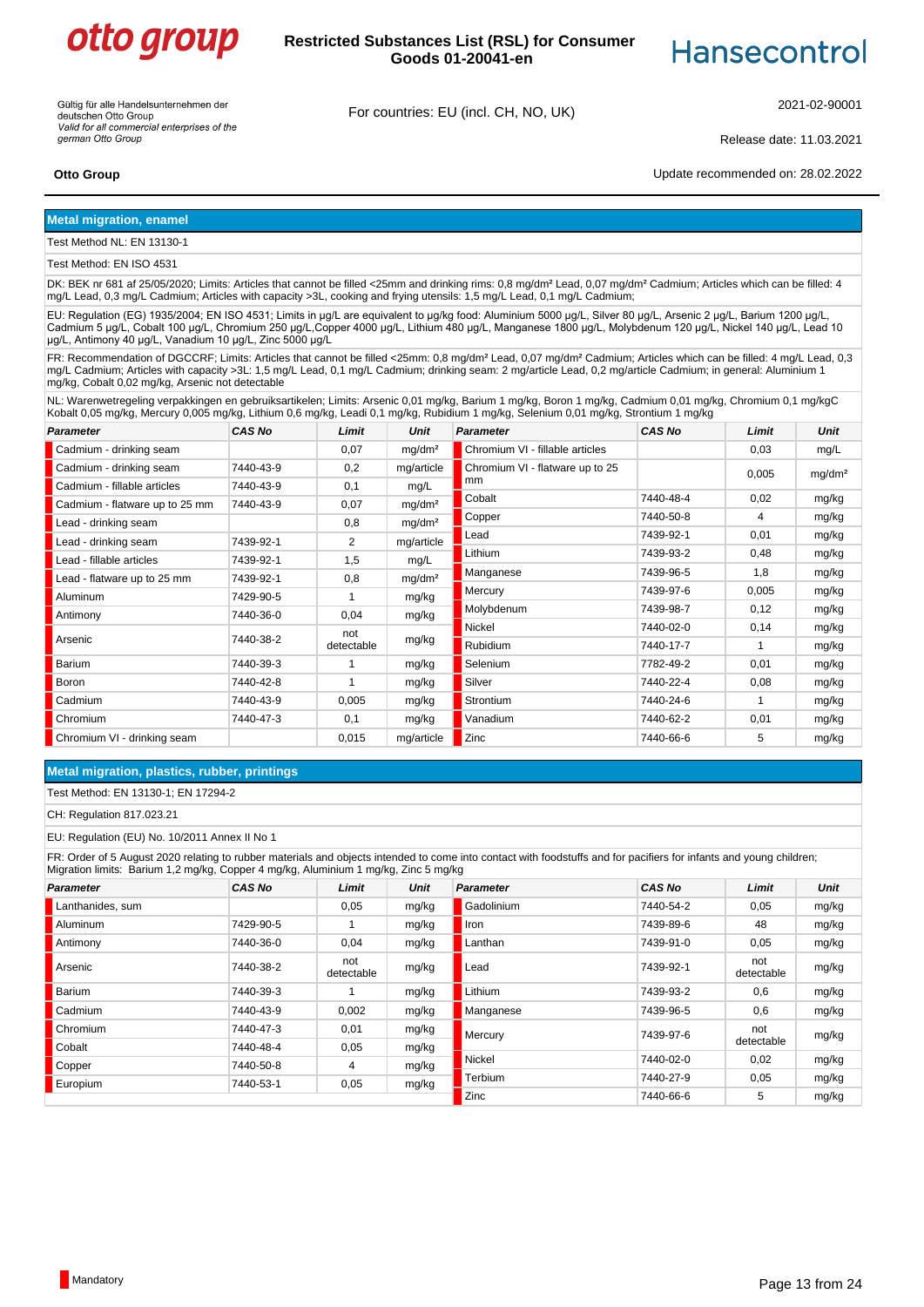

### Hansecontrol

2021-02-90001 For countries: EU (incl. CH, NO, UK)

Release date: 11.03.2021

Update recommended on: 28.02.2022

Valid for all commercial enterprises of the german Otto Group

Gültig für alle Handelsunternehmen der

#### **Otto Group**

deutschen Otto Group

#### **Metal migration, metallic articles**

#### Test Method: EN 13130-1; EN 17294-2; EN 14350

CH: Regulation 817.023.21; Limit for Aluminium: 10 mg/L, valid for metal articles used for production of fruit or vegetable juice

| EU: Regulation (EC) No 1935/2004; Limits according to quideline "Metals and alloys used in food contact materials and articles - A practical quide for manufacturers and<br>requlators 1st Edition 2013"; EN 16889 for hot beverage appliances; EN 14350 for childrens drinking equipment, limits: 10 µg/L Lead, 3 µg/L Cadmium |           |       |           |                  |               |        |           |
|---------------------------------------------------------------------------------------------------------------------------------------------------------------------------------------------------------------------------------------------------------------------------------------------------------------------------------|-----------|-------|-----------|------------------|---------------|--------|-----------|
| <b>Parameter</b>                                                                                                                                                                                                                                                                                                                | CAS No    | Limit | Unit      | <b>Parameter</b> | <b>CAS No</b> | Limit  | Unit      |
| Aluminium                                                                                                                                                                                                                                                                                                                       | 7429-90-5 | 10    | mg/L      | Lead             | 7439-92-1     | 0,01   | mg/kg     |
| Aluminum                                                                                                                                                                                                                                                                                                                        | 7429-90-5 | 5     | mg/kg     | Lead             | 7439-92-1     | 10     | $\mu$ g/L |
| Antimony                                                                                                                                                                                                                                                                                                                        | 7440-36-0 | 0,04  | mg/kg     | Lithium          | 7439-93-2     | 0,048  | mg/kg     |
| Arsenic                                                                                                                                                                                                                                                                                                                         | 7440-38-2 | 0,002 | mg/kg     | Manganese        | 7439-96-5     | 1,8    | mg/kg     |
| Barium                                                                                                                                                                                                                                                                                                                          | 7440-39-3 | 1,2   | mg/kg     | Mercury          | 7439-97-6     | 0,003  | mg/kg     |
| Beryllium                                                                                                                                                                                                                                                                                                                       | 7440-41-7 | 0,01  | mg/kg     | Molybdenum       | 7439-98-7     | 0,12   | mg/kg     |
| Cadmium                                                                                                                                                                                                                                                                                                                         | 7440-43-9 | 0,005 | mg/kg     | Nickel           | 7440-02-0     | 0,14   | mg/kg     |
| Cadmium                                                                                                                                                                                                                                                                                                                         | 7440-43-9 | 3     | $\mu$ g/L | Silver           | 7440-22-4     | 0,08   | mg/kg     |
| Chromium                                                                                                                                                                                                                                                                                                                        | 7440-47-3 | 0,25  | mg/kg     | Thallium         | 7440-82-0     | 0,0001 | mg/kg     |
| Cobalt                                                                                                                                                                                                                                                                                                                          | 7440-48-4 | 0,02  | mg/kg     | Tin              | 7440-31-5     | 100    | mg/kg     |
| Copper                                                                                                                                                                                                                                                                                                                          | 7440-50-8 | 4,0   | mg/kg     | Vanadium         | 7440-62-2     | 0,01   | mg/kg     |
| <b>I</b> ron                                                                                                                                                                                                                                                                                                                    | 7439-89-6 | 40    | mg/kg     | Zinc             | 7440-66-6     | 5,0    | mg/kg     |

#### **Monomers, migration toys**

Test Method: EN 71-9/-10/-11

EU (Bisphenol A): Directive 2009/48/EC; Limit for toys for children < 3 years or in other toys intended to be placed in the mouth : 0,04 mg/L (migration)

#### EU: Directive 2001/95/EC, EN 71-9

EU: Directive 2009/48/EC; migration limit for formaldehyde: 1,5 mg/L; valid from 21.05.2021

| <b>Parameter</b>  | <b>CAS No</b> | Limit | Unit | <b>Parameter</b> | <b>CAS No</b> | Limit | Unit |
|-------------------|---------------|-------|------|------------------|---------------|-------|------|
| Acrylamide        | 79-06-1       | 0,02  | mg/L | Phenol           | 108-95-2      |       | mg/L |
| Bisphenol A / BPA | 80-05-7       | 0,04  | mg/L | Styrene          | 100-42-5      | 0.75  | mg/L |
| Formaldehyde      | $50-00-0$     | ٠     | mq/L |                  |               |       |      |

#### **Nitrosamines**

Test method: EN 12868; EN 71-12; EN 13130

Test Method: EN 71-12

DE: BedGgstV; Limits: Toys for children < 3 years, rubber teats and soothers: Nitrosamines: 0,01 mg/kg; Nitrosable substances: 0,1 mg/kg; Balloons: Nitrosamines: 0,05 mg/kg; Nitrosable substances: 1 mg/kg

DK: BEK 5 af 05/01/2016; Limits for pacifiers and rubber teats: Nitrosamines 10 µg/kg, Nitrosatable Substances 100 µg/kg

EU: Directive 2009/48/EG; Limit Nitrosamines: 0,02 mg/kg (finger paints) and 0,05 mg/kg (toys); Nitrosatable substances: 1 mg/kg

EU: Directive 93/11/EEC; Resolution ResAP(2004)4; N 1400; EN 14372; EN 14350; Limit for nitrosoamines 0,01 mg/kg; limit for nitrosatable substances 0,1 mg/kg

FR: Order of 5 August 2020 relating to rubber materials and objects intended to come into contact with foodstuffs and for pacifiers for infants and young children; Limits for pacifiers and rubber teats: Nitrosamines 0,01 mg/kg, Nitrosatable substances 0,1 mg/kg; Limits for for other food contact articles: Nitrosamines 1 µg/dm2, Nitrosatable substances 10 µg/dm<sup>2</sup>

NO: Regulation No. 922 of 1st June 2004 (Produktforskriften); Limits for pacifiers: Nitrosamines 0,01 mg/kg, Nitrosatable Substances 0,1 mg/kg

| <b>Parameter</b>                 | <b>CAS No</b> | Limit | <b>Unit</b>             | <b>Parameter</b>                           | <b>CAS No</b> | Limit | Unit  |
|----------------------------------|---------------|-------|-------------------------|--------------------------------------------|---------------|-------|-------|
| N-Nitrosamines                   |               | 0,01  | mg/kg                   | N-Nitrosodiisononylamine (NDiNA)           | 1207995-62-7  |       | mg/kg |
| N-Nitrosamines                   |               |       | $\mu$ g/dm <sup>2</sup> | N-Nitrosodiisopropylamine                  | 601-77-4      |       | mg/kg |
| N-Nitrosatable substances        |               | 0,1   | mg/kg                   | (NDiPA)                                    |               |       |       |
| N-Nitrosatable substances        |               | 10    | $\mu$ g/dm <sup>2</sup> | N-Nitrosodimethylamine (NDMA)              | 62-75-9       |       | mg/kg |
|                                  |               |       |                         | N-Nitrosodipropylamine (NDPA)              | 621-64-7      |       | mg/kg |
| N-Nitrosodibenzylamine (NDBzA)   | 5336-53-8     |       | mg/kg                   | N-Nitrosomorpholine (NMOR)                 | 59-89-2       |       |       |
| N-Nitrosodibutylamine (NDBA)     | 924-16-3      |       | mg/kg                   |                                            |               |       | mg/kg |
| N-Nitrosodiethanolamine (NDELA)  | 1116-54-7     |       | mg/kg                   | N-Nitroso-N-ethyl-N-phenylamine<br>(NEPhA) | 612-64-6      |       | mg/kg |
| N-Nitrosodiethylamine (NDEA)     | $55-18-5$     |       | mg/kg                   | N-Nitroso-N-methyl-N-phenylamine           |               |       |       |
| N-Nitrosodiisobutylamine (NDiBA) | 997-95-5      |       | mg/kg                   | (NMPhA)                                    | 614-00-6      |       | mg/kg |
|                                  |               |       |                         | N-Nitrosopiperidine (NPIP)                 | 100-75-4      |       | mg/kg |
|                                  |               |       |                         | N-Nitrosopyrrolidine (NPYR)                | 950-55-2      |       | mg/kg |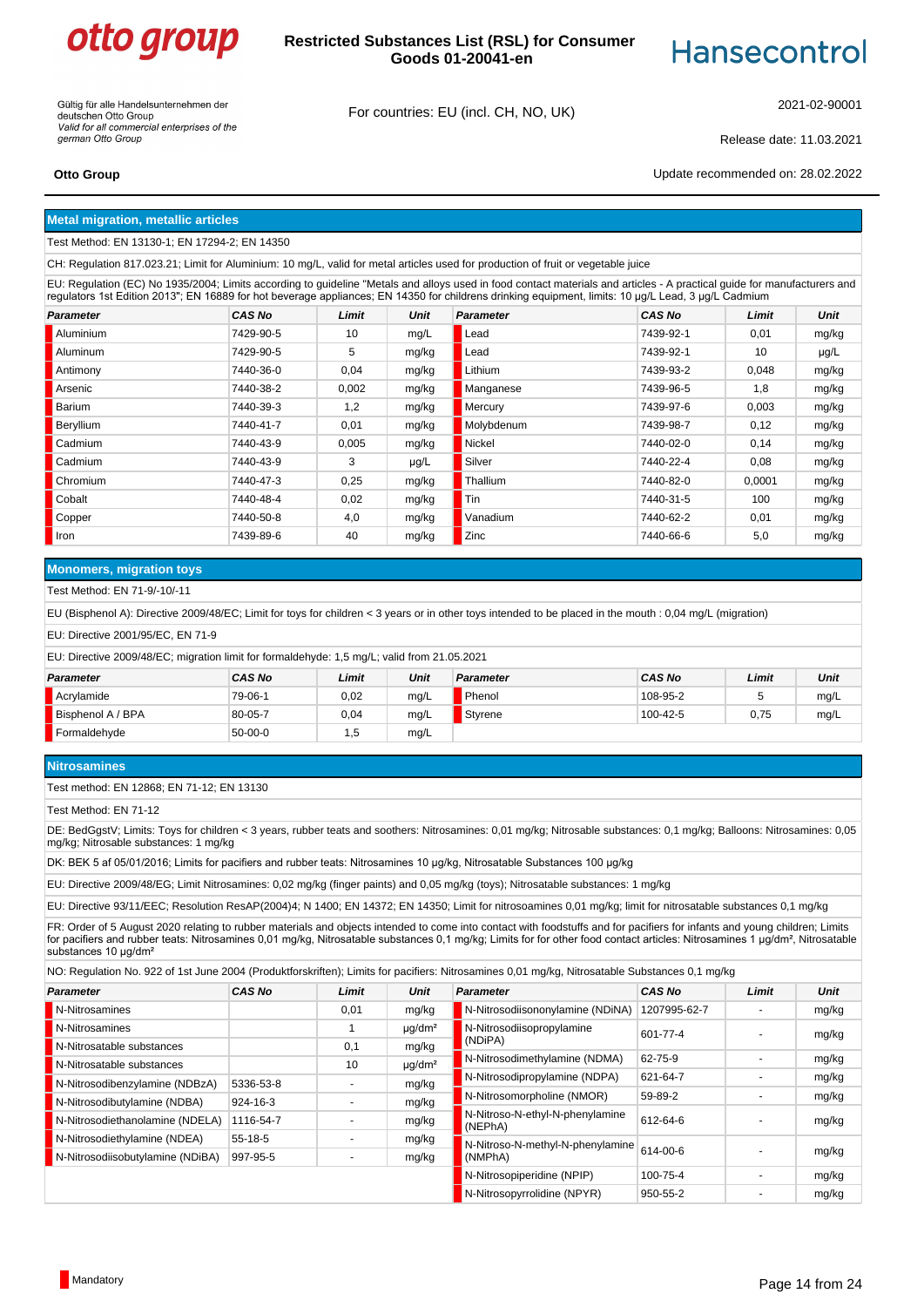

Gültig für alle Handelsunternehmen der deutschen Otto Group<br>Valid for all commercial enterprises of the **Restricted Substances List (RSL) for Consumer Goods 01-20041-en**

### Hansecontrol

2021-02-90001 For countries: EU (incl. CH, NO, UK)

Release date: 11.03.2021

Update recommended on: 28.02.2022

#### **Otto Group**

german Otto Group

| <b>Organophosphates: Flame Retardants</b>                                                                            |            |       |       |                                                                                                                                                                            |               |       |       |
|----------------------------------------------------------------------------------------------------------------------|------------|-------|-------|----------------------------------------------------------------------------------------------------------------------------------------------------------------------------|---------------|-------|-------|
| Test Method: EN 71-9/-10/-11                                                                                         |            |       |       |                                                                                                                                                                            |               |       |       |
| EU: Directive 2001/95/EC, 2009/48/EC; Limit acc. to EN 71-9: toys for children < 3 years: 50 mg/kg                   |            |       |       |                                                                                                                                                                            |               |       |       |
| EU: Directive 2009/48/EC; Limit for toys for children < 3 years or toys intended to be placed in the mouth: 5 mg/kg. |            |       |       |                                                                                                                                                                            |               |       |       |
| <b>Parameter</b>                                                                                                     | CAS No     | Limit | Unit  | <b>Parameter</b>                                                                                                                                                           | <b>CAS No</b> | Limit | Unit  |
| Tri-o-cresylphosphate                                                                                                | 78-30-8    | 50    | mg/kg | Tris(2-chlorethyl)-phosphate                                                                                                                                               | 115-96-8      | 5     | mg/kg |
| $Tris(1,3-$<br>dichloroisopropyl)phosphate<br>(TDCP)                                                                 | 13674-87-8 | 5     | mg/kg | (TCEP)<br>Tris(2-chloroisopropyl)phosphat<br>(TCPP)                                                                                                                        | 13674-84-5    | 5     | mg/kg |
| <b>Organophosphates: Plasticizer, migration</b>                                                                      |            |       |       |                                                                                                                                                                            |               |       |       |
| Test Method: EN 71-9/-10/-11                                                                                         |            |       |       |                                                                                                                                                                            |               |       |       |
| EU: Directive 2001/95/EC, 2009/48/EC; Limit acc. to EN 71-9: 0,03 mg/L                                               |            |       |       |                                                                                                                                                                            |               |       |       |
| <b>Parameter</b>                                                                                                     | CAS No     | Limit | Unit  | <b>Parameter</b>                                                                                                                                                           | <b>CAS No</b> | Limit | Unit  |
| Tri-m-cresylphosphate                                                                                                | 563-04-2   | 0.03  | mg/L  | Tri-p-cresylphosphate                                                                                                                                                      | 78-32-0       | 0,03  | mg/L  |
| Tri-o-cresylphosphate                                                                                                | 78-30-8    | 0.03  | mg/L  | Triphenylphosphate                                                                                                                                                         | 115-86-6      | 0.03  | mg/L  |
| <b>Organotin compounds</b>                                                                                           |            |       |       |                                                                                                                                                                            |               |       |       |
| Test Method FR: EN 13130-1, CEN/TS 16179 (mod.)                                                                      |            |       |       |                                                                                                                                                                            |               |       |       |
| Test Method: CEN/TS 16179 (mod.)                                                                                     |            |       |       |                                                                                                                                                                            |               |       |       |
| articles, nappies: 0.1 % tin: Trisubstituted organostannic compounds (i.a. TBT, TPhT): Limit: 0.1 % tin              |            |       |       | EU: Regulation (EC) 1907/2006; DBT: Limit: 0,1 % tin; DOT: Limit for textile articles with skin contact, gloves, shoes, wall and floor covering, baby articles, women care |               |       |       |
| Limit: $0,1$ mg/kg                                                                                                   |            |       |       | FR: Decree of 25 November 1992 relating to materials made of silicone elastomers placed or intended to be in contact with foodstuffs, food products and beverages;         |               |       |       |
| <b>Parameter</b>                                                                                                     | CAS No     | Limit | Unit  | <b>Parameter</b>                                                                                                                                                           | <b>CAS No</b> | Limit | Unit  |
| Organotin, migration                                                                                                 |            | 0,1   | mg/kg | Dioctyltin DOT                                                                                                                                                             |               | 1000  | mg/kg |
| Trisubstituted organotin                                                                                             |            | 1000  | mg/kg | Tributyltin TBT                                                                                                                                                            |               |       | mg/kg |
| compounds, sum                                                                                                       |            |       |       | Triphenyltin TPhT                                                                                                                                                          |               |       | mg/kg |

#### **Ozone depleting substances**

| Test Method: inhouse-method, Headspace (30 Min, 110°C), GC-MS, semi-quantitative determination against d8-toluene                                     |                                                                        |                   |   |             |  |                   |   |  |  |  |
|-------------------------------------------------------------------------------------------------------------------------------------------------------|------------------------------------------------------------------------|-------------------|---|-------------|--|-------------------|---|--|--|--|
| EU: Regulation (EC) 1005/2009; placing on the market of products that contain controlled substances is prohibited; refers to e.g. fridges, spray cans |                                                                        |                   |   |             |  |                   |   |  |  |  |
| <b>Parameter</b>                                                                                                                                      | CAS No<br>CAS No<br>Limit<br>Unit<br>Unit<br>Limit<br><b>Parameter</b> |                   |   |             |  |                   |   |  |  |  |
| Fluorochlorohydrocarbons (CFC)                                                                                                                        |                                                                        | not<br>detectable | % | Halons (HC) |  | not<br>detectable | % |  |  |  |

#### **PCB, PCT and halogenated Phenylmethanes**

Test Method: EPA M 8270C; 3545

EU: Regulation (EC) 1907/2006; Limits:DBBT, Ugilec 121 or 21, Ugilec 141: not detectable; PCT in mixtures: 50 mg/kg

EU: Regulation 2019/1021; PCB containing articles are prohibited

| <b>Parameter</b>                                       | <b>CAS No</b> | Limit             | Unit  | <b>Parameter</b>               | <b>CAS No</b> | Limit             | Unit  |
|--------------------------------------------------------|---------------|-------------------|-------|--------------------------------|---------------|-------------------|-------|
| Monomehtyldichlorodiphenylmetha<br>ne Ugilec 121 or 21 |               | not<br>detectable | mg/kg | Polychlorinated biphenyls PCB  | 1336-36-3     | not<br>detectable | mg/kg |
| Monomethyldibromodiphenylmetha 99688-47-8<br>ne DBBT   |               | not<br>detectable | mg/kg | Polychlorinated terphenyls PCT | 61788-33-8    | 50                | mg/kg |
| Monomethyltetrachlorodiphenylmet<br>hane Ugilec 141    | 76253-60-6    | not<br>detectable | mg/kg |                                |               |                   |       |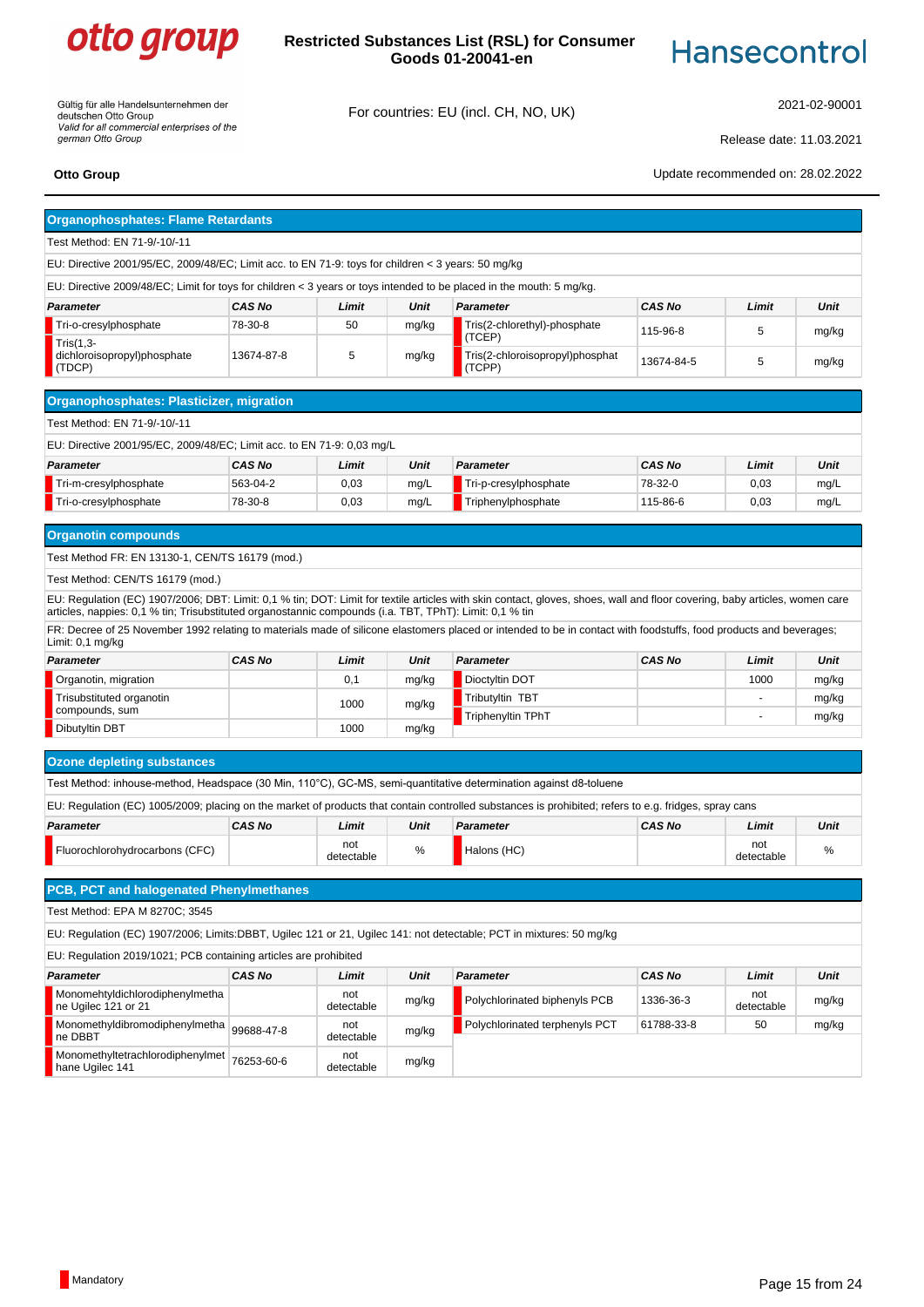

### Hansecontrol

Gültig für alle Handelsunternehmen der<br>deutschen Otto Group<br>Valid for all commercial enterprises of the german Otto Group

**Otto Group**

### 2021-02-90001 For countries: EU (incl. CH, NO, UK)

Release date: 11.03.2021

Update recommended on: 28.02.2022

| <b>Perfluorinated compounds (PFC)</b>                                                                                                                                            |                   |       |                        |                                                                             |                  |       |                        |  |  |  |  |
|----------------------------------------------------------------------------------------------------------------------------------------------------------------------------------|-------------------|-------|------------------------|-----------------------------------------------------------------------------|------------------|-------|------------------------|--|--|--|--|
| Test Method: CEN/TS 15968 (mod.); Extraction with organic solvent, GC/MS/PCI                                                                                                     |                   |       |                        |                                                                             |                  |       |                        |  |  |  |  |
| EU: Regulation 2019/1021; Limits: PFOA 0,025 mg/kg; Sum PFOA related substances (non exhaustive list): 1 mg/kg                                                                   |                   |       |                        |                                                                             |                  |       |                        |  |  |  |  |
| EU: Regulation 2019/1021; Limits: PFOS, its salts and derivatives (non exhaustive list) for textiles and coated materials: < 1 $\mu$ g/m <sup>2</sup> , for other articles: 0,1% |                   |       |                        |                                                                             |                  |       |                        |  |  |  |  |
| <b>Parameter</b>                                                                                                                                                                 | CAS <sub>No</sub> | Limit | <b>Unit</b>            | <b>Parameter</b>                                                            | <b>CAS No</b>    | Limit | <b>Unit</b>            |  |  |  |  |
| Perfluorooctanoic acid PFOA (C8)                                                                                                                                                 | 335-67-1          | 0,025 | mg/kg                  | N-Ethyl-N-(2-                                                               |                  |       |                        |  |  |  |  |
| <b>PFOA related substances, sum</b>                                                                                                                                              |                   | 1     | mg/kg                  | hydroxyethyl)perfluorooctyls<br>sulfonamide EtFOSE                          | 1691-99-2        | <1    | $\mu$ g/m <sup>2</sup> |  |  |  |  |
| PFOS (C8), its salts and<br>derivatives, each                                                                                                                                    |                   | $<$ 1 | $\mu$ g/m <sup>2</sup> | N-Ethyl-N-(2-<br>hydroxyethyl)perfluorooctyls                               | 1691-99-2        | 1000  | mg/kg                  |  |  |  |  |
| PFOS (C8), its salts and                                                                                                                                                         |                   | 1000  | mg/kg                  | sulfonamide EtFOSE                                                          |                  |       |                        |  |  |  |  |
| derivatives, each<br>1-Decanaminium, N-decyl-N,N-                                                                                                                                |                   |       |                        | N-Ethyl-Perfluoroctansulfonamid<br>EtFOSA (C8)                              | 4151-50-2        | $<$ 1 | $\mu$ g/m <sup>2</sup> |  |  |  |  |
| dimethyl-,<br>1, 1, 2, 2, 3, 3, 4, 4, 5, 5, 6, 6, 7, 7, 8, 8, 8-<br>heptadecafluoro-1-octanesulfonate                                                                            | 251099-16-8       | $<$ 1 | $\mu$ g/m <sup>2</sup> | N-Methvl<br>perfluorooctanesulfonamide<br>MeFOSA (C8)                       | 31506-32-8       | $<$ 1 | $\mu$ g/m <sup>2</sup> |  |  |  |  |
| 1-Decanaminium, N-decyl-N,N-<br>dimethyl-,<br>1, 1, 2, 2, 3, 3, 4, 4, 5, 5, 6, 6, 7, 7, 8, 8, 8-<br>heptadecafluoro-1-octanesulfonate                                            | 251099-16-8       | 1000  | mg/kg                  | N-Methyl<br>perfluorooctanesulfonamide<br>MeFOSA (C8)                       | 31506-32-8       | 1000  | mg/kg                  |  |  |  |  |
| 1H.1H.2H.2H-Perfluoro-1-decanol<br>8:2 FTOH                                                                                                                                      | 678-39-7          |       | mg/kg                  | N-Methyl-<br>Perfluoroctanesulfonamide<br>EtFOSA (C8)                       | 4151-50-2        | 1000  | mg/kg                  |  |  |  |  |
| 1H.1H.2H.2H-<br>Perfluorodecanesulfonic acid 8:2<br><b>FTS</b>                                                                                                                   | 39108-34-4        |       | mg/kg                  | Perfluorooctane sulfonate PFOS<br>(C8)                                      | 1763-23-1        | $<$ 1 | $\mu$ g/m <sup>2</sup> |  |  |  |  |
| 1H,1H,2H,2H-Perfluorodecyl<br>acrylate 8:2 FTA                                                                                                                                   | 27905-45-9        |       | mg/kg                  | Perfluorooctane sulfonate PFOS<br>(C8)                                      | 1763-23-1        | 1000  | mg/kg                  |  |  |  |  |
| 1H,1H,2H,2H-Perfluorodecyl<br>methacrylate 8:2 FTMA                                                                                                                              | 1996-88-9         |       | mg/kg                  | Perfluorooctane sulfonate PFOS-X<br>(salt or alcohol) (detected as<br>PFOS) | 2795-39-9 et al. | $<$ 1 | $\mu$ g/m <sup>2</sup> |  |  |  |  |
| Ethyl perfluorooctanoate Et-PFOA                                                                                                                                                 | 3108-24-5         |       | mg/kg                  | Perfluorooctane sulfonate PFOS-X                                            |                  |       |                        |  |  |  |  |
| Methyl perfluorooctanoate Me-<br>PFOA                                                                                                                                            | 376-27-2          |       | mg/kg                  | (salt or alcohol) (detected as<br>PFOS)                                     | 2795-39-9 et al. | 1000  | mg/kg                  |  |  |  |  |
| N-(2-Hydroxyethyl)-N-<br>methylperfluorooctanesulfonamide<br><b>MeFOSE</b>                                                                                                       | 24448-09-7        | $<$ 1 | $\mu$ g/m^2            | Perfluorooctanesulfonamide<br>PFOSA (C8)                                    | 754-91-6         | $<$ 1 | $\mu$ g/m <sup>2</sup> |  |  |  |  |
| N-(2-Hydroxyethyl)-N-                                                                                                                                                            |                   |       |                        | Perfluorooctanesulfonamide<br>PFOSA (C8)                                    | 754-91-6         | 1000  | mg/kg                  |  |  |  |  |
| methylperfluorooctanesulfonamide 24448-09-7<br><b>MeFOSE</b>                                                                                                                     |                   | 1000  | mg/kg                  | Perfluorooctanesulfonyl fluoride<br>PFOSF (C8)                              | 307-35-7         | $<$ 1 | $\mu$ g/m <sup>2</sup> |  |  |  |  |
|                                                                                                                                                                                  |                   |       |                        | Perfluorooctanesulfonyl fluoride<br>PFOSF (C8)                              | 307-35-7         | 1000  | mg/kg                  |  |  |  |  |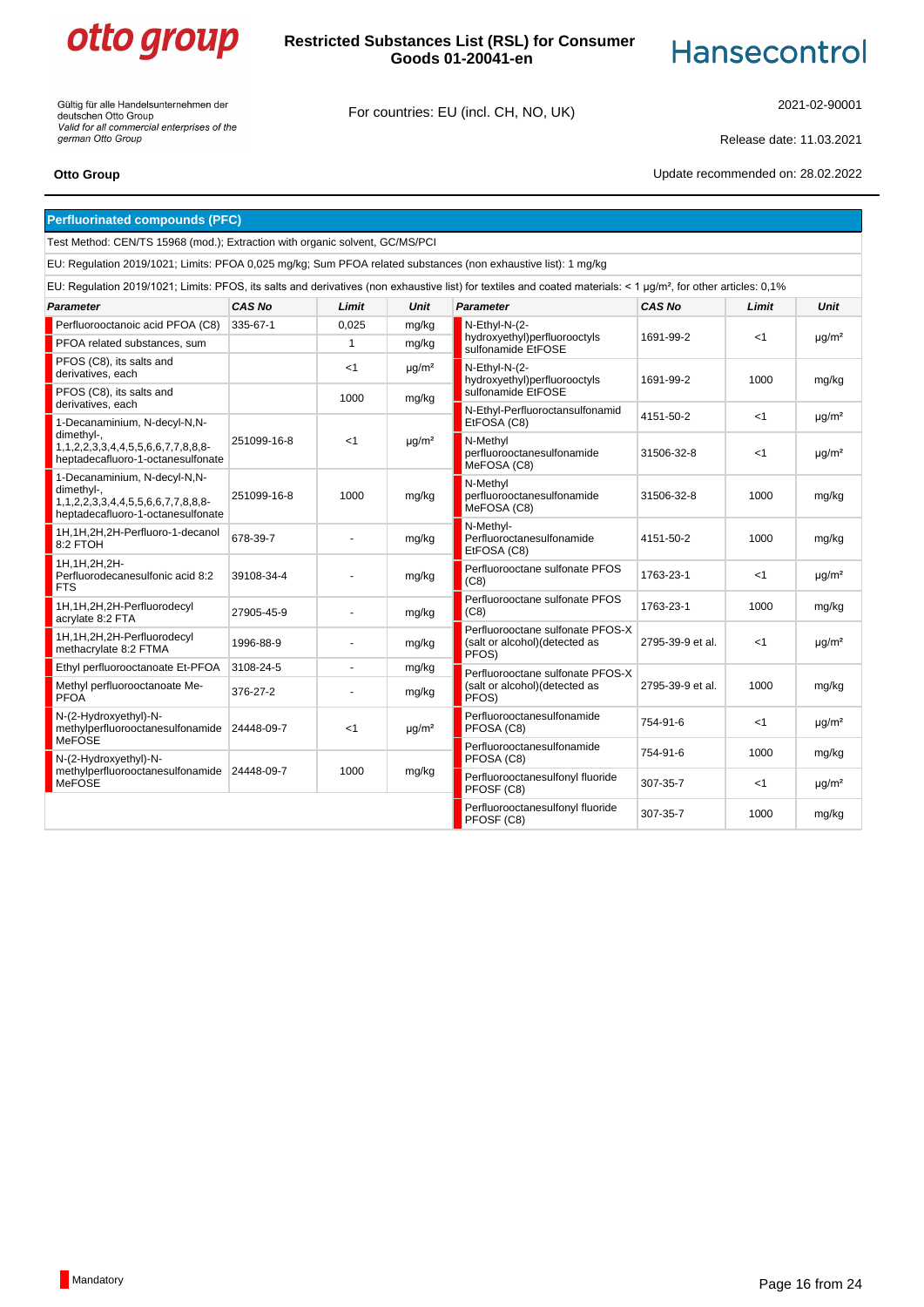Gültig für alle Handelsunternehmen der deutschen Otto Group Valid for all commercial enterprises of the german Otto Group

**Otto Group**

#### **Restricted Substances List (RSL) for Consumer Goods 01-20041-en**

### 2021-02-90001 For countries: EU (incl. CH, NO, UK)

Release date: 11.03.2021

Update recommended on: 28.02.2022

Hansecontrol

#### **Pesticides** Test Method: EPA M 8270C; EPA 3545A (mod.) CH: ChemRRV 814.81; Consumer products that contain DDT are not marketable EU: Regulation 2019/1021; Articles may not contain substances from annex I **Parameter CAS No Limit Unit Parameter CAS No Limit Unit** 1,1,1-Trichlor-2,2-bis-(4 chlorophenyl)ethane (DDT) und isomeres 50-29-3 not not mg/kg a-Hexachlorocyclohexane 319-84-6 not detectable mg/kg Aldrine **1990-00-2** not detectable mg/kg b-Hexachlorocyclohexane 319-85-7 not not<br>detectable mg/kg **Chlordane cis** 5103-71-9 not not<br>detectable mg/kg Chlordane trans 5103-74-2 not not not mg/kg DDT ortho, para 789-02-6 not not<br>detectable mg/kg d-Hexachlorocyclohexane 319-86-8 not not not<br>detectable mg/kg Dicofol 115-32-2 not not<br>detectable mg/kg Dieldrine 100-57-1 not not<br>detectable mg/kg Endosulfan alpha 959-98-8 not nou<br>detectable mg/kg Endosulfan beta 33213-65-9 not not<br>detectable mg/kg Endrine **12-20-8** not mg/kg Heptachlor 76-44-8 not<br>detectable mg/kg Hexachlorobenzene 118-74-1 not not<br>detectable mg/kg Hexachlorobutadiene 87-68-3 detectable mg/kg Kepone / Chorodecone 143-50-0 not not<br>detectable mg/kg Lindan 10 not 58-89-9 not not<br>detectable mg/kg Mirex not and 2385-85-5 not not<br>detectable mg/kg other Hexachlorocyclohexane (isomers) 608-73-1 not not<br>detectable mg/kg Pentachlorobenzene 608-93-5 not not<br>detectable mg/kg Polychlorinated naphtalenes not not<br>detectable mg/kg Toxaphene 8001-35-2 not not<br>detectable mg/kg

#### **Phenylmercury compounds**

Test Method: EPA 3015 A, EN ISO 17294-2, EN 16711-1; solvent extraction GC/MS

EU: Regulation (EC) 1907/2006; Limit 0,01% (calculated in mercury)

| Parameter                      | CAS No     | Limit | Unit | <b>Parameter</b>           | <b>CAS No</b> | Limit | Unit |
|--------------------------------|------------|-------|------|----------------------------|---------------|-------|------|
| Phenylmercury compounds        |            | 0,01  | %    | Phenylmercury neodecanoate | 26545-49-3    |       | %    |
| Phenylmercury 2-ethylhexanoate | 13302-00-6 |       | %    | Phenylmercury octanoate    | 13864-38-5    |       | %    |
| Phenylmercury acetate          | 62-38-4    |       | %    | Phenylmercury propionate   | 103-27-5      |       | %    |



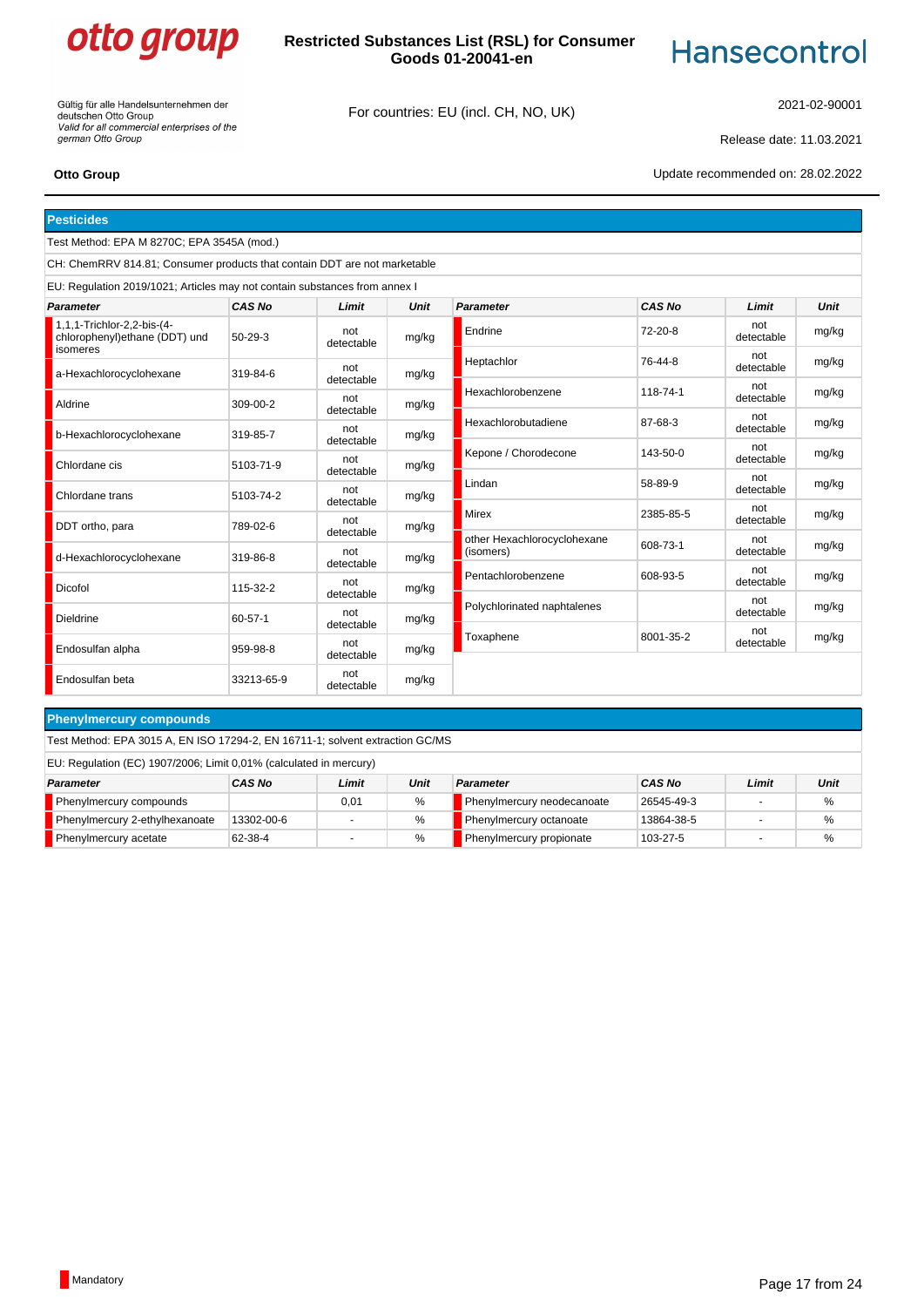

Valid for all commercial enterprises of the

**Restricted Substances List (RSL) for Consumer Goods 01-20041-en**

### Hansecontrol

2021-02-90001 For countries: EU (incl. CH, NO, UK)

Release date: 11.03.2021

Update recommended on: 28.02.2022

#### **Otto Group**

deutschen Otto Group

german Otto Group

#### **Phthalates - Plasticizers**

#### Test Method: EN ISO 14389 (mod.)

Test Method: EN ISO 14389 (mod.); EN 14372

DK: BEK nr 947 af 20/06/2020; Limits for child products and toys for children <36 months: 0,05% (Except DEHP, BBP, DBP, DIBP, DNOP, DIDP, DINP)

EU: Directive 2001/95/EG; Limit for baby cutlery and crokery acc. to EN 14372: Sum (DEHP, BBP, DBP, DNOP, DIDP, DINP) = 0,1%<br>Regulation (EC) 1907/2006; Limit for toys and child products; Sum (DEHP, BBP, DBP, DIBP) = 0,1%;

EU: Directive 2011/65/EU (RoHS); Limit for DEHP, BBP, DBP, DIBP: each 0,1%

EU: Regulation (EC) 1907/2006; Limit for toys and childcare articles; Sum (DEHP, BBP, DBP, DIBP) = 0,1%; Sum (DNOP, DIDP, DINP) = 0,1%

EU: Regulation 1907/2006; Limit for phthalates in articles: DEHP, BBP, DBP, DIBP: 0,1% (individually or in combination)

EU: Regulation 2018/1513 amending Annex XVII to Regulation 1907/2006; Limit DIHP, DMEP, DIPP, DPP, DHP: 0,1% (each and sum of all limited phthalates through REACh annex XVII)

| <b>Parameter</b>                                   | CAS No     | Limit | <b>Unit</b> | <b>Parameter</b>             | CAS No           | Limit | Unit |
|----------------------------------------------------|------------|-------|-------------|------------------------------|------------------|-------|------|
| DEHP, DBP, BBP, DIBP (RoHS)                        |            | 0,1   | %           | Di-iso-butylphthalate / DIBP | 84-69-5          | 0,1   | %    |
| Phthalates in children's articles                  |            | 0.05  | %           | Di-iso-decylphthalate / DIDP | 26761-40-0 et al | 0,1   | %    |
| and toys, each                                     |            |       |             | Di-iso-nonylphthalate / DINP | 28553-12-0 et al | 0,1   | %    |
| Phthalates, sum                                    |            | 0,1   | %           | Diisopentylphthalate / DIPP  | 605-50-5         | 0,1   | %    |
| Butylbenzyl phthalate / BBP                        | 85-68-7    | 0,1   | %           | Di-n-hexylphthalate / DnHP   | 84-75-3          | 0,1   | %    |
| Di-(2-ethylhexyl)-phthalate / DEHP                 | 117-81-7   | 0,1   | %           | Di-n-octylphthalate / DNOP   | $117 - 84 - 0$   | 0,1   | %    |
| Di-(2-methoxyethyl)-phthalate /<br><b>DMEP</b>     | 117-82-8   | 0,1   | %           | Di-n-pentylphthalate / DNPP  | 131-18-0         | 0,1   | %    |
| Dibutyl phthalate / DBP                            | 84-74-2    | 0,1   | %           |                              |                  |       |      |
| Di-C6-8-branched alkyphthalates,<br>C7-rich / DIHP | 71888-89-6 | 0,1   | %           |                              |                  |       |      |

#### **pH-value**

Test Method: EN ISO 3071 (textiles, down and feathers); EN ISO 4045 (leather)

CZ: Act No 84/2001; Limit for toys and baby products: textile: 4,0 - 7,5; leather: 3,5 - 8,5

EU: Directive 2009/48/EC; Limit in finger paints according to EN 71-7: 4,0 - 10,0; Limit in accessible liquids according to EN 71-9: 3,0 - 10,0

#### EU: Regulation 2016/425

| <b>Parameter</b>           | <b>CAS No</b> | Limit              | Unit | <b>Parameter</b>     | <b>CAS No</b> | Limit                                          | Unit |
|----------------------------|---------------|--------------------|------|----------------------|---------------|------------------------------------------------|------|
| <b>DH-value</b>            |               | 9,5<br>4.0         | рH   | pH-value in textiles |               | $ -$<br>4.0<br>$\overline{\phantom{a}}$<br>ں ۔ | рF   |
| <b>DH-value in leather</b> |               | $0.5 - 8.5$<br>ن.ر | рH   |                      |               |                                                |      |

#### **Polycyclic Aromatic Hydrocarbons PAH**

Test Method: AfPS GS 2019:01 PAK

AfPS GS 2019:01 PAK: The AfPS document classifies applicable limits in 3 categories for children and adult. The evaulation into these categories results on the basis of the AfPS document.

Limits: 11 limits for PAH single substances, sum limit of 4 PAH's (Phenanthrene, Pyrene, Anthracene, Fluoranthene) and sum limit of all 15 PAH's

AT: Chem-VerbotsV: Limit for clay targets: Sum 10 mg/kg

DE: ProdSG; LFGB §30; BfR-Recommendation No. 025/2009: PAH content in consumer goods should be as low as possible; For products with GS-certification the product has to comply with document AfPS GS 2014:01 PAK.

EU: Regulation (EC) 1907/2006; Limits for articles with direct and prolonged or short-term repetitative skin/oral cavity contact. Adults: 1 mg/kg; Children: 0,5 mg/kg (8 cancerogenic PAHs marked with \*)

EU: Regulation (EC) 1907/2006; No use of extender oils for the production of tyres and parts of them if they exceed the following values: Polycyclic aromatic hydrocarbons PAH - sum: 10 mg/kg or Benzo(a)pyrene: 1 mg/kg.

EU: Regulation 2018/1513 amending Annex XVII to Regulation 1907/2006; Limit: 1 mg/kg (8 cancerogenic PAHs marked with \*)

| Parameter             | <b>CAS No</b> | Limit | Unit  | Parameter               | <b>CAS No</b> | Limit | Unit  |
|-----------------------|---------------|-------|-------|-------------------------|---------------|-------|-------|
| Sum PAH               |               | 10    | mg/kg | Benzo(k)fluoranthene*   | 207-08-9      | 0,5   | mg/kg |
| Acenaphthene          | 83-32-9       |       | mg/kg | Chrysene*               | 218-01-9      | 0,5   | mg/kg |
| Acenaphthylene        | 208-96-8      |       | mg/kg | Dibenzo(a,h)anthracene* | 53-70-3       | 0,5   | mg/kg |
| Anthracene            | 120-12-7      |       | mg/kg | Fluoranthene            | 206-44-0      |       | mg/kg |
| Benzo(a)anthracene*   | 56-55-3       | 0,5   | mg/kg | Fluorene                | 86-73-7       |       | mg/kg |
| Benzo(a)pyrene*       | $50-32-8$     | 0,5   | mg/kg | Indeno(1,2,3-cd)pyrene  | 193-39-5      |       | mg/kg |
| Benzo(b)fluoranthene* | 205-99-2      | 0,5   | mg/kg | Naphthalene             | 91-20-3       |       | mg/kg |
| Benzo(e)pyrene*       | 192-97-2      | 0,5   | mg/kg | Phenanthrene            | 85-01-8       |       | mg/kg |
| Benzo(g,h,i)-perylene | 191-24-2      |       | mg/kg | Pyrene                  | 129-00-0      |       | mg/kg |
| Benzo(j)fluoranthene* | 205-82-3      | 0,5   | mg/kg |                         |               |       |       |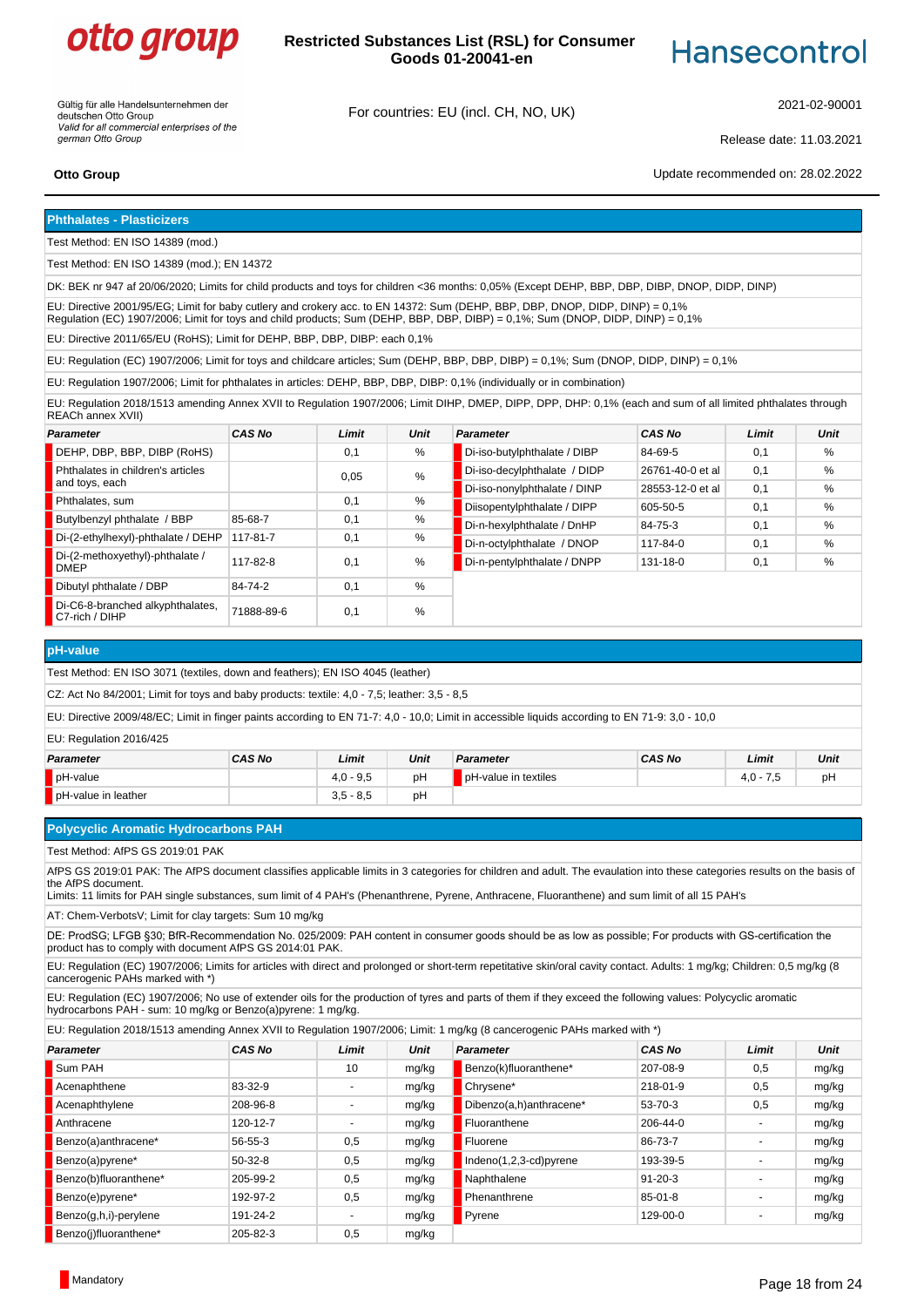

### Hansecontrol

2021-02-90001 For countries: EU (incl. CH, NO, UK)

Release date: 11.03.2021

Update recommended on: 28.02.2022

Gültig für alle Handelsunternehmen der deutschen Otto Group<br>Valid for all commercial enterprises of the german Otto Group

#### **Otto Group**

#### **Primary aromatic amines in toys**

#### Test Method: EN 71-7

#### Test Method: EN 71-9/-10/-11

#### EU: Directive 2001/95/EC, 2009/48/EC; Limit acc. to EN 71-9: 5 mg/kg

EU: Directive 2009/48/EC; Limits acc. to EN 71-7: Sum of all amines: 20 mg/kg; 10 mg/kg per amine; Benzidine, 2-Naphthylamine, 4-Chlor-2-methylaniline, 4- Aminobiphenyl must not be detectable

| <b>Parameter</b>                              | <b>CAS No</b> | Limit             | Unit  | <b>Parameter</b>           | <b>CAS No</b> | Limit             | Unit  |
|-----------------------------------------------|---------------|-------------------|-------|----------------------------|---------------|-------------------|-------|
| Primary aromatic amines, sum                  |               | 20                | mg/kg | 4,4'-Oxydianilin           | 101-80-4      | 10                | mg/kg |
| $2,4,5$ -Trimethylaniline                     | 137-17-7      | 10                | mg/kg | 4,4'-Thiodianiline         | 139-65-1      | 10                | mg/kg |
| 2,4-Diaminoanisole                            | 615-05-4      | 10                | mg/kg | 4-Amino-3-fluorophenol     | 399-95-1      | 10                | mg/kg |
| 2,4-Toluylenediamine                          | 95-80-7       | 10                | mg/kg | 4-Aminobiphenyle           | $92 - 67 - 1$ | not               | mg/kg |
| $2,4-X$ ylidine                               | $95 - 68 - 1$ | 10                | mg/kg |                            |               | detectable        |       |
| $2,6$ -Xylidine                               | 87-62-7       | 10                | mg/kg | 4-Chloro-o-toluidine       | 95-69-2       | not<br>detectable | mg/kg |
| 2-Amino-4-nitrotoluene                        | 99-55-8       | 10                | mg/kg | 6-Amino-2-ethoxynaphtaline | 293733-21-8   | 10                | mg/kg |
| 2-Naphthylamine                               | 91-59-8       | not<br>detectable | mg/kg | Aniline                    | 62-53-3       | 5                 | mg/kg |
| 3,3'-Dichlorobenzidine                        | 91-94-1       | 5                 | mg/kg | Benzidine                  | $92 - 87 - 5$ | not<br>detectable | mg/kg |
| 3,3'-Dimethoxybenzidine                       | 119-90-4      | 5                 | mg/kg | o-Aminoazotoluene          | 97-56-3       | 10                | mg/kg |
| 3,3'-Dimethyl-4,4'-<br>diaminodiphenylmethane | 838-88-0      | 10                | mg/kg | o-Anisidine                | $90 - 04 - 0$ | 5                 | mg/kg |
| 3,3'-Dimethylbenzidine                        | 119-93-7      | 5                 | mg/kg | o-Toluidine                | 95-53-4       | 5                 | mg/kg |
| 4,4'-Diaminodiphenylmethane                   | 101-77-9      | 10                | mg/kg | p-Chloroaniline            | 106-47-8      | 5                 | mg/kg |
|                                               |               |                   |       | p-Cresidine                | 120-71-8      | 10                | mg/kg |

#### **Primary and secondary aromatic amines, migration**

#### Test Method: EN 13130-1; EN 14350

#### CH: Regulation 817.023.21; Limit 0,01 mg/kg

DE: Recommendation of BfR No. XXXVI for paper, cardboards and paperboards with food contact;

EU: Regulation (EU) No. 10/2011; Resolution ResAP(2004)4; EN 14350; Limit for migration: Sum 0,01 mg/kg, excluded are primary aromatic amines which are regulated<br>in table 1 of annex I regulation (EU) No. 10/2011; single li

FR: Order of 5 August 2020 relating to rubber materials and objects intended to come into contact with foodstuffs and for pacifiers for infants and young children; Limits: Sum primary aromatic amines: 0,01 mg/kg; Sum primary and secondary aromatic amines: 1 mg/kg

| <b>Parameter</b>                              | <b>CAS No</b> | Limit | Unit  | <b>Parameter</b>                         | <b>CAS No</b>  | Limit          | Unit  |
|-----------------------------------------------|---------------|-------|-------|------------------------------------------|----------------|----------------|-------|
| Carcinogenic primary aromatic<br>amines, each |               | 0,002 | mg/kg | 4,4'-Methylene-bis-(2-<br>chloroaniline) | $101 - 14 - 4$ | 0,002          | mg/kg |
| Primary and secondary aromatic                |               |       | mg/kg | 4,4'-Oxydianilin                         | 101-80-4       | $\blacksquare$ | mg/kg |
| amines, sum                                   |               |       |       | 4,4'-Thiodianiline                       | 139-65-1       | 0,002          | mg/kg |
| Primary aromatic amines, sum                  |               | 0,01  | mg/kg | 4-Aminoazobenzene                        | 60-09-3        | 0,002          | mg/kg |
| 2,4,5-Trimethylaniline                        | 137-17-7      | 0,002 | mg/kg | 4-Aminobiphenyle                         | $92 - 67 - 1$  | 0,002          | mg/kg |
| 2,4-Diaminoanisole                            | 615-05-4      | 0,002 | mg/kg | 4-Chloro-o-toluidine                     | 95-69-2        | 0,002          | mg/kg |
| 2,4-Toluylenediamine                          | 95-80-7       |       | mg/kg | Aniline                                  | 62-53-3        |                | mg/kg |
| 2,6-Toluylenediamine                          | 823-40-5      |       | mg/kg | Benzidine                                | $92 - 87 - 5$  | 0,002          | mg/kg |
| 2-Amino-4-nitrotoluene                        | $99 - 55 - 8$ | 0,002 | mg/kg | m-Phenylenediamine                       | 108-45-2       |                | mg/kg |
| 2-Naphthylamine                               | $91 - 59 - 8$ | 0,002 | mg/kg | o-Aminoazotoluene                        | 97-56-3        | 0,002          | mg/kg |
| 3,3'-Dichlorobenzidine                        | $91 - 94 - 1$ | 0,002 | mg/kg | o-Anisidine                              | $90 - 04 - 0$  | 0,002          | mg/kg |
| 3,3'-Dimethoxybenzidine                       | 119-90-4      | 0,002 | mg/kg | o-Toluidine                              | 95-53-4        | 0,002          | mg/kg |
| 3,3'-Dimethyl-4,4'-                           | 838-88-0      | 0,002 | mg/kg | p-Chloroaniline                          | 106-47-8       | 0,002          | mg/kg |
| diaminodiphenylmethane                        |               |       |       |                                          |                |                |       |
| 3,3'-Dimethylbenzidine                        | 119-93-7      |       | mg/kg | p-Cresidine                              | 120-71-8       | 0,002          | mg/kg |
| 4,4'-Diaminodiphenylmethane                   | 101-77-9      |       | mg/kg |                                          |                |                |       |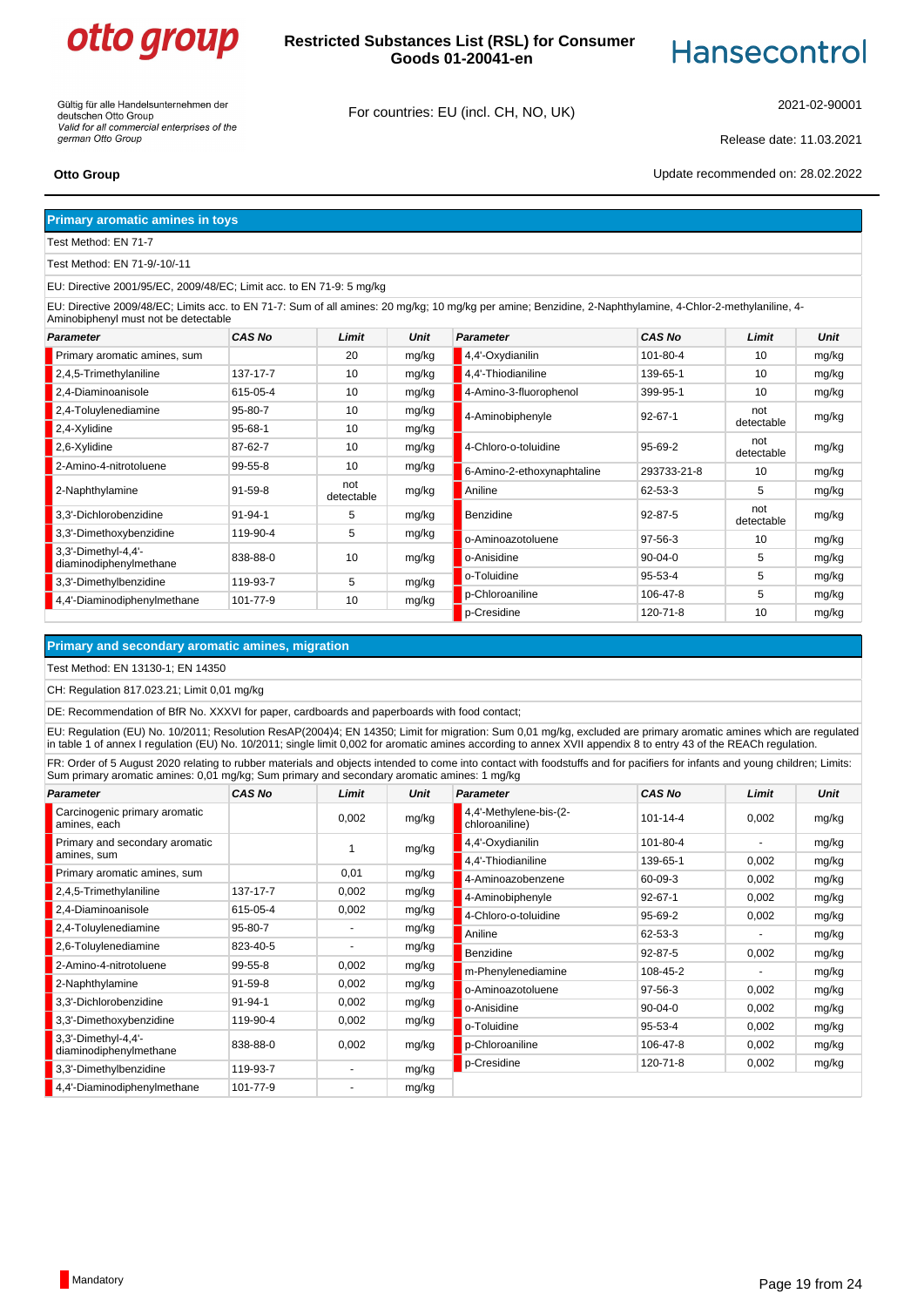

Valid for all commercial enterprises of the

**Restricted Substances List (RSL) for Consumer Goods 01-20041-en**

### Hansecontrol

2021-02-90001 For countries: EU (incl. CH, NO, UK)

Release date: 11.03.2021

Update recommended on: 28.02.2022

#### **Otto Group**

#### **Residual chemicals**

deutschen Otto Group

german Otto Group

| Test Method: CEN ISO/TS 16189 (mod); GC-MSD Screening after extraction; solvent extraction GC-MS; EN ISO 13365 (o-Phenylphenol); DIN 54231 (mod.) (Quinoline) |
|---------------------------------------------------------------------------------------------------------------------------------------------------------------|
| DE: ProdSG; LFGB §30; TRGS 401: Limit for N,N-Dimethylformamide in gloves 10 mg/kg                                                                            |

#### EU: Directive 2001/95/EC

EU: Regulation (EC) 1907/2006; Limit for toys: 5 mg/kg

EU: Regulation 1907/2006; Limit for1-Methyl-2-pyrrolidone (NMP) for substances and mixtures: <3000 mg/kg

EU: Regulation 2018/1513 amending Annex XVII to Regulation 1907/2006; Limits: N-Methyl-2-pyrrolidone, Dimethylacetamide, Dimethylformamide: 3000 mg/kg each; Quinoline: 50 mg/kg; Benzene: 5 mg/kg

| <b>Parameter</b>      | <b>CAS No</b> | Limit | Unit  | <b>Parameter</b>             | <b>CAS No</b> | Limit | Unit  |
|-----------------------|---------------|-------|-------|------------------------------|---------------|-------|-------|
| Benzene               | 71-43-2       |       | mg/kg | N-Methyl-2-pyrrolidone (NMP) | 872-50-4      | 1000  | mg/kg |
| N.N-Dimethylacetamide | 127-19-5      | 1000  | mg/kg | Quinoline                    | $91 - 22 - 5$ | 50    | mg/kg |
| N.N-Dimethylformamide | 68-12-2       | 10    | mg/kg |                              |               |       |       |

#### **Residual chemicals in silicone and rubber**

Test Method: EN 1400; EN 14350; BfR Recommendation No XV

CH: Verordnung 817.023.21, EDI; Limit for volatile organic substances (VOC): 0,5%

DE: BfR Recommendation No XV for silicone articles with food contact; Limits: Extractable substances: 0,5%, volatile substances (VOC): 0,5%; peroxides: not detectable

EU: Directive 2001/95/EC; Requirements for baby and infant articles EN 1400 (soother), EN 14372 (Cutlery and feeding utensils) and EN 14350 (articles for drinking equipment);

FR: Decree of 25 November 1992 relating to materials made of silicone elastomers placed or intended to be in contact with foodstuffs, food products and beverages; Limit for volatile organic substances (VOC): <0,5%; peroxides reaction must be negative.

FR: Order of 5 August 2020 relating to rubber materials and objects intended to come into contact with foodstuffs and for pacifiers for infants and young children; Limits: Volatile substances (VOC) 0,5%, peroxides not detectable

| <b>Parameter</b>            | <b>CAS No</b> | Limit             | Unit | <b>Parameter</b>          | <b>CAS No</b> | Limit | Unit |
|-----------------------------|---------------|-------------------|------|---------------------------|---------------|-------|------|
| <b>Extractable Fraction</b> |               | 0,5               | %    | Volatile substances (VOC) |               | 0,5   | %    |
| Peroxides                   |               | not<br>detectable | %    |                           |               |       |      |

| <b>Sensory properties</b>                                         |        |       |       |                  |        |       |       |
|-------------------------------------------------------------------|--------|-------|-------|------------------|--------|-------|-------|
| Test Method: in general DIN 10955; paper, cardboard: EN 1230-1/-2 |        |       |       |                  |        |       |       |
| DE: §31 LFGB; Odour and taste: grade 2,5                          |        |       |       |                  |        |       |       |
| EU: Regulation (EC) No 1935/2004; Odour and taste: grade 2,5      |        |       |       |                  |        |       |       |
| <b>Parameter</b>                                                  | CAS No | Limit | Unit  | <b>Parameter</b> | CAS No | Limit | Unit  |
| Odour                                                             |        | 2,5   | Grade | Taste            |        | 2,5   | Grade |

| <b>Fastness to saliva and perspiration</b>                                                                                                                                           |        |       |       |                  |        |       |      |
|--------------------------------------------------------------------------------------------------------------------------------------------------------------------------------------|--------|-------|-------|------------------|--------|-------|------|
| Test Method: DIN 53160; grade 5 = no staining / no colour change, grade 1 = very strong staining / very strong colour change (grey scale acc. to EN 20105-A02/03; ISO<br>105-A02/03) |        |       |       |                  |        |       |      |
| CZ: Act No 84/2001; Limit is valid for toys and baby products: resistant against saliva and perspiration                                                                             |        |       |       |                  |        |       |      |
| DE: Recommendation of BfR XLVII (Federal Institute for Risk Assessment) for toys: Limit: Grade 5                                                                                     |        |       |       |                  |        |       |      |
| SK: Decree 635/2005; Limit for baby textiles with skin contact: resistant against saliva and perspiration                                                                            |        |       |       |                  |        |       |      |
| <b>Parameter</b>                                                                                                                                                                     | CAS No | Limit | Unit  | <b>Parameter</b> | CAS No | Limit | Unit |
| <b>Fastness to saliva and perspiration</b>                                                                                                                                           |        | 5     | Grade |                  |        |       |      |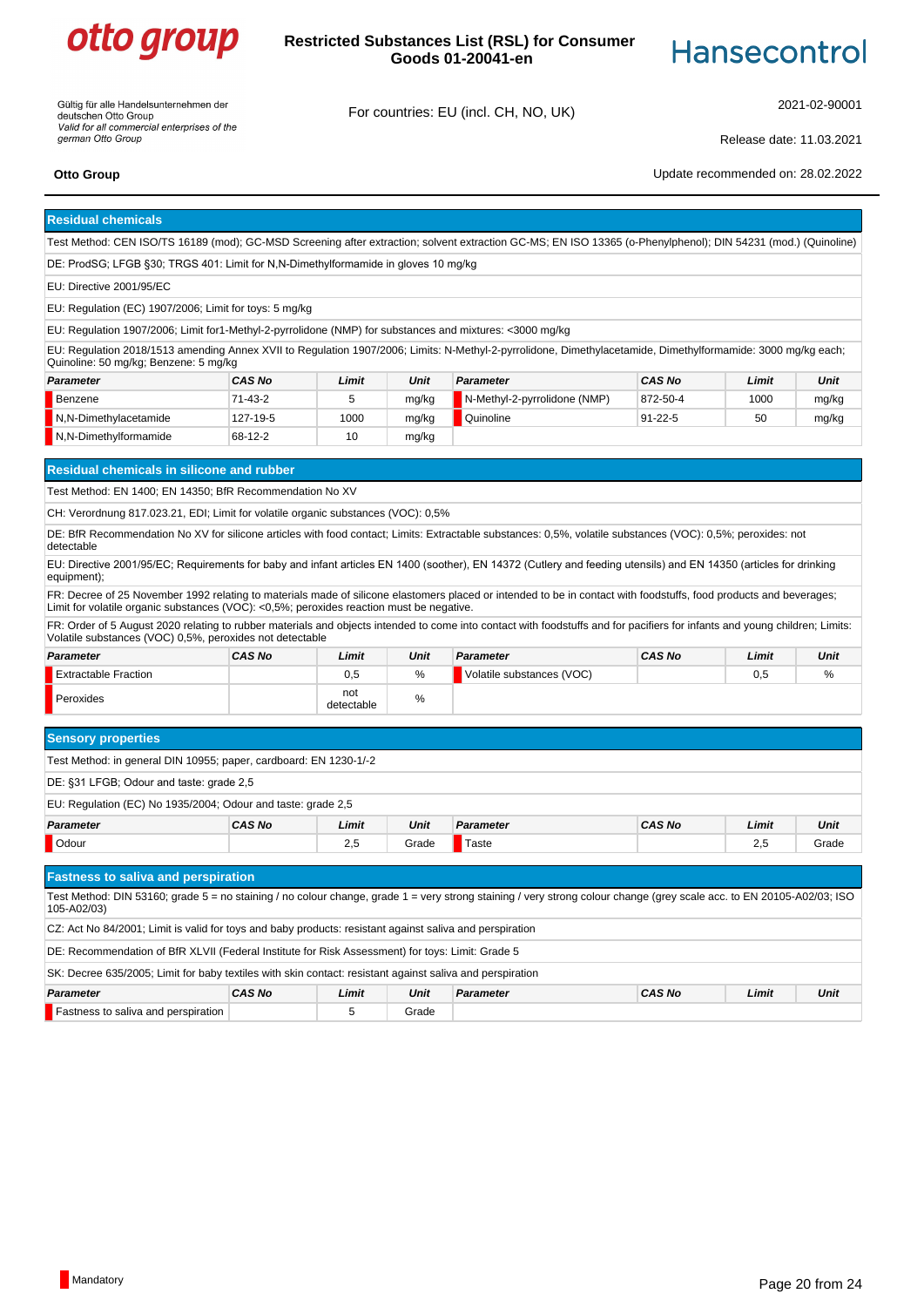**Restricted Substances List (RSL) for Consumer Goods 01-20041-en**

## Hansecontrol

2021-02-90001 For countries: EU (incl. CH, NO, UK)

Release date: 11.03.2021

Update recommended on: 28.02.2022

Gültig für alle Handelsunternehmen der deutschen Otto Group<br>Valid for all commercial enterprises of the german Otto Group

#### **Otto Group**

|  | Tar oils from wood preservatives |
|--|----------------------------------|
|  |                                  |

| Test Method: inhouse-method, ultrasonic extraction with toluene (60 min, 60°C), GC-MS |            |                   |             |                                                                                                                                           |             |                   |             |
|---------------------------------------------------------------------------------------|------------|-------------------|-------------|-------------------------------------------------------------------------------------------------------------------------------------------|-------------|-------------------|-------------|
|                                                                                       |            |                   |             | EU: Regulation (EC) 1907/2006; Limit: no use as substance or in mixtures for wood treatment; treated wood may not be placed on the market |             |                   |             |
| <b>Parameter</b>                                                                      | CAS No     | Limit             | <b>Unit</b> | <b>Parameter</b>                                                                                                                          | CAS No      | Limit             | <b>Unit</b> |
| Anthracene oil                                                                        | 90640-80-5 | not<br>detectable | $\%$        | Destillates (coal tar), Naphthalene<br>oils                                                                                               | 84650-04-4  | not<br>detectable | $\%$        |
| Creosote                                                                              | 8001-58-9  | not<br>detectable | %           | Low temperature coal tar alkalin,<br>extract residues                                                                                     | 122384-78-5 | not<br>detectable | %           |
| Creosote oil                                                                          | 61789-28-4 | not<br>detectable | $\%$        | Tar acids, coal, crude                                                                                                                    | 65996-85-2  | not<br>detectable | %           |
| Creosote oil, acenapthen fraction                                                     | 90640-84-9 | not<br>detectable | %           | Upper coal tar destillates,<br>anthracene oil                                                                                             | 65996-91-0  | not<br>detectable | %           |
| Creosote, wood                                                                        | 8021-39-4  | not<br>detectable | %           |                                                                                                                                           |             |                   |             |

| <b>Triclosan</b>                                                                                      |           |        |       |                  |               |       |      |
|-------------------------------------------------------------------------------------------------------|-----------|--------|-------|------------------|---------------|-------|------|
| Test Method: EN 13365 (mod.)                                                                          |           |        |       |                  |               |       |      |
| DE: BedGqstV; Triclosan use is forbidden for manufacturing and treating of articles with food contact |           |        |       |                  |               |       |      |
| <b>Parameter</b>                                                                                      | CAS No    | Limit  | Unit  | <b>Parameter</b> | <b>CAS No</b> | Limit | Unit |
| <b>Triclosan</b>                                                                                      | 3380-34-5 | no use | mg/kg |                  |               |       |      |

#### **Packaging, additional requirements**

Test Method: EN 62321 / EPA 3050B / EN ISO 17294-2 / EN ISO 17075 (Heavy metals); CEN ISO/TS 16186 (mod.) (Dimethylfumarate); X-ray fluoresczence analysis (RFA) (Cobalt dichloride)

EU (Cobaltdichloride): Directive 2001/95/EC

EU (Dimethylfumarate): Regulation (EC) 1907/2006; Limit 0,1 mg/kg

EU (Heavy metals): Directive 94/62/EC; Limit: sum lead, cadmium, mercury, chromium VI: 100 mg/kg

| <b>Parameter</b>                           | CAS No    | Limit  | Unit  | <b>Parameter</b> | CAS No    | Limit                    | <b>Unit</b> |  |  |  |  |
|--------------------------------------------|-----------|--------|-------|------------------|-----------|--------------------------|-------------|--|--|--|--|
| Cobalt dichloride in desiccation           | 7646-79-9 | no use | %     | Chromium VI      |           | $\overline{\phantom{0}}$ | mg/kg       |  |  |  |  |
| bags                                       |           |        |       | Lead             | 7439-92-1 | $\overline{a}$           | mg/kg       |  |  |  |  |
| Dimethylfumarat in desiccation<br>bags     | 624-49-7  | 0,1    | mg/kg | Mercury          | 7439-97-6 | $\overline{a}$           | mg/kg       |  |  |  |  |
| Sum Lead, Cadmium, Chromium<br>VI, Mercury |           | 100    | mg/kg |                  |           |                          |             |  |  |  |  |
| Cadmium                                    | 7440-43-9 |        | mg/kg |                  |           |                          |             |  |  |  |  |

| Impurities in finger paints                      |               |       |       |                               |               |       |       |
|--------------------------------------------------|---------------|-------|-------|-------------------------------|---------------|-------|-------|
| EU: Directive 2009/48/EC; Limits acc. to EN 71-7 |               |       |       |                               |               |       |       |
| <b>Parameter</b>                                 | <b>CAS No</b> | Limit | Unit  | <b>Parameter</b>              | <b>CAS No</b> | Limit | Unit  |
| Benzo(a)pyrene*                                  | 50-32-8       | 0,05  | mg/kg | Polychlorinated biphenyls PCB | 1336-36-3     | -     | mg/kg |
| <b>Hexachlorobenzene</b>                         | 118-74-1      |       | mg/kg |                               |               |       |       |

#### **Vinylchloride monomer**

Test method: § 64 LFGB 80.32-1 DE: BedGgstV; Limit for monomer vinylchloride content in PVC articles: 1 mg/kg DK: BEK nr 681 af 25/05/2020; Limit for food contact articles: 0,01 mg/kg EU: EDQM-Standard "Policy statement concerning coatings intended to come into contact with foodstuffs (Version 3 dated 12.02.2009)"; Specific Migration Limit for Vinylchloride-Monomer: 0,01 mg/kg (not detectable) EU: Regulation 1907/2006; Use of chloroethene (vinyl chloride) as propellant in aerosoles is forbidden **Parameter CAS No Limit Unit Parameter CAS No Limit Unit** Vinylchloride 75-01-4 0,01 mg/kg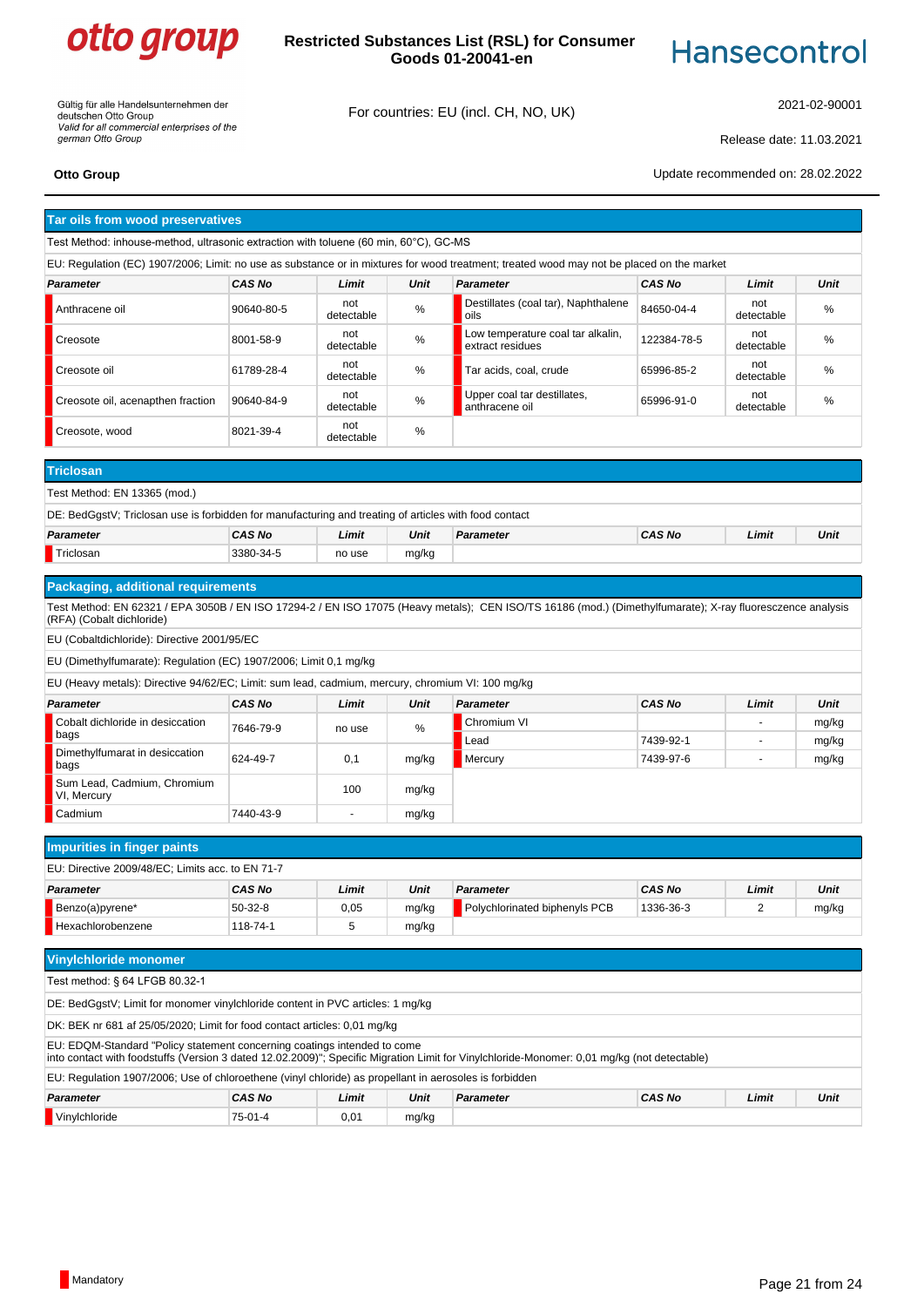

Gültig für alle Handelsunternehmen der<br>deutschen Otto Group<br>Valid for all commercial enterprises of the

#### **Restricted Substances List (RSL) for Consumer Goods 01-20041-en**

### Hansecontrol

2021-02-90001 For countries: EU (incl. CH, NO, UK)

Release date: 11.03.2021

Update recommended on: 28.02.2022

#### **Otto Group**

german Otto Group

| <b>Vulcanization accelerator</b>                                                                |           |       |       |                                                                                                                                                                     |                |       |       |
|-------------------------------------------------------------------------------------------------|-----------|-------|-------|---------------------------------------------------------------------------------------------------------------------------------------------------------------------|----------------|-------|-------|
| Test Method: EN 14350; EN 1400                                                                  |           |       |       |                                                                                                                                                                     |                |       |       |
| Test method: in-house method; extraction with organic solvent, detection via LC-MS/MS           |           |       |       |                                                                                                                                                                     |                |       |       |
|                                                                                                 |           |       |       | EU: Directive 2001/95/EC; EN 1400; EN 14350; Migration limit for soother and for child drinking equipment made of elastomers: Mercaptobenzothiazol 8 mg/kg          |                |       |       |
| Migration limits: Formaldehyde 3 mg/kg, sum of Hexamethylenetetramine and Formaldehyde 15 mg/kg |           |       |       | FR: Order of 5 August 2020 relating to rubber materials and objects intended to come into contact with foodstuffs and for pacifiers for infants and young children; |                |       |       |
| <b>Parameter</b>                                                                                | CAS No    | Limit | Unit  | <b>Parameter</b>                                                                                                                                                    | <b>CAS No</b>  | Limit | Unit  |
| Tetramethylenetetramine and                                                                     |           | 15    | mg/kg | Hexamethylenetetramine                                                                                                                                              | $100 - 97 - 0$ |       | mg/kg |
| Formaldehyde, sum                                                                               |           |       |       | Mercaptobenzothiazole                                                                                                                                               | 149-30-4       | 8     | mg/kg |
| Formaldehyde                                                                                    | $50-00-0$ | 3     | mg/kg |                                                                                                                                                                     |                |       |       |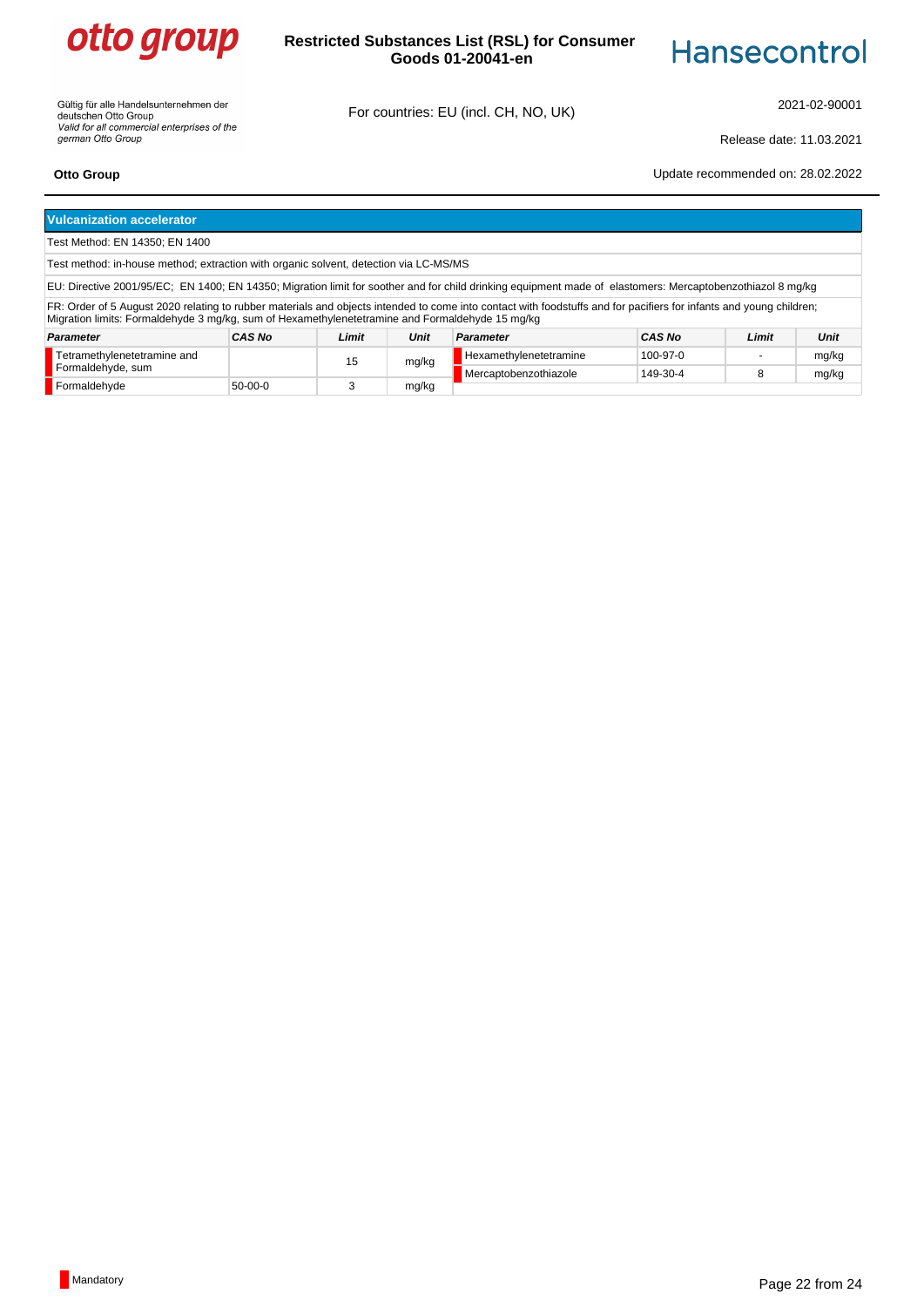

Valid for all commercial enterprises of the

**Restricted Substances List (RSL) for Consumer Goods 01-20041-en**

### Hansecontrol

2021-02-90001 For countries: EU (incl. CH, NO, UK)

Release date: 11.03.2021

#### **Otto Group**

deutschen Otto Group

german Otto Group

Update recommended on: 28.02.2022

#### **EU REACh - Ban / Restriction of SVHC's (Applies to own and licensed brands of the Otto Group)**

EEA:

SVHC's (substances of very high concern) of the candidate list for annex XIV of the REACh regulation 1907/2006 (https://og2.me/SVHC\_list) which is current at the time of order may only be used with a value < 1000 mg/kg (0,1% w/w) in a single article, including its packaging. A product possibly as part of a complex product is defined as follows (EUGH judgement): https://og2.me/judgement (wording no. 53 + 54)

CH:

Analogous to EEA, legal base is the chemical regulation ChemV Art. 71 and annex 3.

GB:

Analogous to EEA, legal base is The REACH Enforcement Regulations 2008 (and amendments), shedule 1.

#### **EU Biocidal Products/Treated Articles**

**EEA** 

Products with biocidal finishing (treated articles) have to meet the Biocidal Regulation (EU) 528/2012 regarding admission and labeling. http://www.echa.europa.eu/en/web/guest/regulations/biocidal-products-regulation

CH:

Analogous to EEA. Legal base is the biodical products regulation VBP.

GB:

Analogous to EEA. Legal base is The Biocidal Products Regulations 2001

**EU Quality of steel and other metal alloys**

**Metal Composition / Steel Key** 

EU: EN 10020 - Definition and classification of grades of steel

FR-Requirement: DGCCRF - French Arrêté du 13 Janvier 1976; DGCCRF 2004-64; Different specifications for stainless steel, carbon steel, tin alloy, aluminium and cast iron;

IT: Decreto ministeriale del 21 marzo 1973: only specific stainless steel is allowed, which is indicated by a special steel key or which is defined by the composition.

#### **Information on Formaldehyde in derived timber products**

Accoding to "BAnz AT 26.11.2018 B2 announcement on analytical methods for sample taking and analysis of substances and group of substances mentioned in annex 1 of Chemikalien-Verbotsverordnung" DIN EN 16516 is the new reference method for Formaldehyde in coated and non coated derived timber products since 01.01.2020.

Furthermore DIN EN 717-1 is still approved as additional method but the measured equalization concentration must be multiplied by factor 2,0.

#### **Chlorinated plastics: PVC**

Otto Group: No use in textiles, if possible no PVC in hardware (see Doc. 01-20231)

#### **Remarks**

This docoument lists the legal requirements of the EU regarding chemical substances in consumer goods as well as those national requirements which are different from the EU

Aside from 27 EU countries United Kingdom, Norway and Switzerland are considered. For some parameters - mainly those that are not regulated clearly by the EU law a specific Otto Group limit value is defined.

The Otto Group limits are definitely obligatory just as the legal limits are.

#### **Definitions**

#### Mod.: Modificated test method

Inhouse method: Not standardized test method.

#### **EU Conformity**

Each article including the packaging has to comply to all mentioned requirements. The supplier assures that the delivered article meets all requirements under REACH Regulation 1907/2006 and Product Safety Directive 2001/95/EC.

By declaration of conformity acc. to ISO/IEC 17050 the supplier commits himself to deliver merchandise in conformity with the respective test sample.

#### **Area of application**

Area of application / Otto Group: Valid for all commercial enterprises of the German Otto Group

Area of application / Countries: EU-Member states, CH, NO, UK

Area of application/ Process: Product definiton - (Pre-)testing - Inspection

#### **Further valid documents**

For certain product groups additional documents are vlaid in the Otto Group, which are also to be used in its assessment: Doc. No. 01-20351 Chemical Requirements for Garments

Doc. No. 01-20470 Chemical Requirements for Hometextiles and Beddings

Doc. No. 01-20352 Chemical Requirements for Footwear Doc. No. 01-20353 Chemical Requirements for Jewelry

Doc. No. 01-20471 Chemical Requirements for Bags

Doc. No. 01-20472 Chemical Requirements for Toys

Doc. No. 01-20492 Chemical Requirements for Hardware

This list is not intended to be exhaustive.